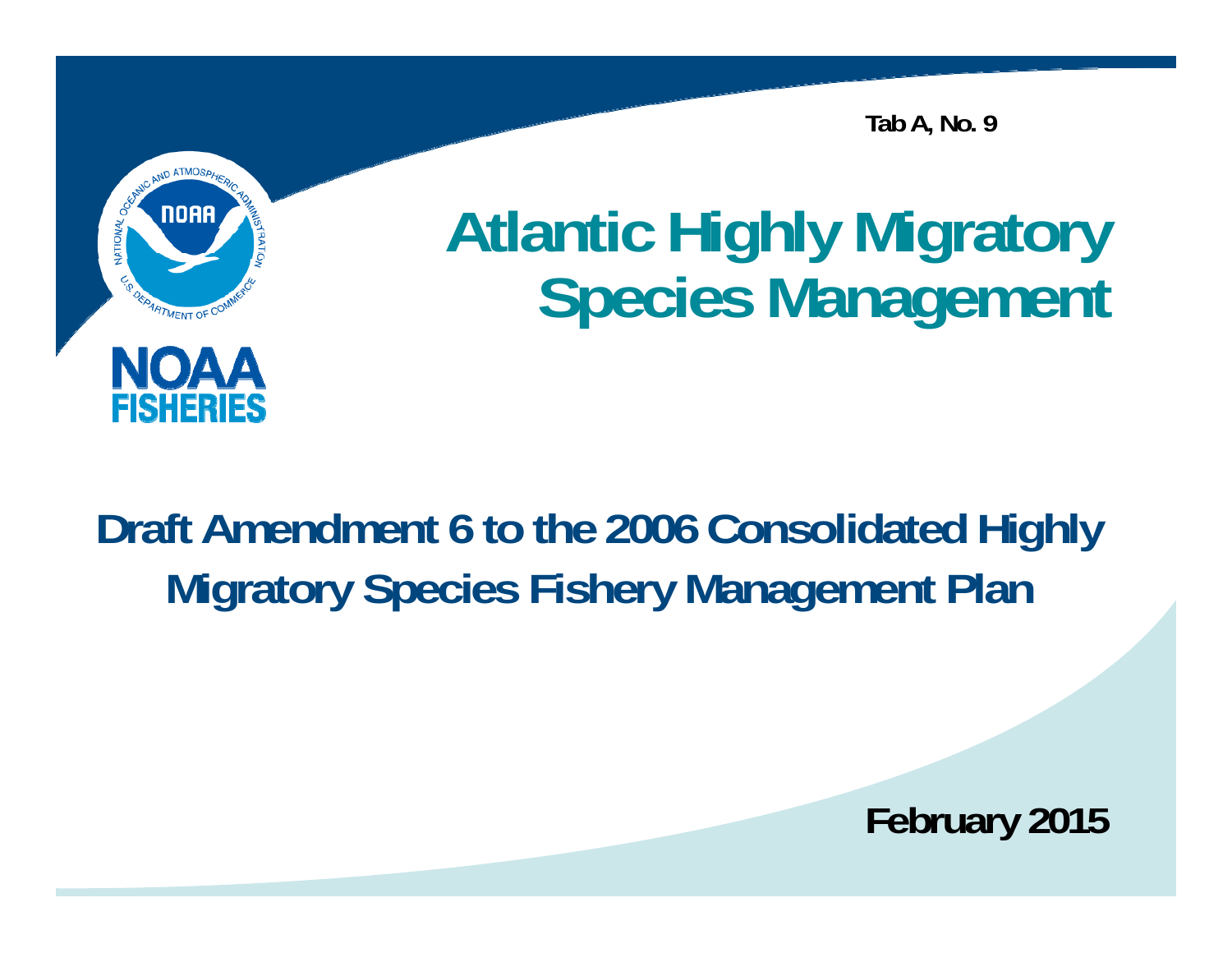# **Outline**

#### $\triangleright$  Introduction

#### **≻ SEDAR 34 Stock Assessment** Atlantic sharpnose and bonnethead sharks

#### **≻ Range of Alternatives**

- **▶ Permit stacking**
- Commercial shark retention limits
- Regional and sub-regional quotas in Atlantic and Gulf of Mexico (GOM)
- Commercial vessel upgrading restrictions

#### $\triangleright$  Timeline

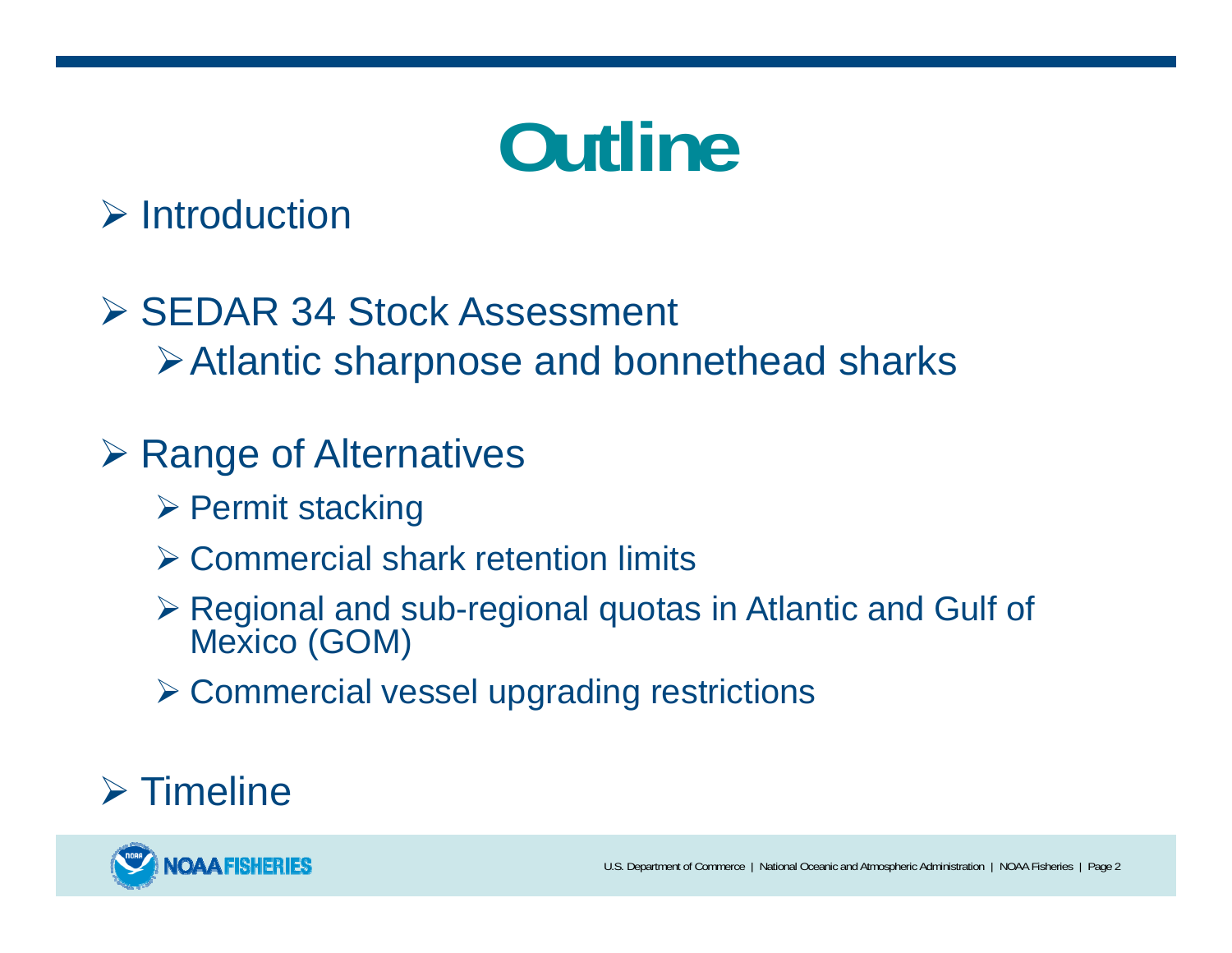### **Current Issues Facing the Atlantic Shark Fisheries**

- $\triangleright$  Commercial landings that exceed the quotas
- $\triangleright$  Declining numbers of fishing permits since limited access was implemented
- $\triangleright$  Increasing complexity of regulations
- $\triangleright$  Derby fishing conditions due to small quotas and short seasons
- $\triangleright$  Increasing numbers of regulatory discards



 $\triangleright$  Declining market prices

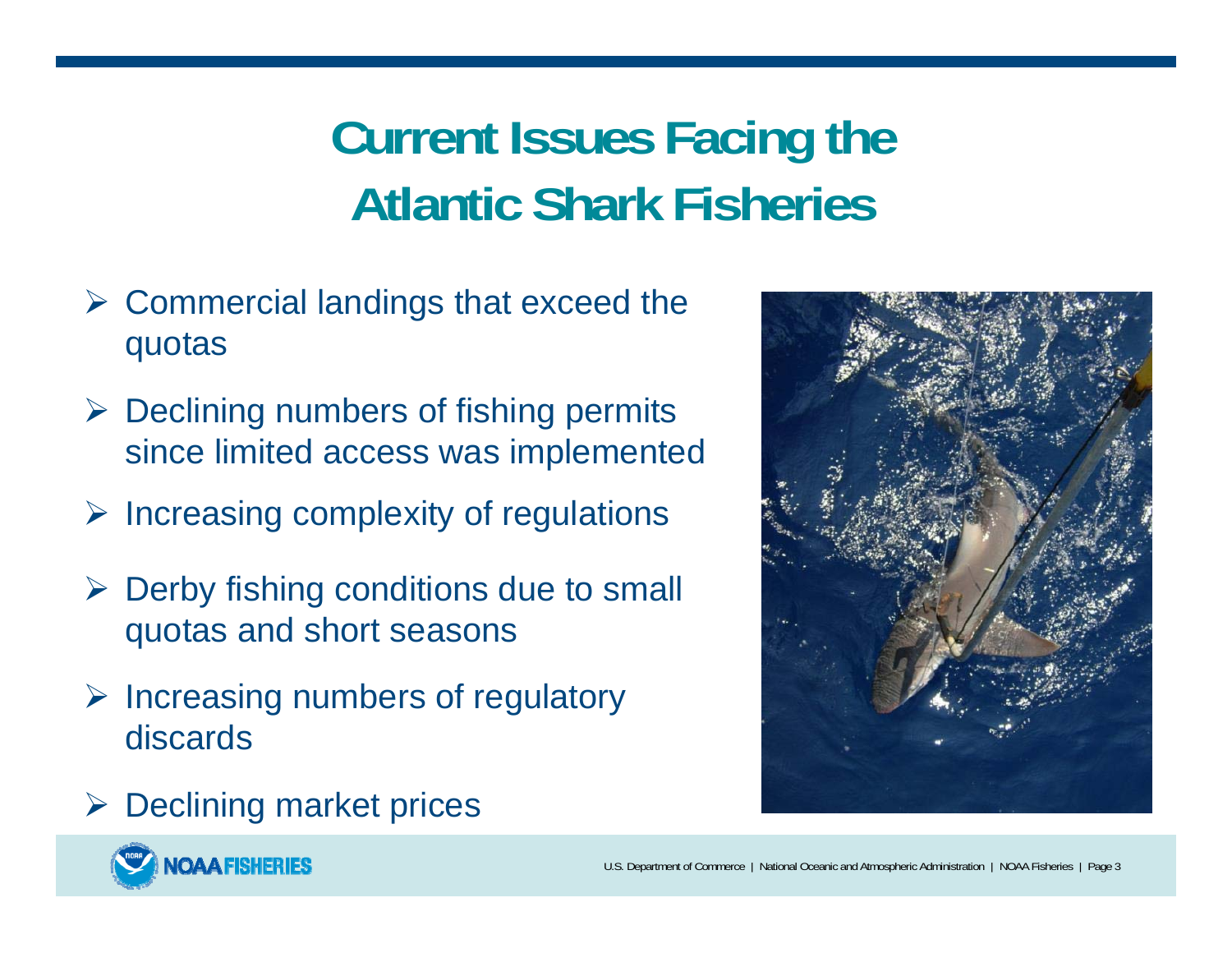### **Objectives**

- $\blacktriangleright$ Continuing to rebuild overfished shark stocks
- $\blacktriangleright$ Preventing overfishing of shark stocks
- $\triangleright$  Increasing the efficiency in the Large Coastal Shark (LCS) and Small Coastal Shark (SCS) fisheries
- Maintaining or increasing equity across all shark fishermen and regions
- $\triangleright$  Promoting economic viability for the shark fishery participants
- $\blacktriangleright$ Obtaining optimum yield from the LCS and SCS fisheries
- $\blacktriangleright$  Maintaining or increasing management flexibility for the shark fisheries
- $\blacktriangleright$ Decreasing dead discards of sharks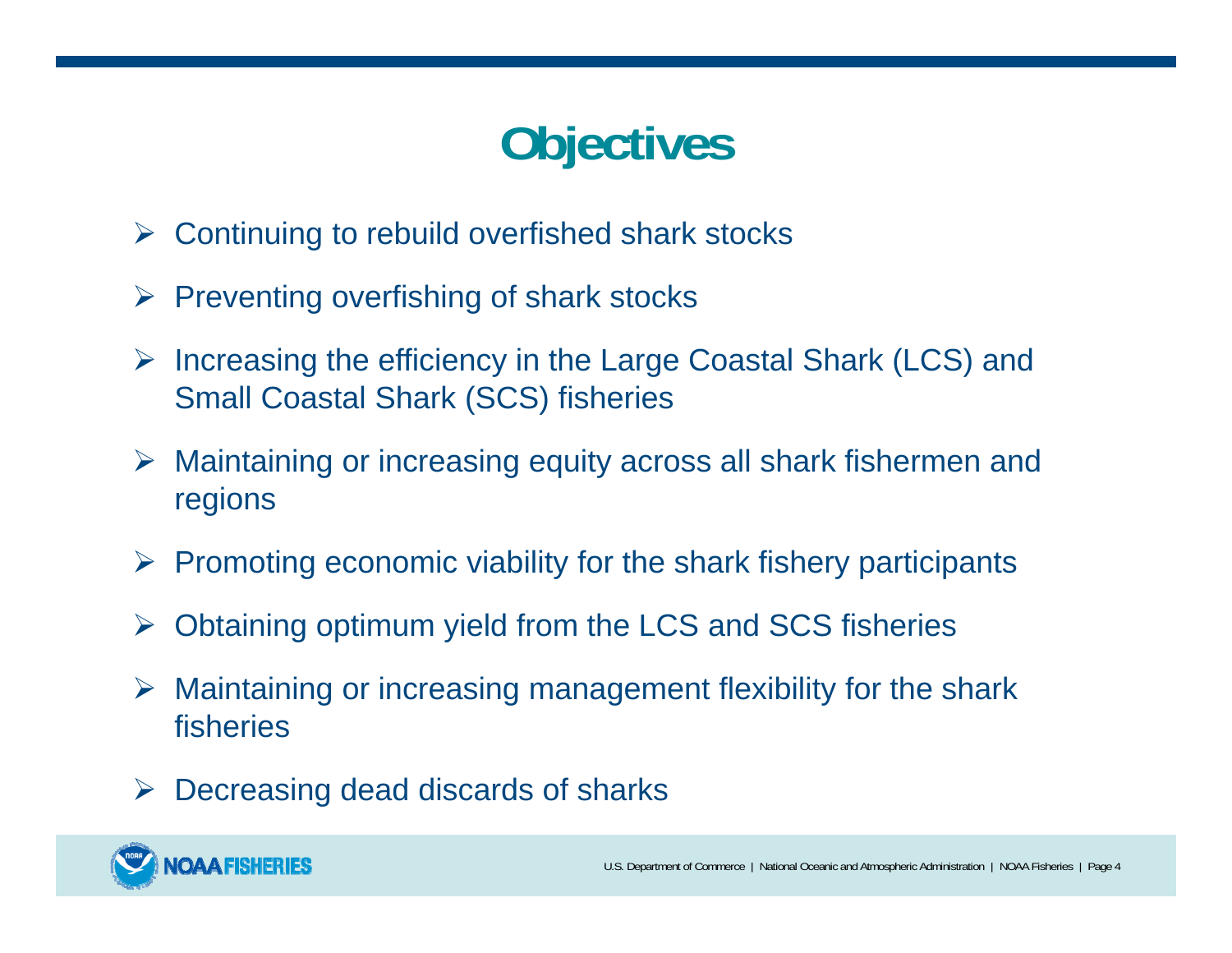### **SEDAR 34 Stock Assessment: Small Coastal Sharks**



| <b>Species</b>                            | <b>SEDAR 13 (2007)</b>                         | <b>SEDAR 34 (2013)</b>                                                |
|-------------------------------------------|------------------------------------------------|-----------------------------------------------------------------------|
| <b>Bonnethead</b><br><b>Shark</b>         | Not overfished and no<br>overfishing occurring | <b>Atlantic: Unknown</b>                                              |
|                                           |                                                | <b>Gulf of Mexico: Unknown</b>                                        |
| <b>Atlantic Sharpnose</b><br><b>Shark</b> | Not overfished and no<br>overfishing occurring | Atlantic: Not overfished and no<br>overfishing occurring              |
|                                           |                                                | <b>Gulf of Mexico: Not overfished</b><br>and no overfishing occurring |

Based on the results of SEDAR 34, NMFS is proposing SCS TACs and modifying the commercial non-blacknose SCS quotas

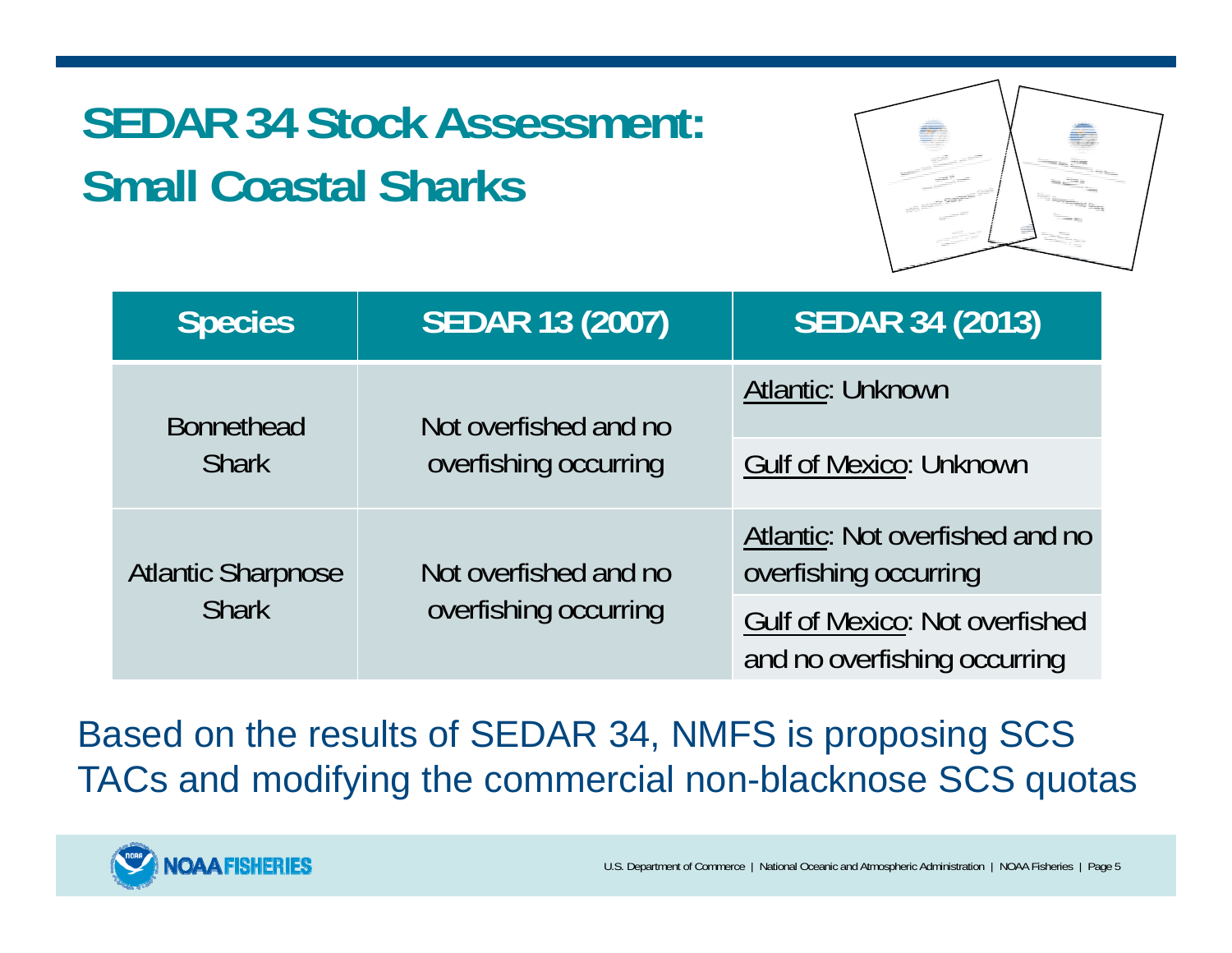#### **Alternative A - Permit Stacking**

Alternative B - Commercial Shark Retention Limits Atlantic and Gulf of Mexico Regional and Sub-Regional Quotas Alternative C - Atlantic Regions, Quotas, and Linkages Alternative D - Gulf Regions, Quotas, and Linkages Alternative E - Modifying Commercial Vessel Upgrading Restrictions

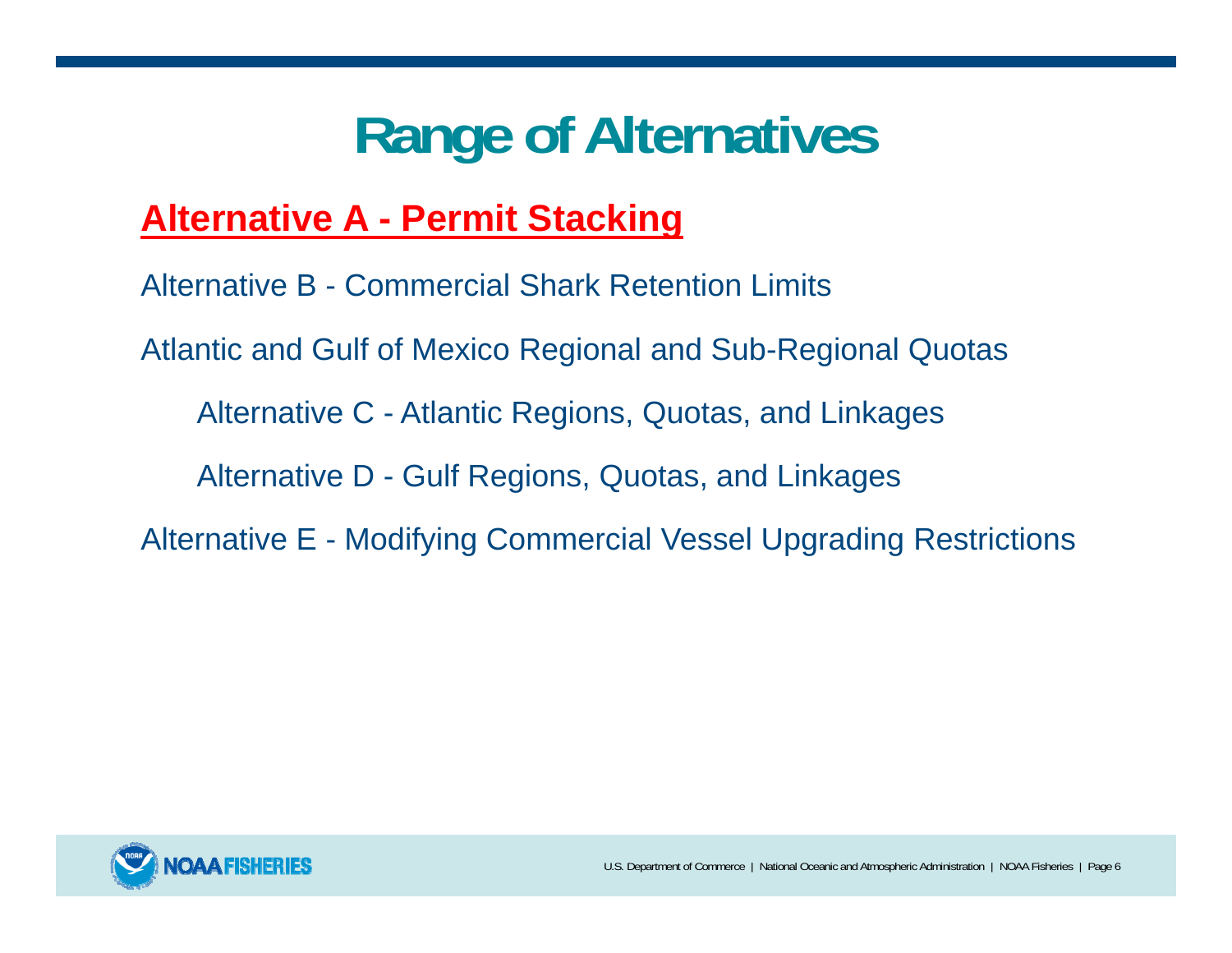### **Alternative A - Permit Stacking**

#### *Alternative A1: No Action – Do not implement permit stacking – Preferred Alternative*

Alternative A2: Implement permit stacking for directed limited access permit holders where 2 permits would allow the permit holder to harvest a maximum of 2 retention limits per trip

72

108

 $\geq 2$  directed permits per  $\sum_{n=1}^{\infty}$ 

Alternative A3: Implement permit stacking for directed limited access permit holders where 3 permits would allow the permit holder to harvest a maximum of 3 retention limits per trip

> 3 directed permits per  $\hat{\mathbf{\Sigma}}$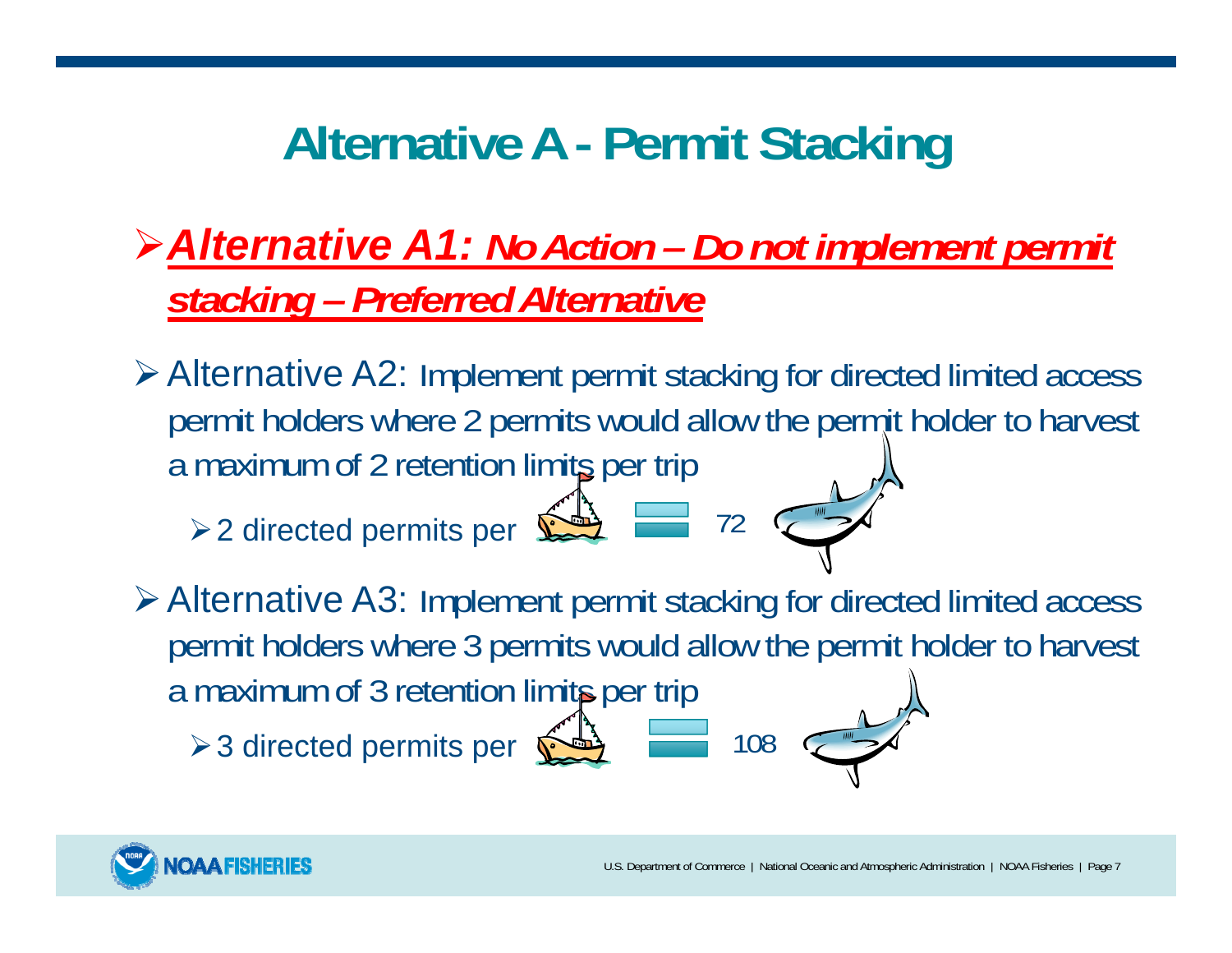Alternative A - Permit Stacking

#### **Alternative B - Commercial Shark Retention Limits**

Atlantic and Gulf of Mexico Regional and Sub-Regional Quotas

Alternative C - Atlantic Regions, Quotas, and Linkages

Alternative D - Gulf Regions, Quotas, and Linkages

Alternative E - Modifying Commercial Vessel Upgrading Restrictions

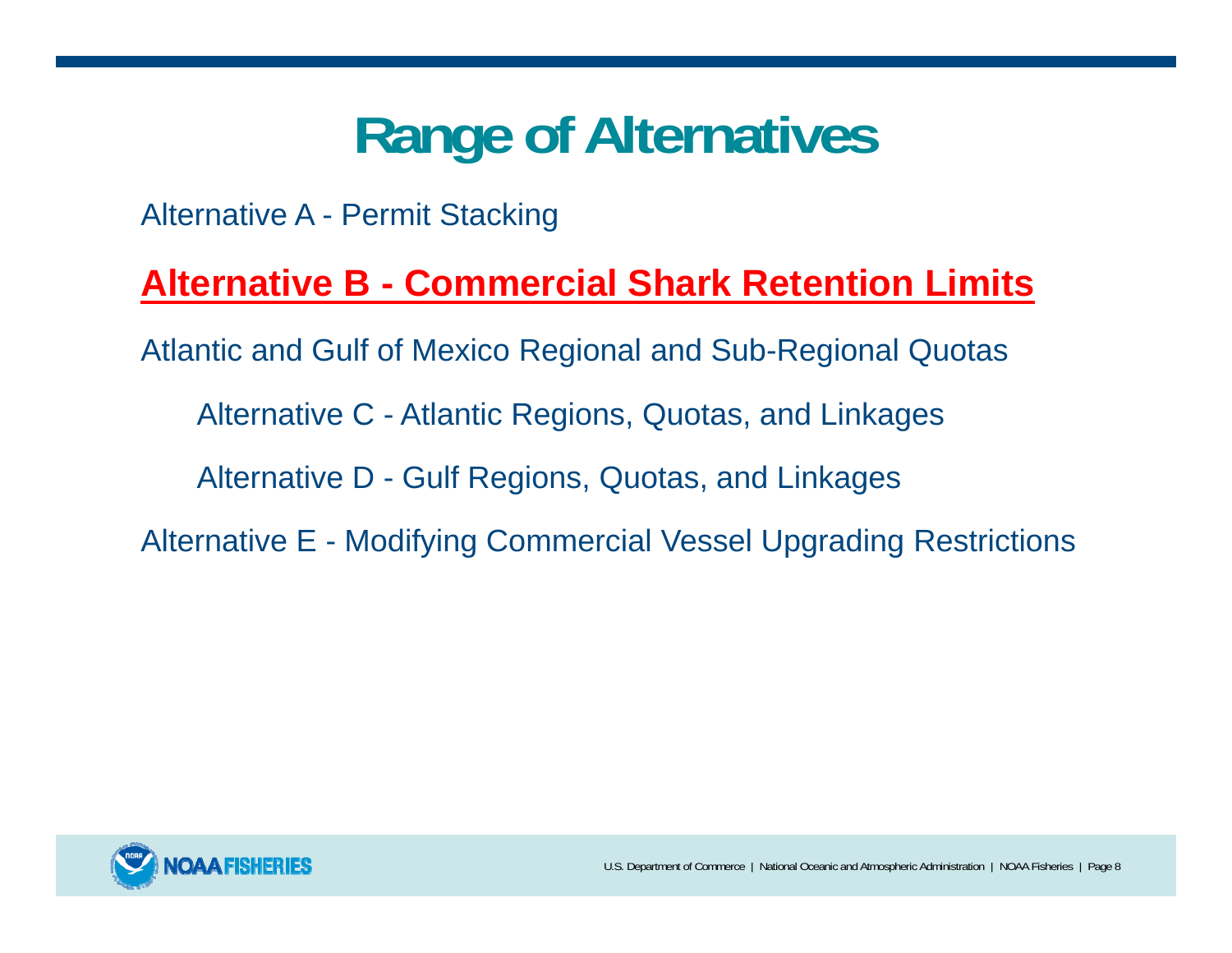#### **Alternative B - Commercial Shark Retention Limits**



#### **The Large Coastal Shark retention limit is increased by utilizing an unused portion of the sandbar shark research fishery quota**



U.S. Department of Commerce | National Oceanic and Atmospheric Administration | NOAA Fisheries | Page 9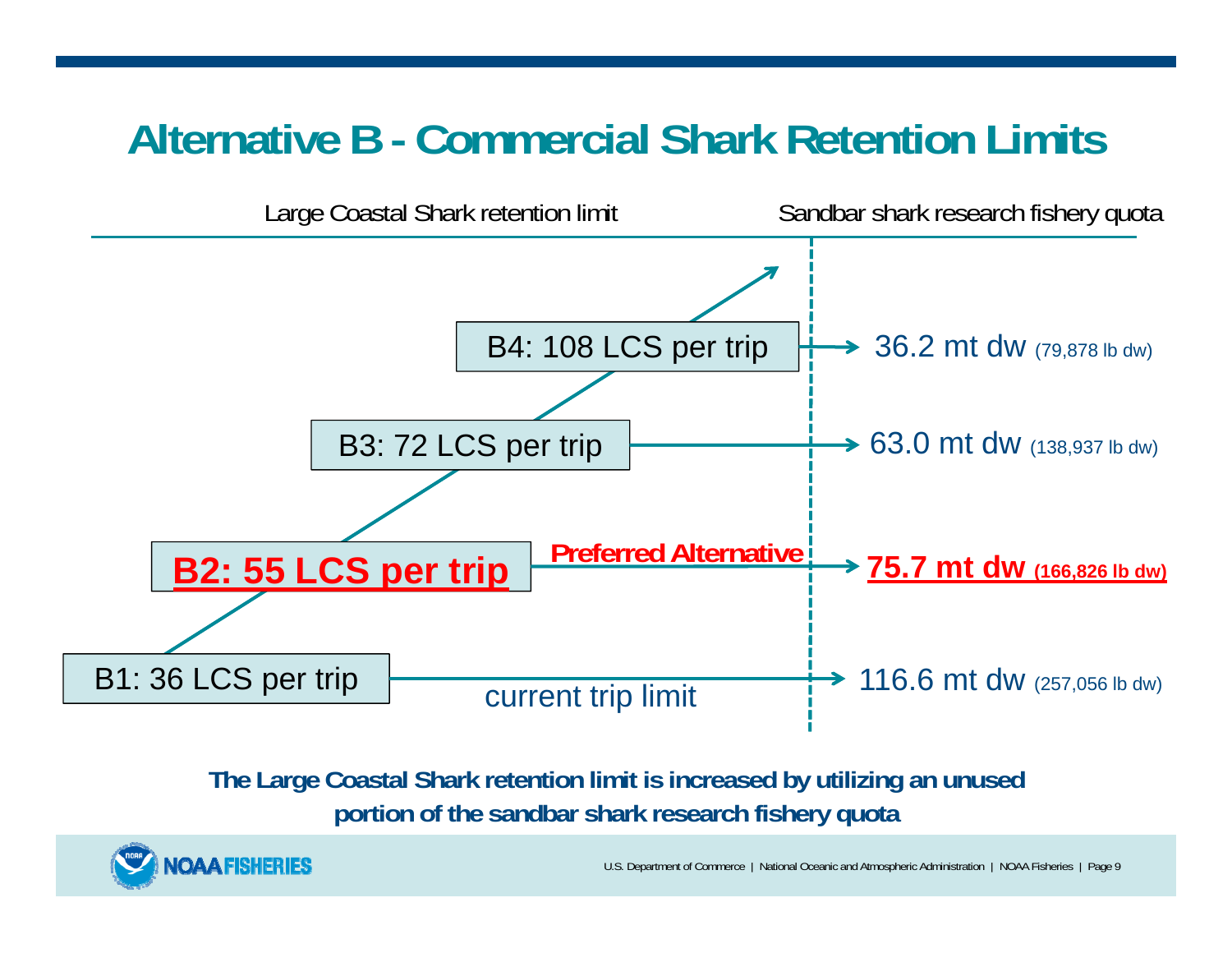Alternative A - Permit Stacking

Alternative B - Commercial Shark Retention Limits

#### **Atlantic and Gulf of Mexico Regional and Sub-Regional Quotas**

Alternative C - Atlantic Regions, Quotas, and Linkages

Alternative D - Gulf Regions, Quotas, and Linkages

Alternative E - Modifying Commercial Vessel Upgrading Restrictions

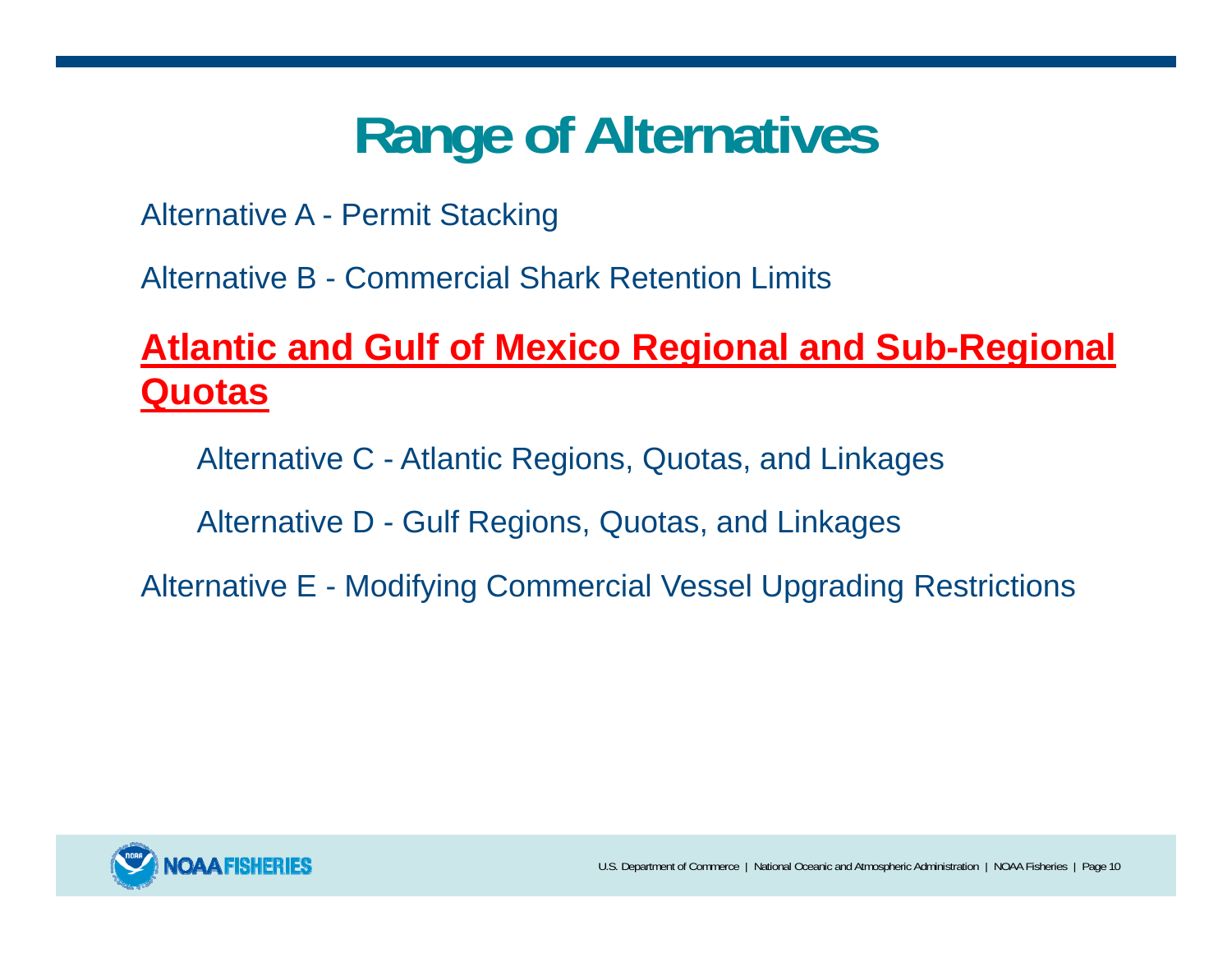### **Atlantic and Gulf of Mexico Regional and Sub-regional Quotas**

**Objective and Rationale**

- Commenters have requested different shark season opening dates based on sub-regional differences in the shark fisheries.
- Comments raised on Predraft:
	- $\triangleright$  Sub-regional quotas could account for regional differences by allowing for different season opening dates.
	- There is a potential for unequal distribution of sub-regional quotas if historical landings are used.
	- The location of the split between the sub-regions would impact potential quotas.
	- There needs to be flexibility to move quotas between sub-regions.

 Based on these comments, we considered a number of options in the Atlantic and Gulf of Mexico regions.

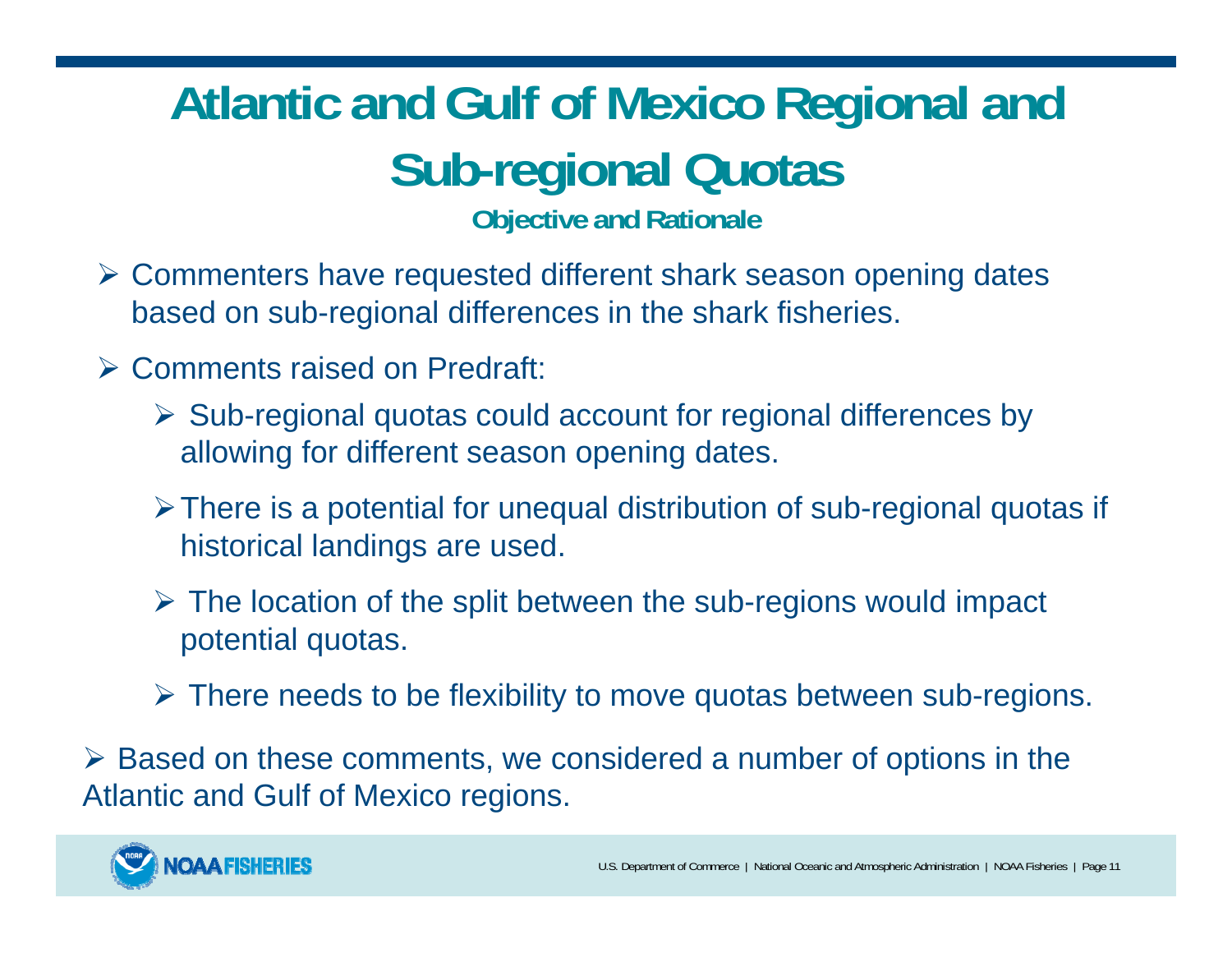Alternative A - Permit Stacking

Alternative B - Commercial Shark Retention Limits

Atlantic and Gulf of Mexico Regional and Sub-Regional Quotas

#### **Alternative C - Atlantic Regions, Quotas, and Linkages**

Alternative D - Gulf Regions, Quotas, and Linkages

Alternative E - Modifying Commercial Vessel Upgrading Restrictions

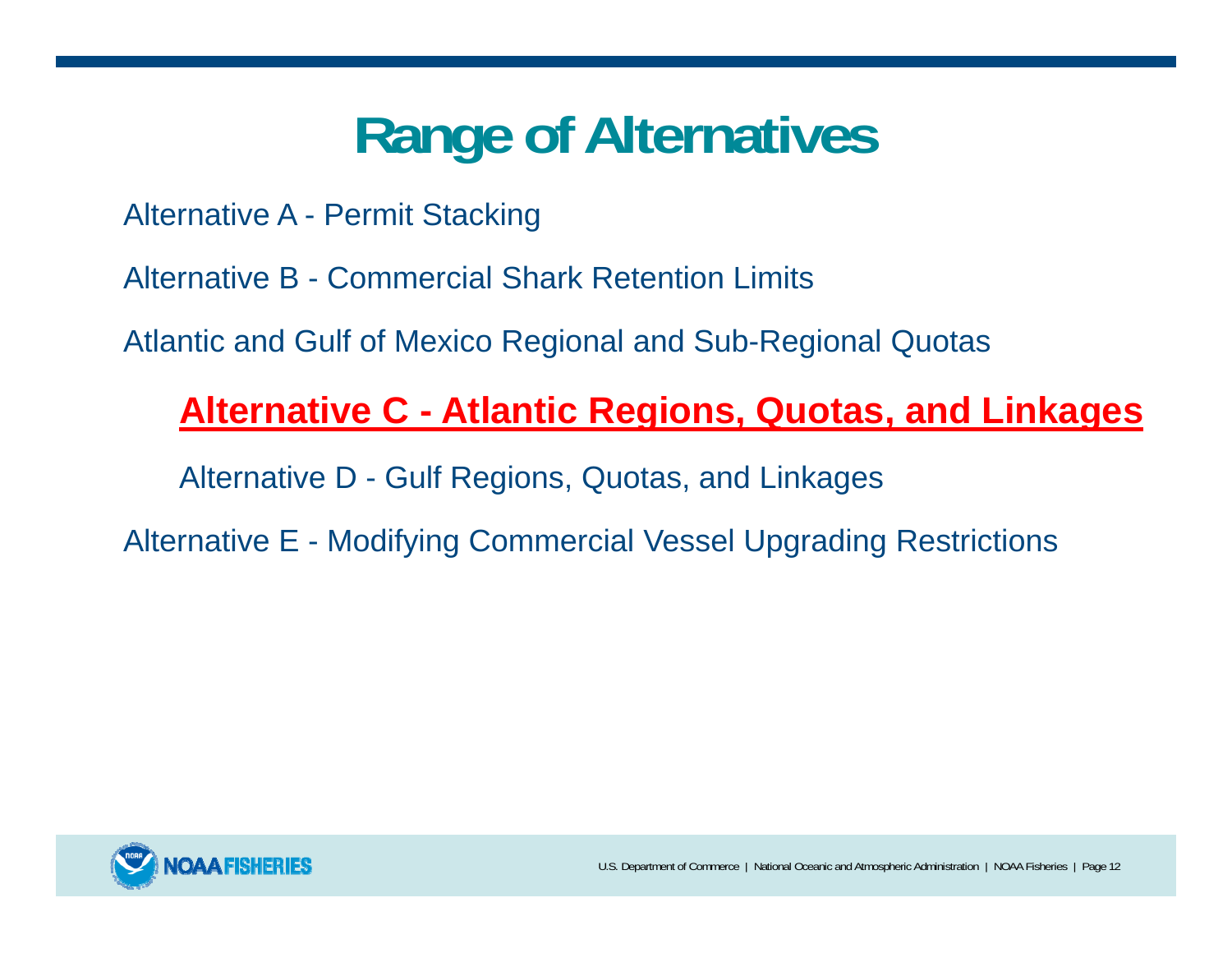### **Alternative C - Atlantic Sub-regional Quotas and Quota Linkages**

Establishing sub-regional quotas in the Atlantic region

NMFS considered breaks for sub-regional quotas at the 33° and 34° lines (only showing proposed line)

Landing history used:

Aggregated LCS and Hammerhead – 2008-2013

Non-blacknose SCS and blacknose – 2011-2012

Modifying the quota linkages in the Atlantic sub-regions

Prohibiting the harvest of blacknose sharks in the Atlantic region or one of the Atlantic sub-regions

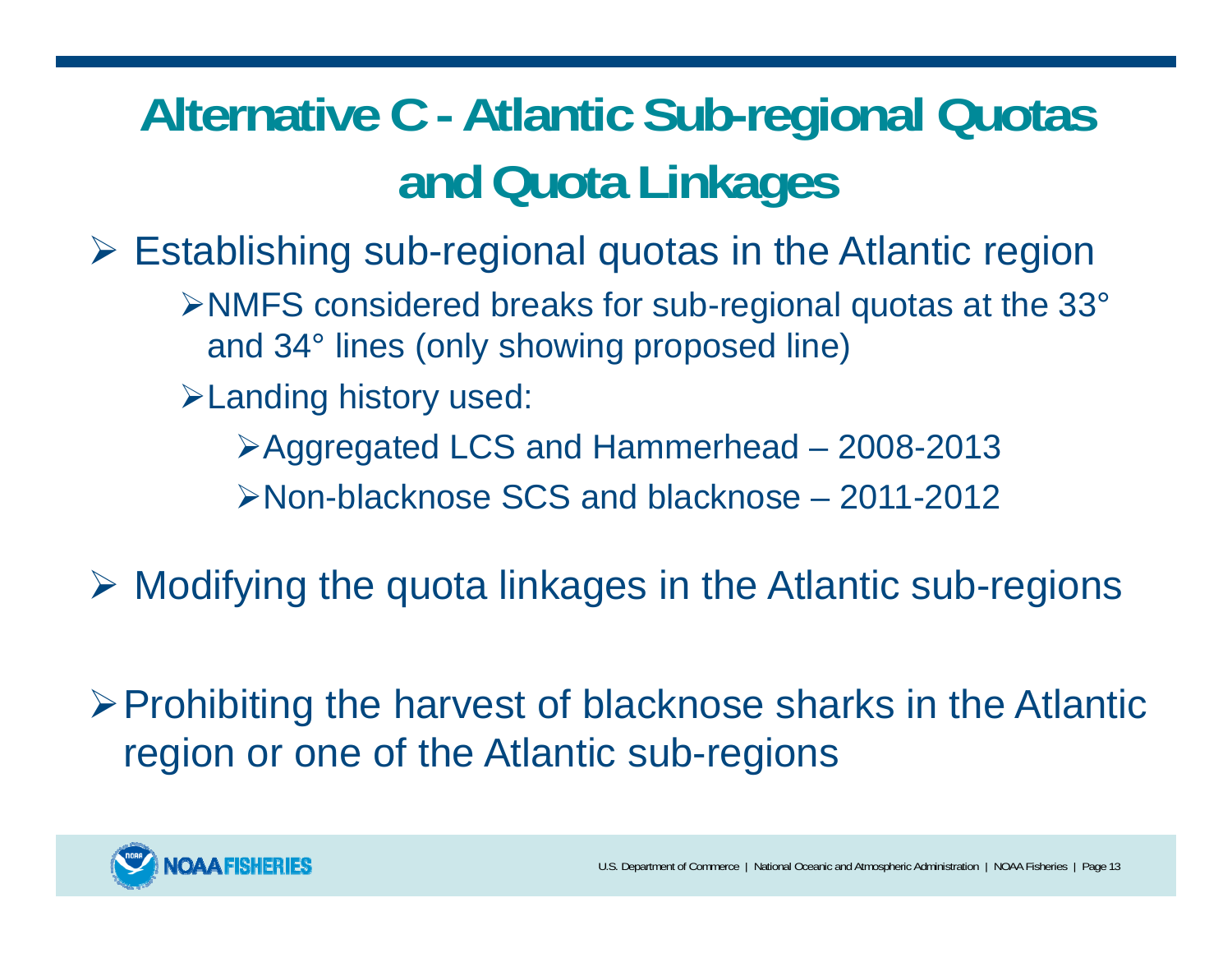#### **Proposed Atlantic Regional and Sub-Regional Quotas**





U.S. Department of Commerce | National Oceanic and Atmospheric Administration | NOAA Fisheries | Page 14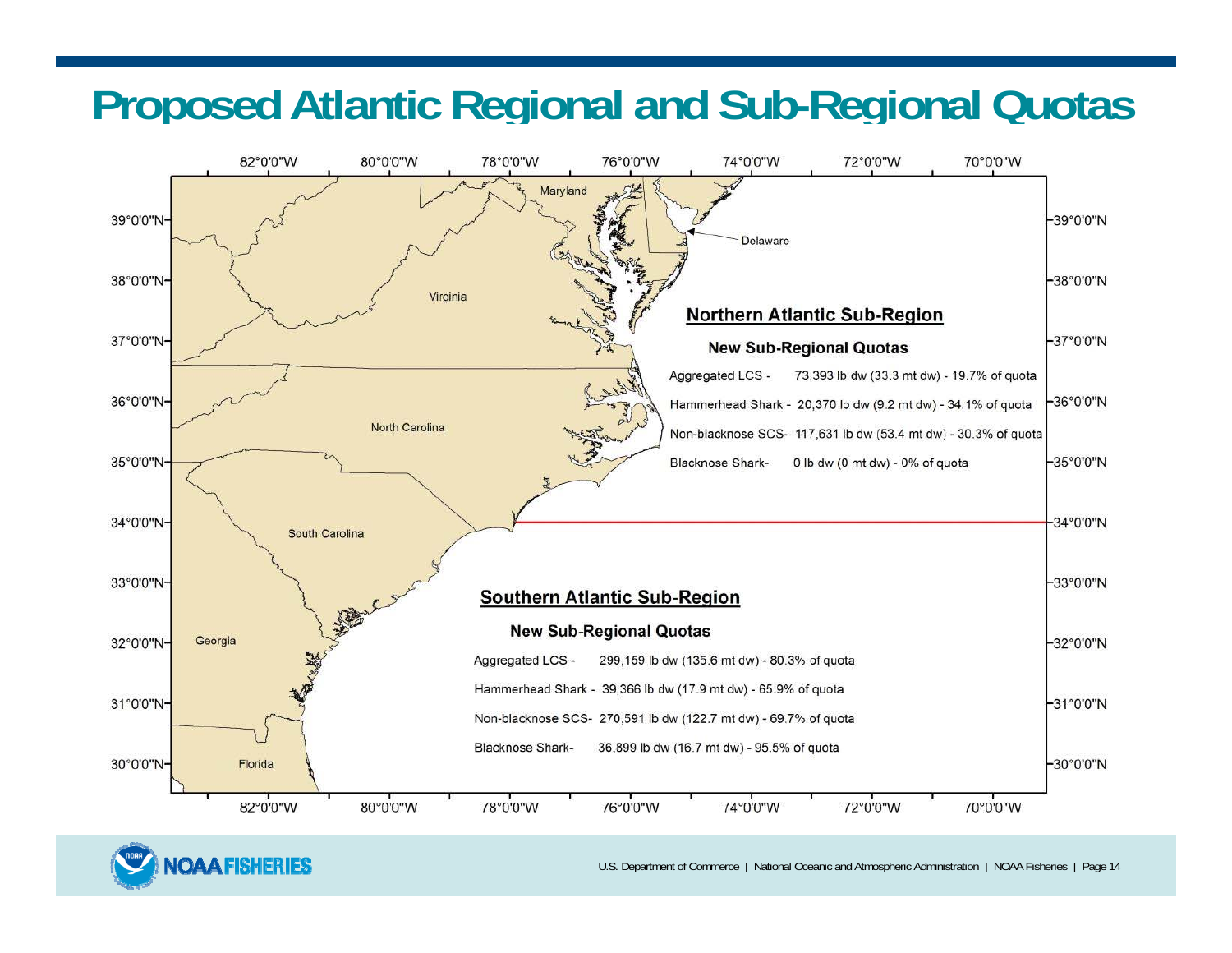#### **Atlantic SCS TAC and non-blacknose SCS Quotas**

- $\triangleright$  Current Atlantic non-blacknose SCS base quota = 176.1 mt dw (388,22 lb dw)
- We are proposing the following TAC and commercial quota options, based on the 2013 assessment results:

Alternative C5: TAC = 353.2 mt dw  $\longleftrightarrow$  Decrease current commercial base quota to 128 mt dw (282,238 lb dw)

*Alternative C6: TAC = 401.3 mt dw*  $\longleftrightarrow$  *Maintain the current Preferred Alternative commercial base quota of 176.1 mt dw (388,222 lb dw)*

Alternative C7:  $TAC = 489.3$  mt dw  $\leftarrow$  > Increase the current commercial base quota to 264.1 mt dw (582,333 lb dw)

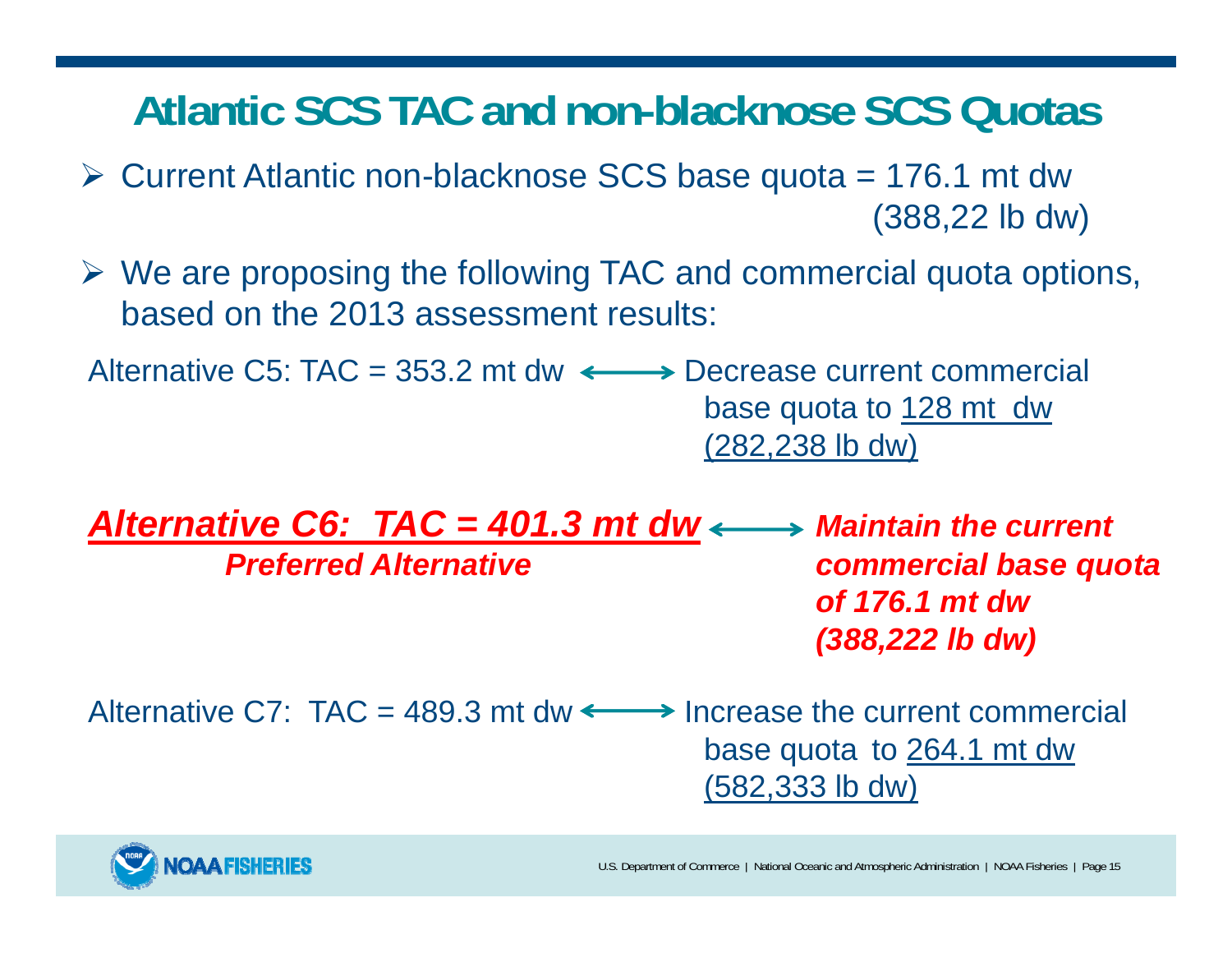Alternative A - Permit Stacking

Alternative B - Commercial Shark Retention Limits

Atlantic and Gulf of Mexico Regional and Sub-Regional Quotas

Alternative C - Atlantic Regions, Quotas, and Linkages

#### **Alternative D – Gulf Regions, Quotas, and Linkages**

Alternative E - Modifying Commercial Vessel Upgrading Restrictions

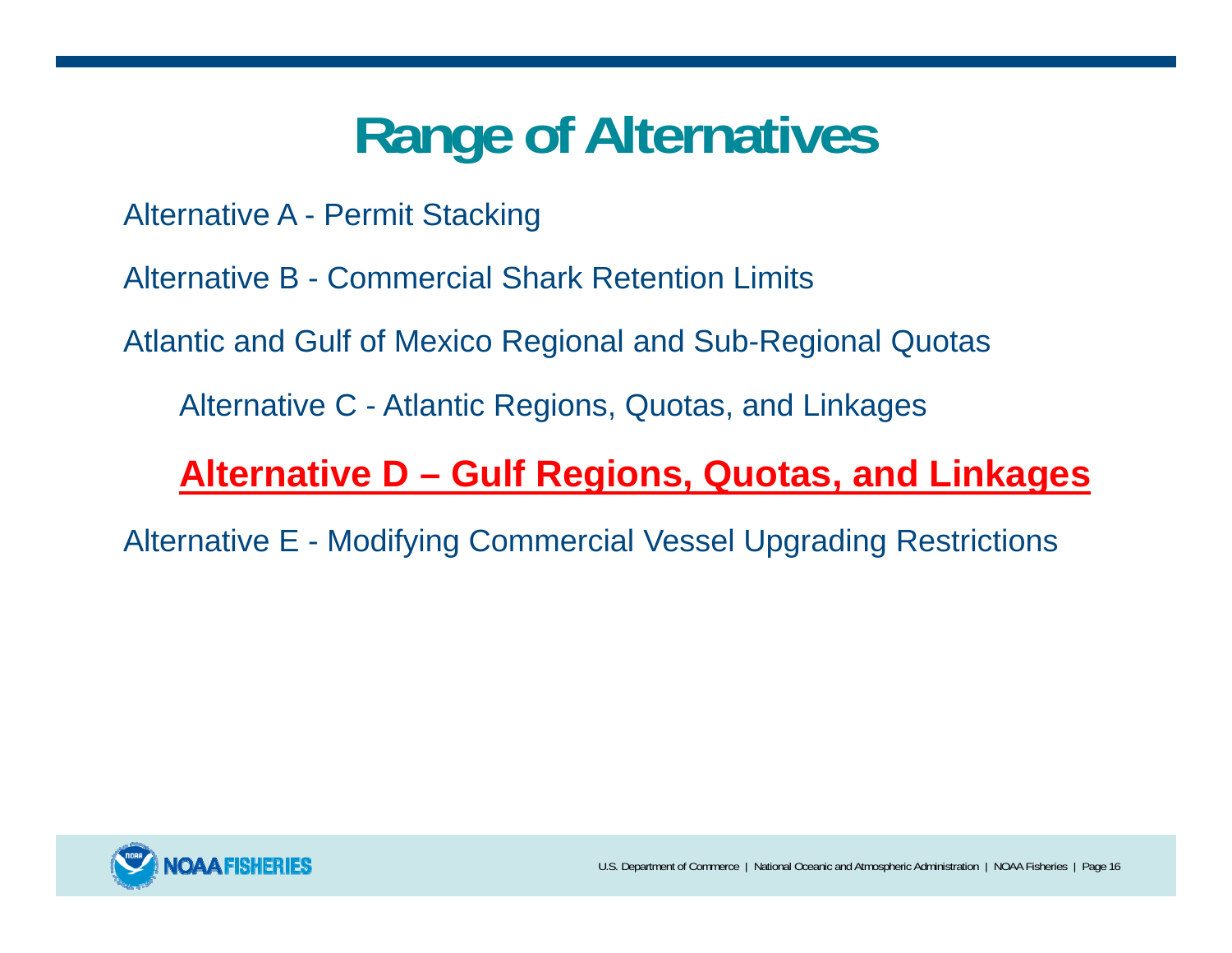### **Alternative D - GOM Regional and Subregional Quotas and Linkages**

- $\triangleright$  Implementing sub-regional quotas in the GOM region
	- NMFS considered breaks for sub-regional quotas at the 88° and 89° lines (only showing proposed line)
	- Landing history used:
		- Blacktip, Aggregated LCS, and Hammerhead 2008-2013
- Adjusting the quota linkages in the GOM region
- $\triangleright$  Prohibiting the harvest of hammerhead sharks in the Gulf of Mexico region or one of the Gulf of Mexico subregions

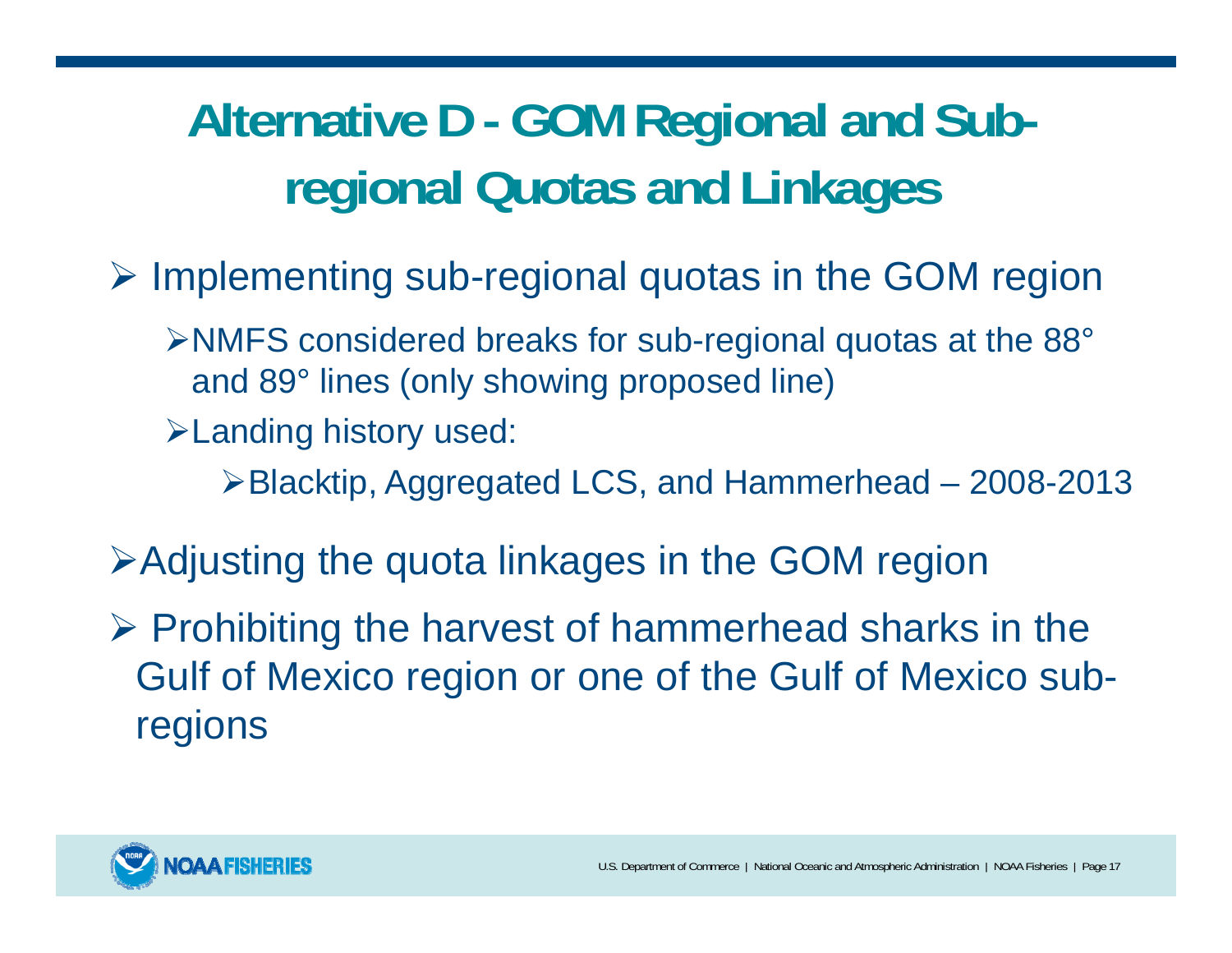#### **Proposed Gulf of Mexico Regional and Sub-Regional Quotas**





U.S. Department of Commerce | National Oceanic and Atmospheric Administration | NOAA Fisheries | Page 18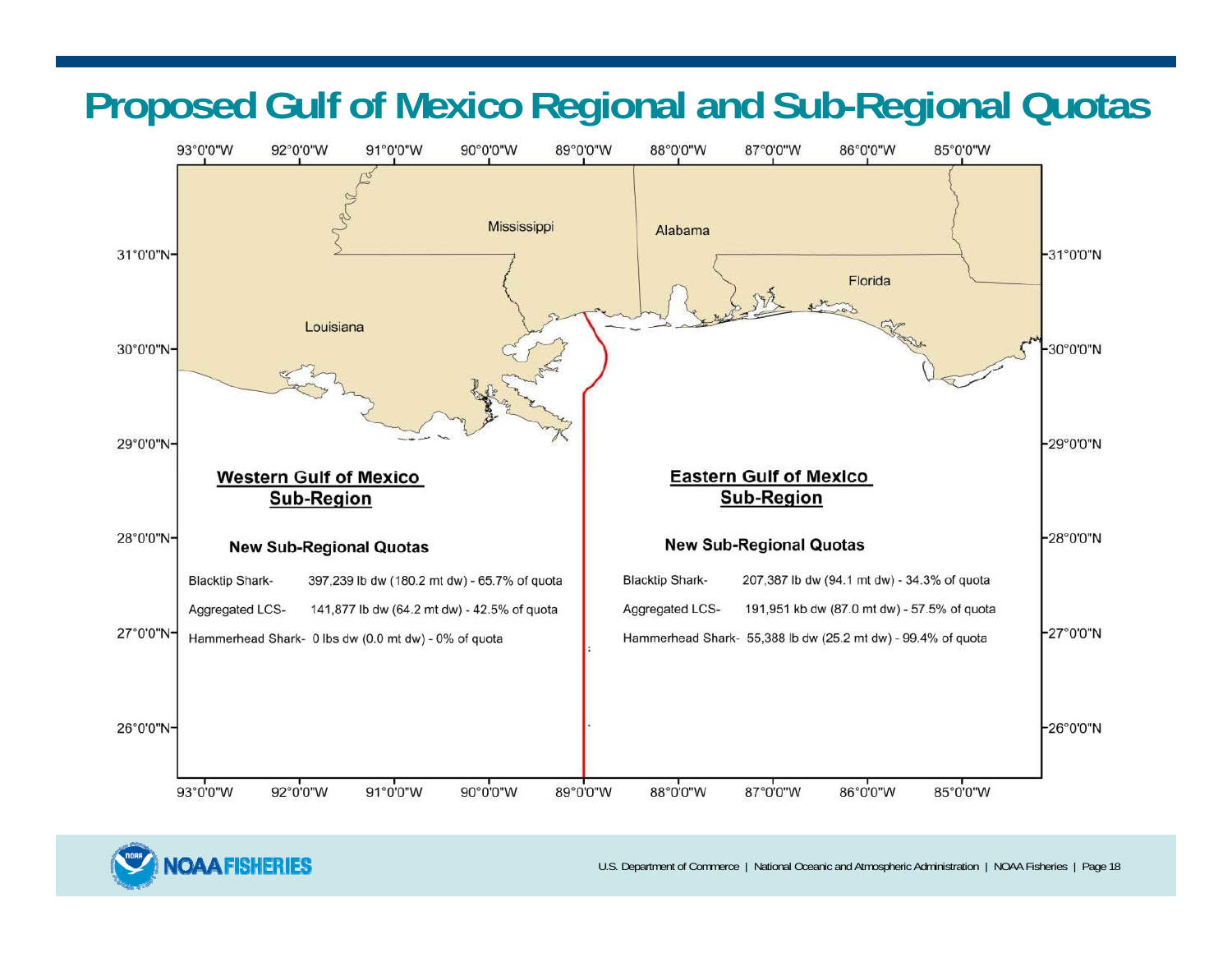**GOM SCS TAC and Non-Blacknose SCS Quotas**

- $\triangleright$  Current GOM non-blacknose SCS base quota = 45.5 mt dw (100,317 lb dw)
- We are proposing the following TAC and commercial quota options, based on the 2013 assessment results:

Alternative D5: TAC = 931.9 mt dw  $\longleftrightarrow$  Maintain the current commercial base quota of 45.5 mt dw (100,317 lb dw)

*Alternative D6: TAC = 954.7 mt dw Increase the current Preferred Alternative commercial base quota to the 2014 adjusted annual quota of 68.3 mt dw (150,476 lb dw)*

Alternative D7:  $TAC = 1,064.9$  mt dw  $\longleftrightarrow$  Increase the current commercial base quota to 178.5 mt dw (393,566 lb dw)

This TAC/Quota would be for the entire GOM, not split by sub-regions

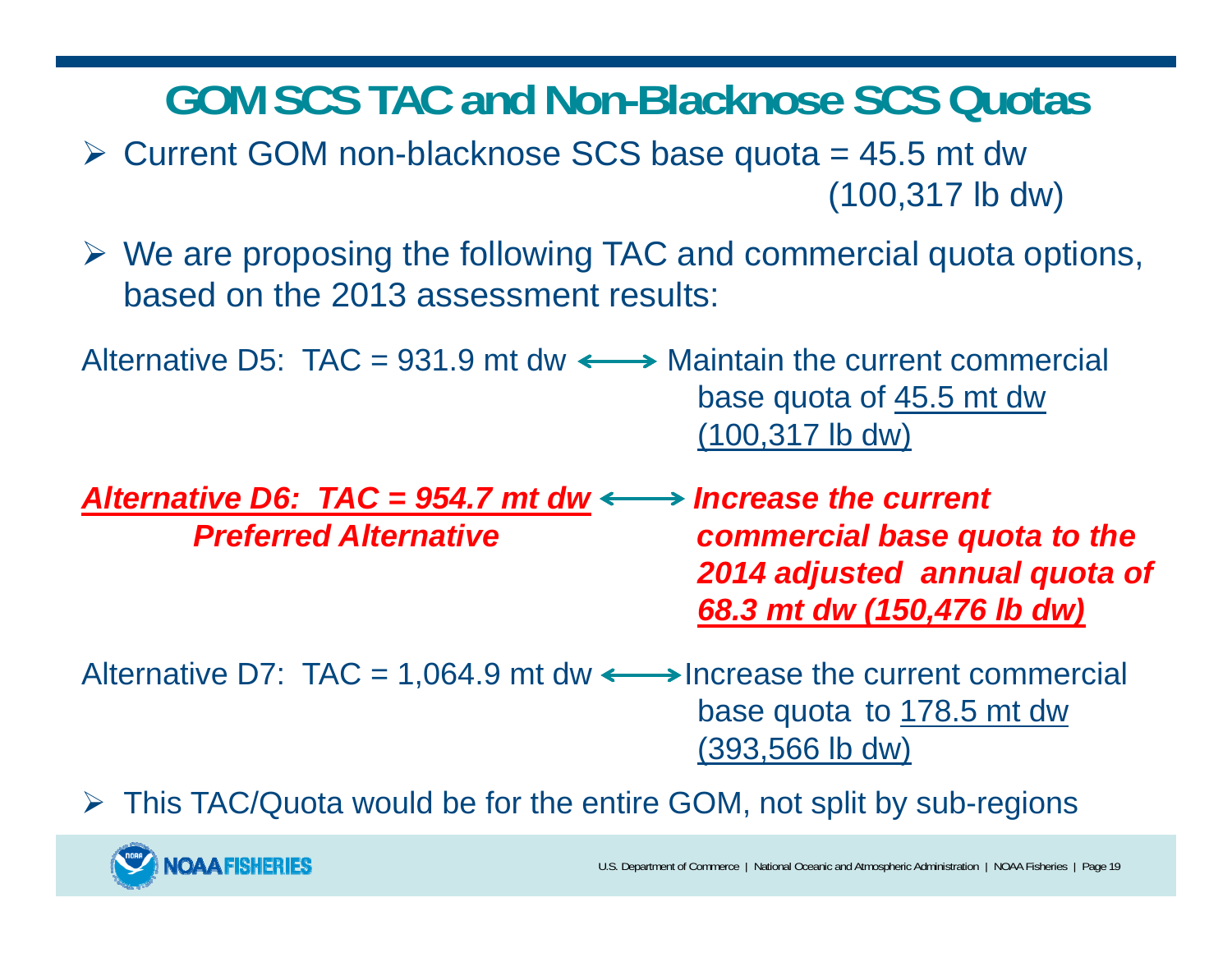Alternative A - Permit Stacking

Alternative B - Commercial Shark Retention Limits

Atlantic and Gulf of Mexico Regional and Sub-Regional Quotas

Alternative C - Atlantic Regions, Quotas, and Linkages

Alternative D - Gulf Regions, Quotas, and Linkages

Handling Sub-Regional Annual Quota Adjustments

**Alternative E - Modifying Commercial Vessel Upgrading Restrictions**

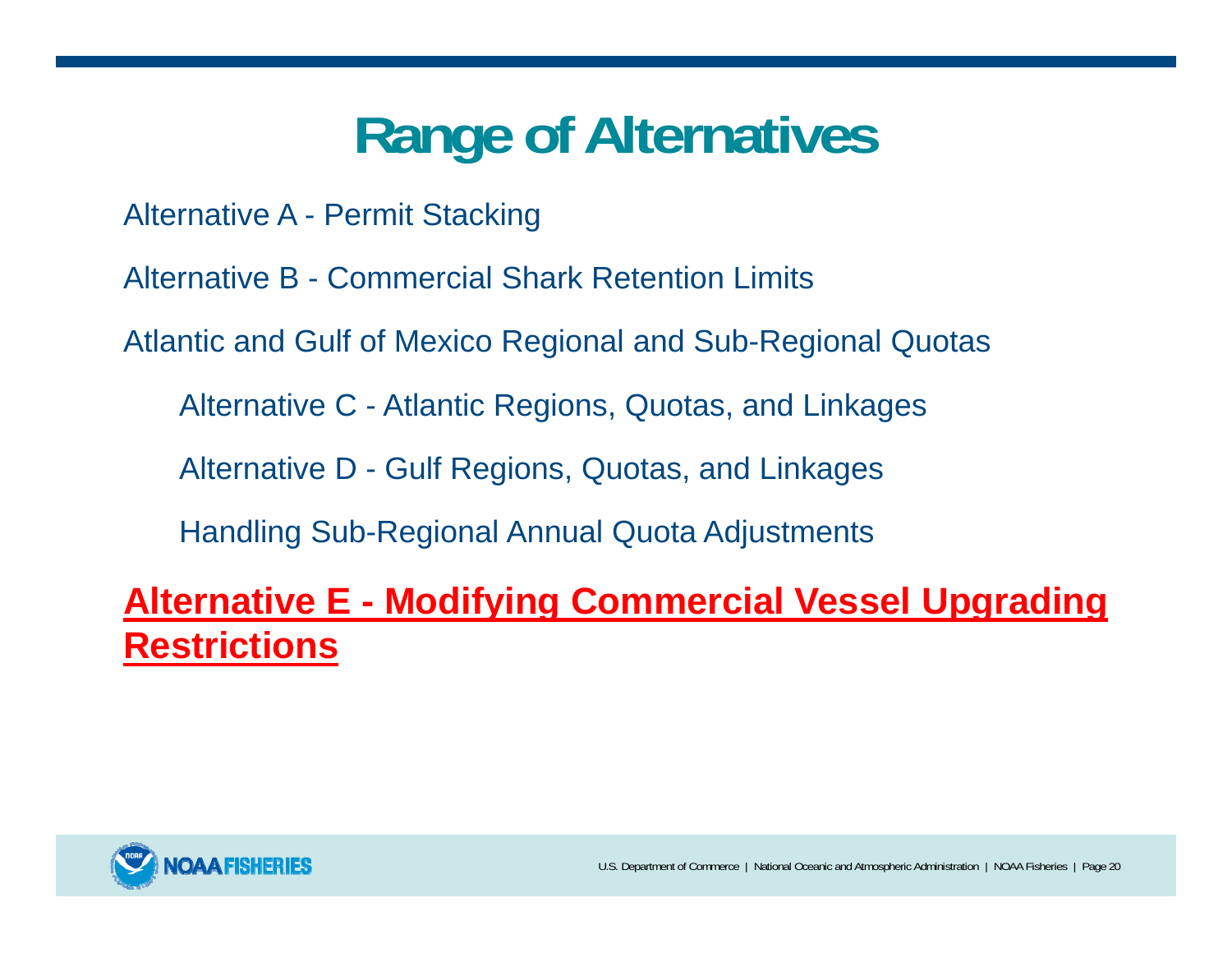#### **Alternative E - Commercial Vessel Upgrading Restrictions**

- $\triangleright$  The current upgrading restrictions for shark limited access permits (LAP) are:
	- $\triangleright$  Increases cannot exceed 20 percent of the horsepower of the permit's baseline vessel
	- $\triangleright$  Increases cannot exceed 10 percent of the size (length overall, gross tonnage, or net tonnage) of the permit's baseline vessel
- $\triangleright$  We are proposing to remove the current upgrading restrictions for shark LAP holders:
	- Alternative E1: No Action Do not remove current upgrading restrictions for shark limited access permit holders
	- *Alternative E2: Remove current upgrading restrictions for shark limited access permit holders - Preferred Alternative*

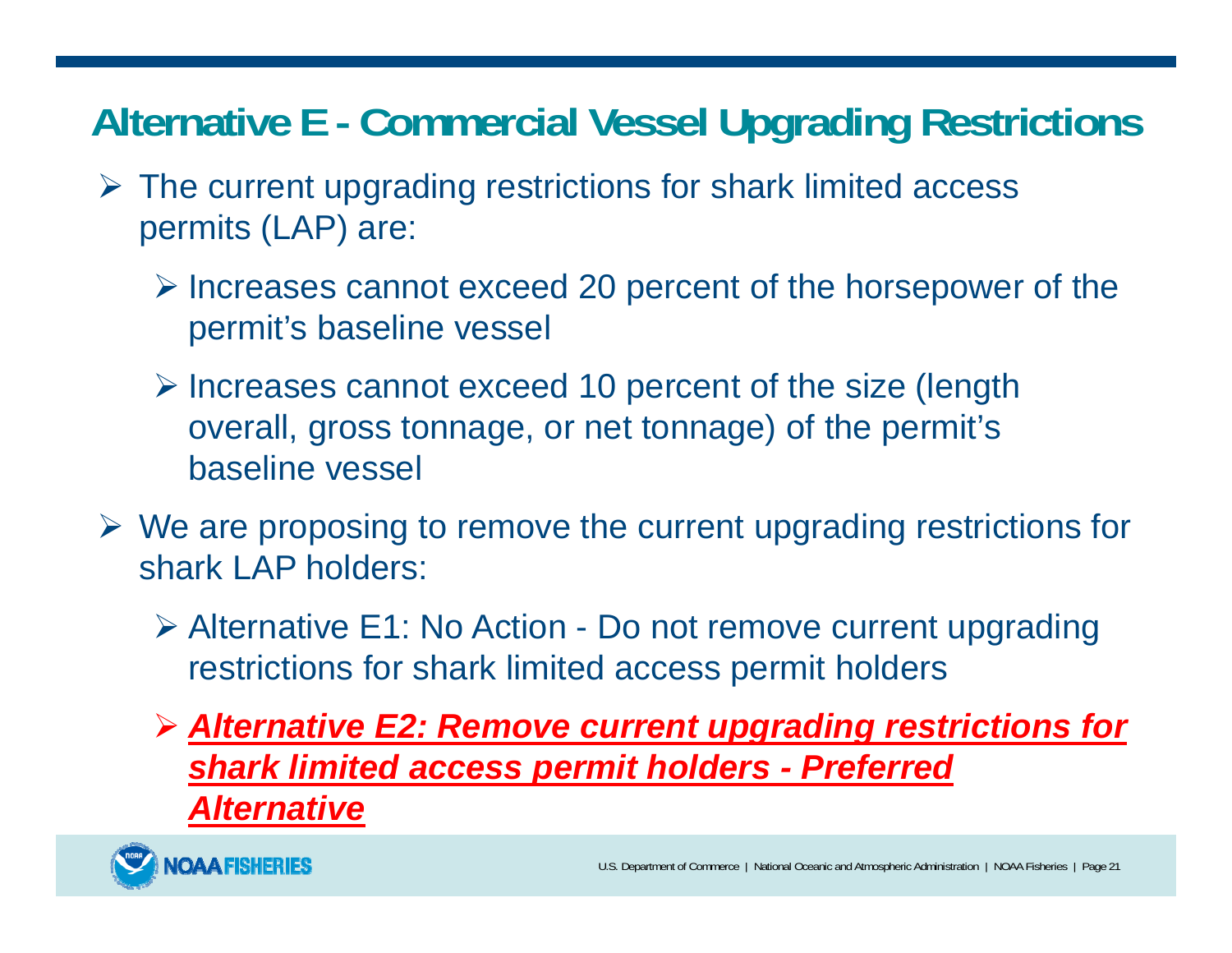# **Timeline**

- 1) Proposed rule published on Jan 20, 2015
- 2) Proposed rule public hearings in Feb and March 2015
- 3) Comment Period Ends April 3, 2015
- 4) Target effective date summer 2015

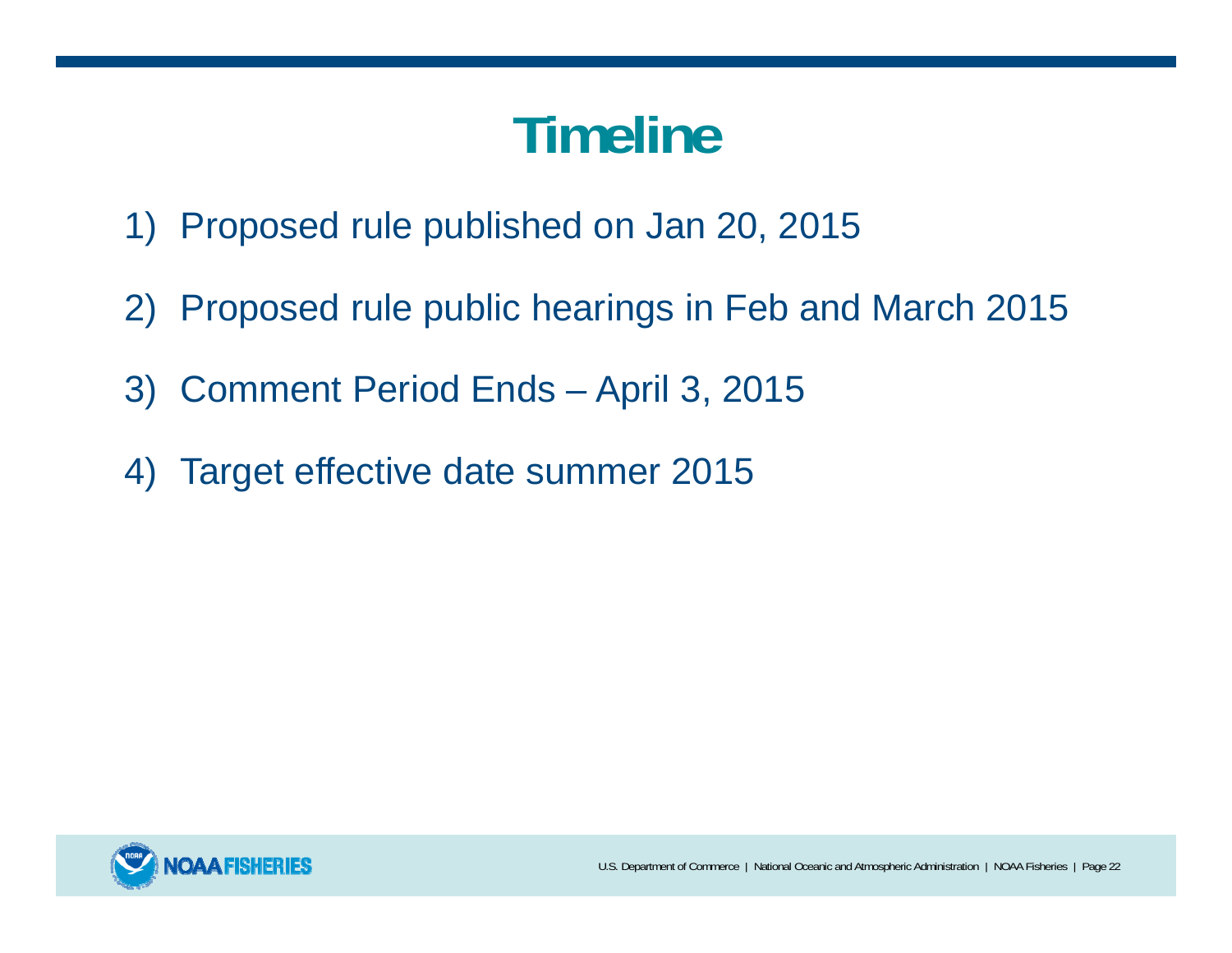### **Amendment 6 Public Hearing Schedule**

| <b>Venue</b>                 | Date and Time            | Location                                                                                                                                                                                                                                                                                                  |
|------------------------------|--------------------------|-----------------------------------------------------------------------------------------------------------------------------------------------------------------------------------------------------------------------------------------------------------------------------------------------------------|
| <b>Public Hearing</b>        | Feb. $17 - 5$ pm to 8 pm | St. Petersburg, FL                                                                                                                                                                                                                                                                                        |
| <b>Public Hearing</b>        | Feb. $18 - 5$ pm to 8 pm | Melbourne, FL                                                                                                                                                                                                                                                                                             |
| <b>Public Hearing</b>        | Feb. $23 - 5$ pm to 8 pm | Belle Chasse, LA                                                                                                                                                                                                                                                                                          |
| <b>Public Hearing</b>        | Mar. $18 - 5$ pm to 8 pm | Manteo, NC                                                                                                                                                                                                                                                                                                |
| Conference call /<br>Webinar | Mar. $25 - 2$ pm to 4 pm | To participate in conference call, call: (877) 918-<br>1344<br>Passcode: 7371832<br>To participate in webinar, RSVP at:<br>https://noaaevents2.webex.com/noaaevents2/ons<br>tage/g.php?d=998580989&t=a, A confirmation<br>email with webinar log-in information will be sent<br>after RSVP is registered. |

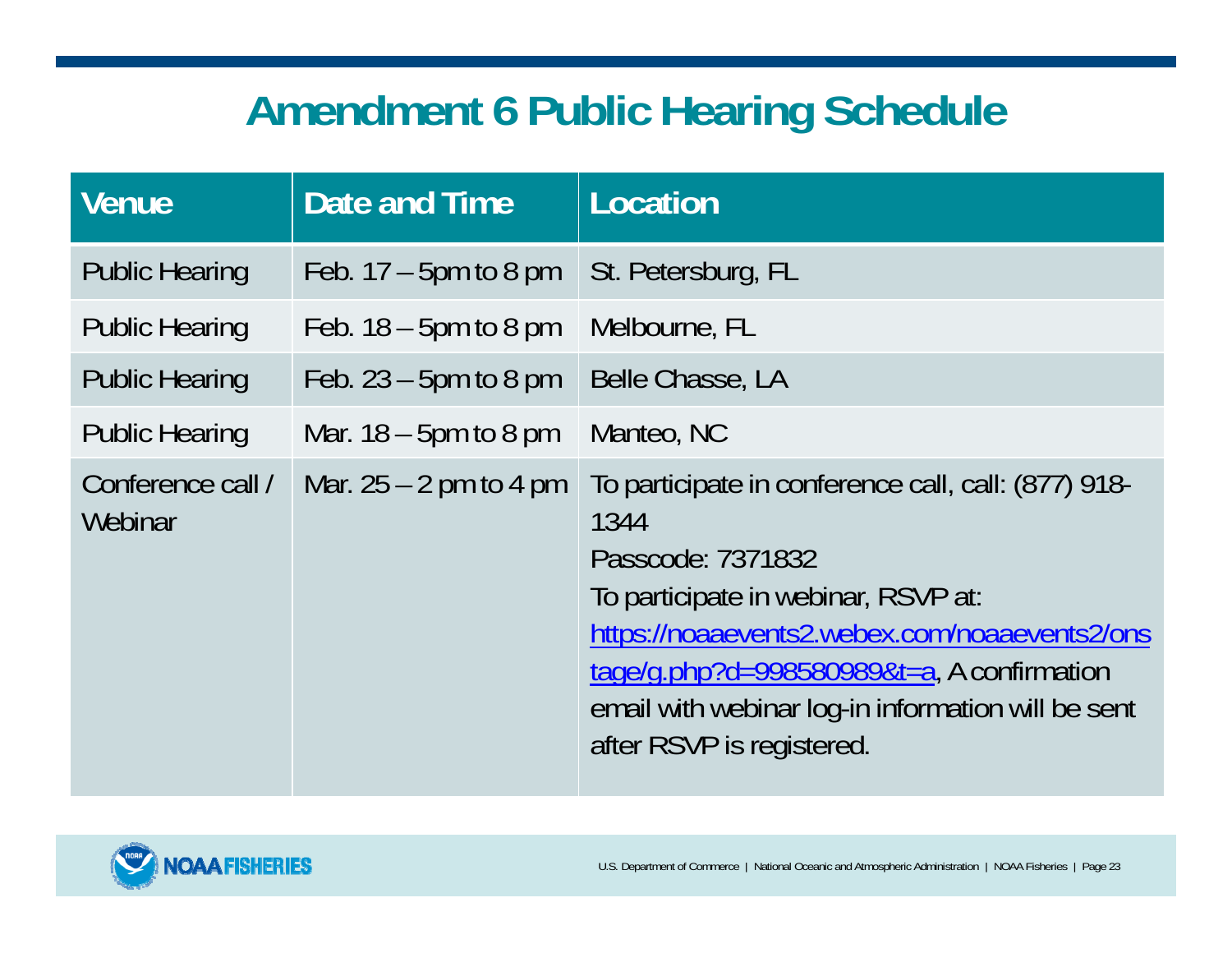#### **Request for Public Comments**

### Comment period closes on: **April 3, 2015**

Please submit comments to:**http://www.regulations.gov** Keyword - "NOAA-NMFS-2010-0188"

**Comments can also be submitted via fax:** 301-713-1917, Attn: Guy` DuBeck / LeAnn Hogan

**Or Mail:** NMFS SF1, 1315 East-West Highway, Silver Spring, MD 20910

**Please identify comments with NOAA-NMFS-2010-0188**

For more information go to: http://www.nmfs.noaa.gov/sfa/hms/

**Additional Questions?**

**guy.dubeck@noaa.gov / leann.southward-hogan@noaa.gov or 301-427-8503**

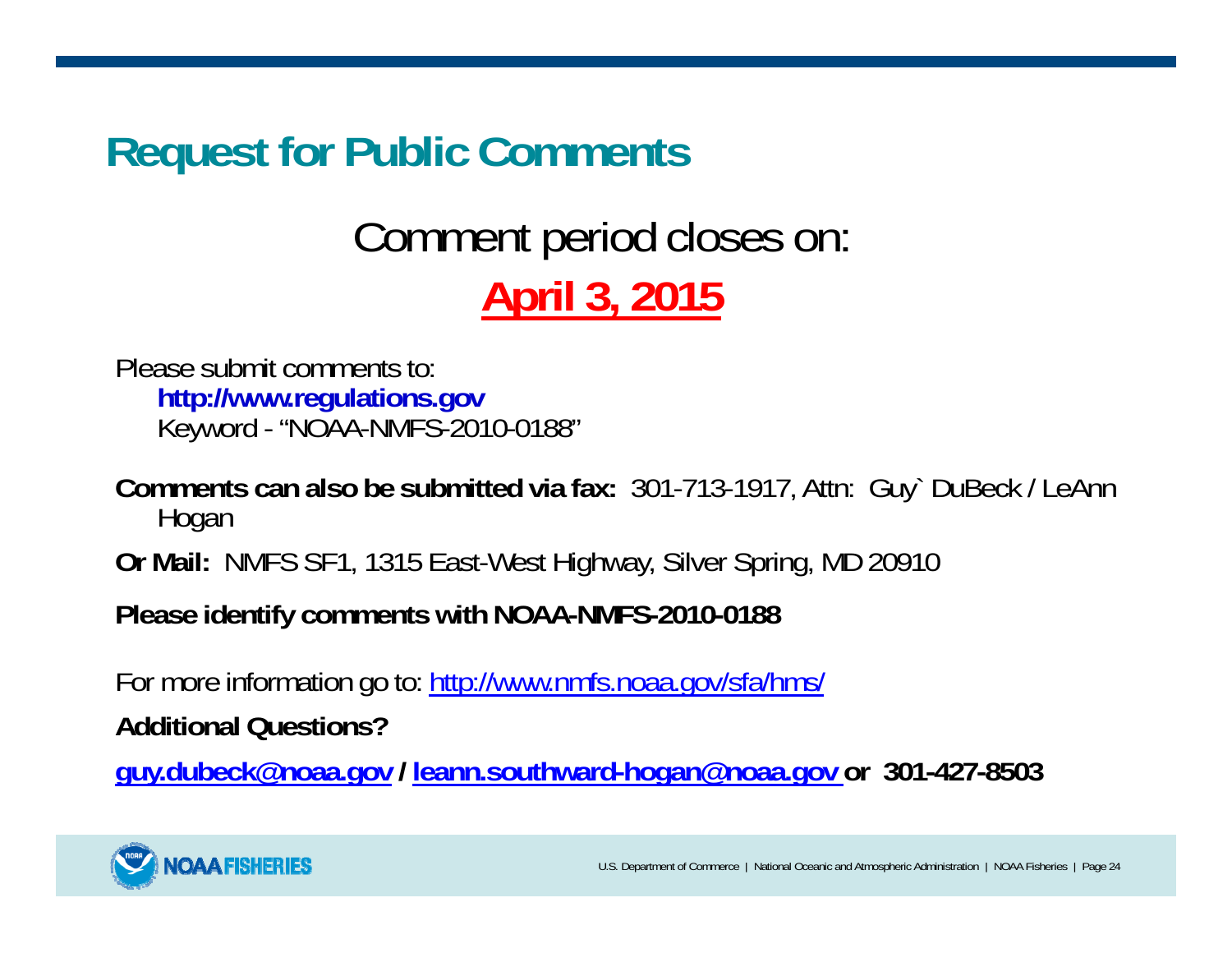# **Additional Questions or Comments?**

Please share them with us!

Karyl Brewster-Geisz, LeAnn Hogan, Guý DuBeck, Delisse Ortiz or Alexis Jackson

Atlantic Highly Migratory Species Management Division 301-427-8503



U.S. Department of Commerce | National Oceanic and Atmospheric Administration | NOAA Fisheries | Page 25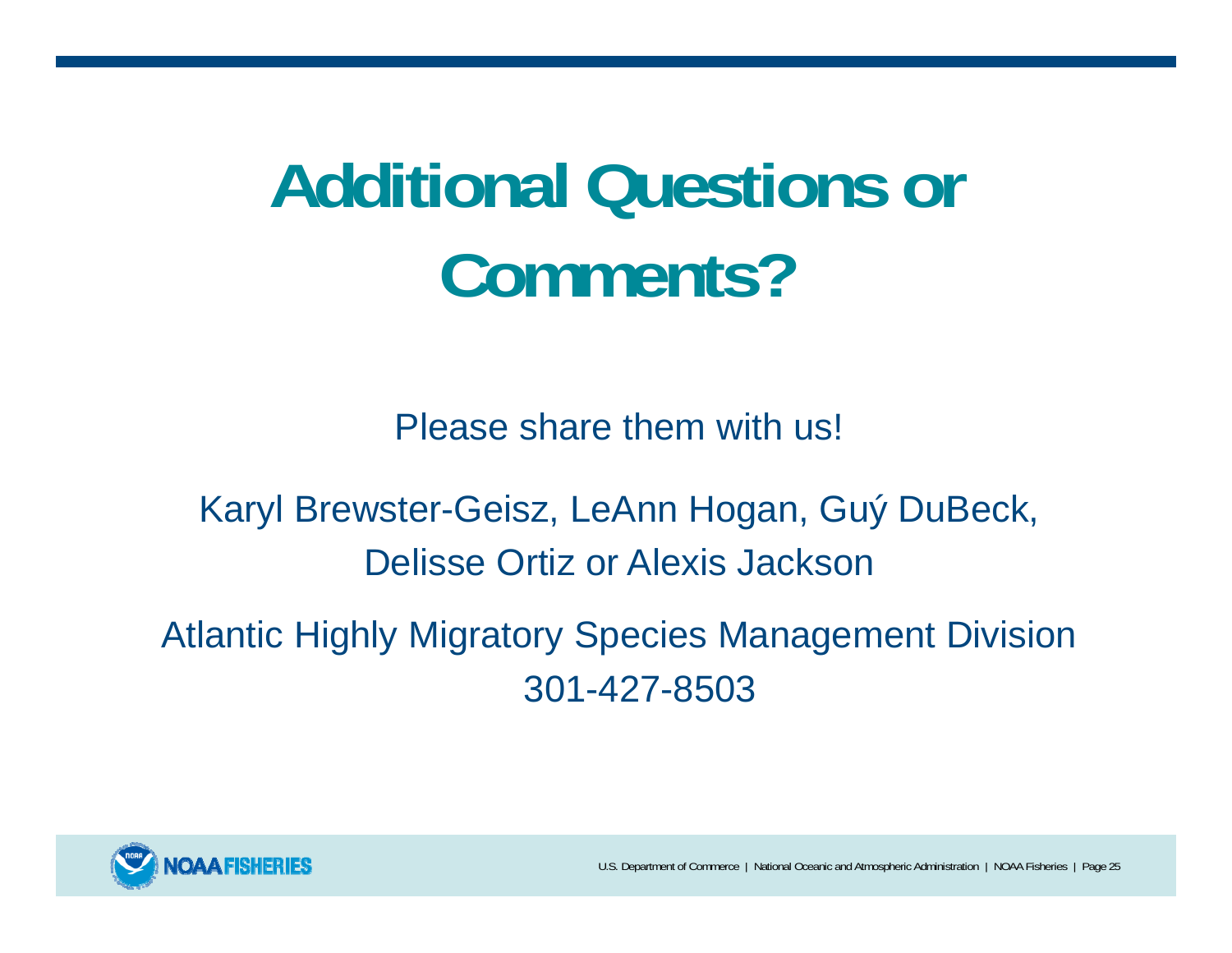# **The following slides are for the Amendment 6 Public Hearing Presentation**



U.S. Department of Commerce | National Oceanic and Atmospheric Administration | NOAA Fisheries | Page 26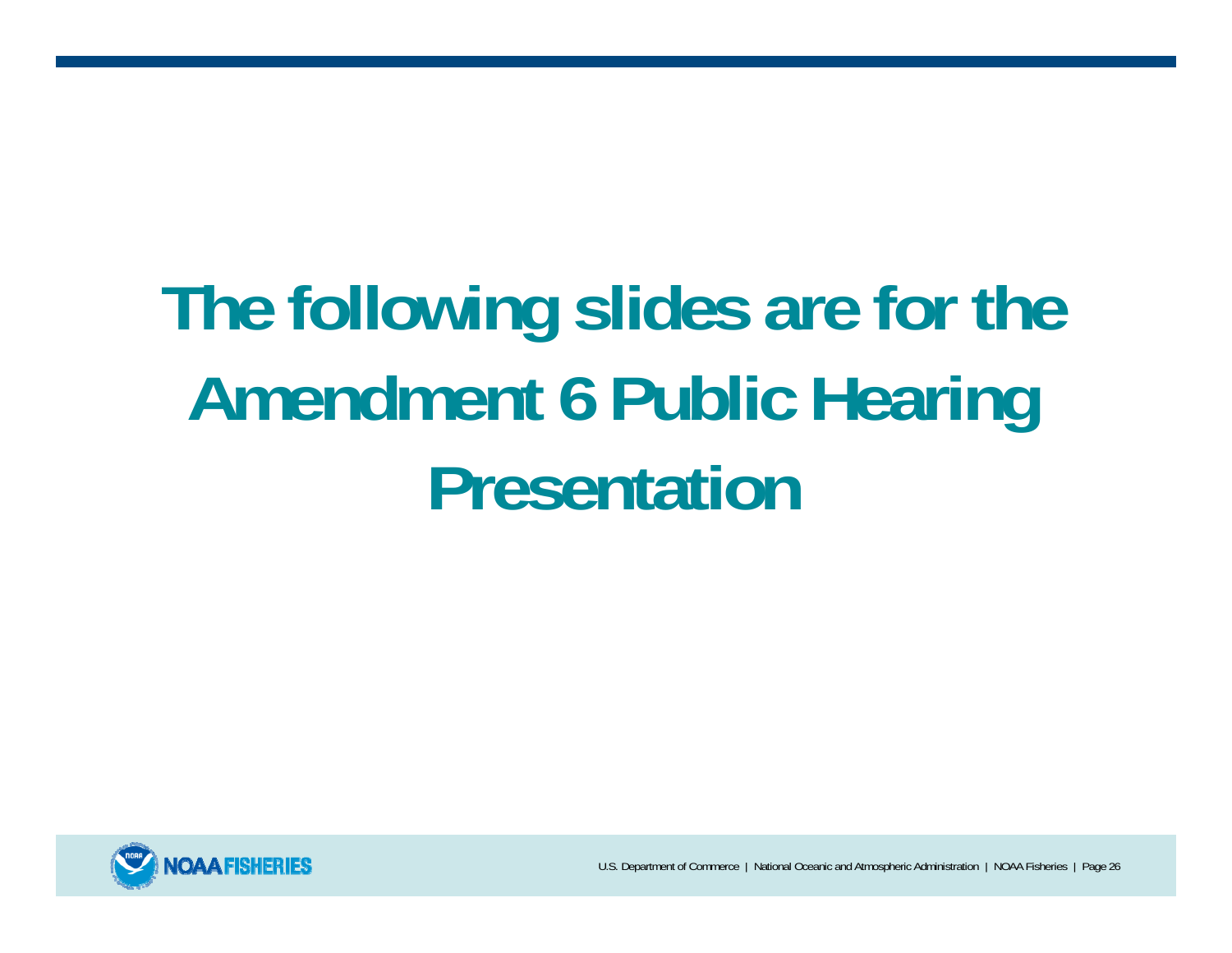# **Atlantic Highly Migratory Species Management**

• **Draft Amendment 6 to the 2006 Consolidated Highly Migratory Species Fishery Management Plan** 



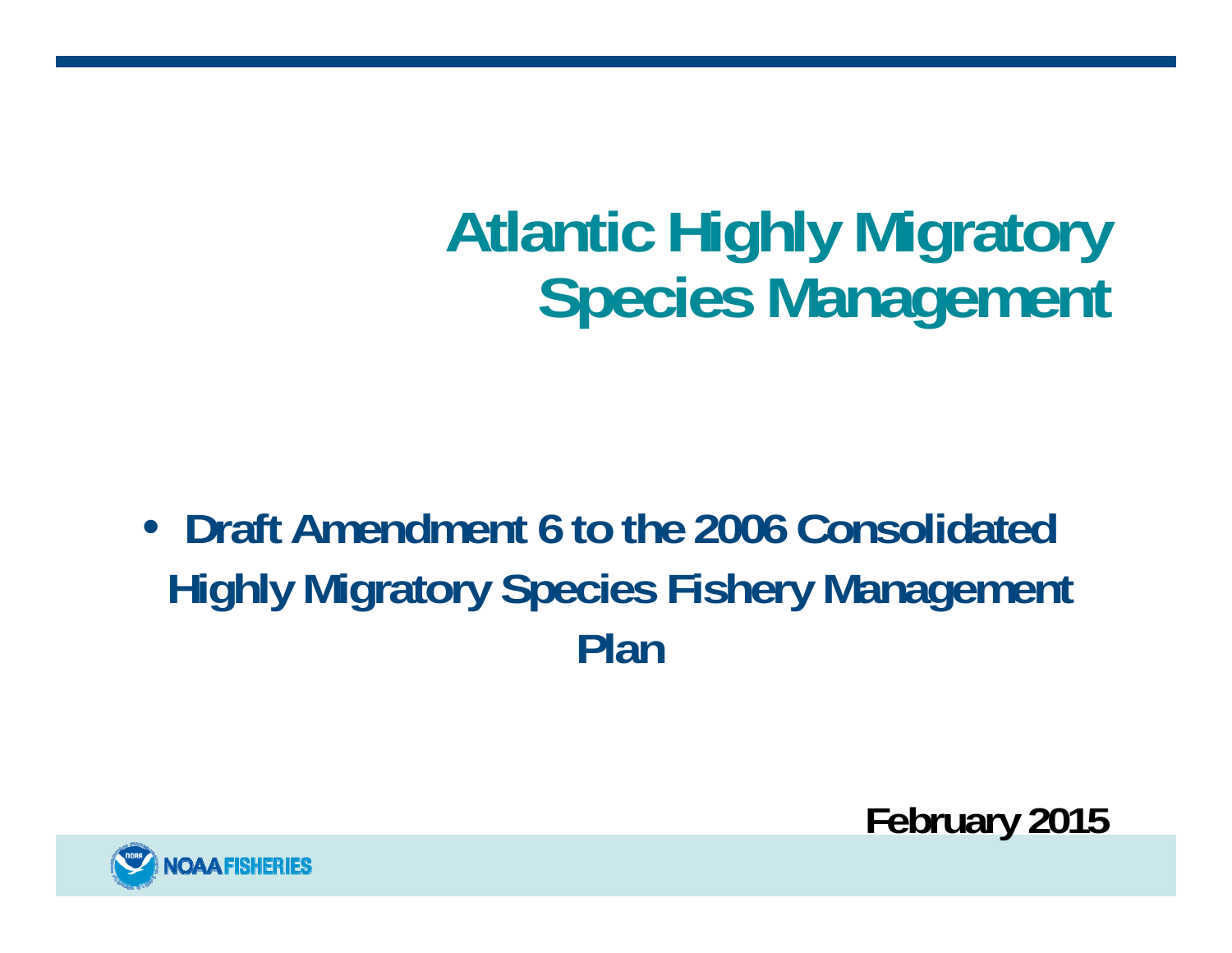# **Outline**

#### $\triangleright$  Introduction

#### **≻ SEDAR 34 Stock Assessment** Atlantic sharpnose and bonnethead sharks

#### **≻ Range of Alternatives**

- **▶ Permit stacking**
- Commercial shark retention limits
- Regional and sub-regional quotas in Atlantic and Gulf of Mexico (GOM)
- Commercial vessel upgrading restrictions

#### $\triangleright$  Timeline

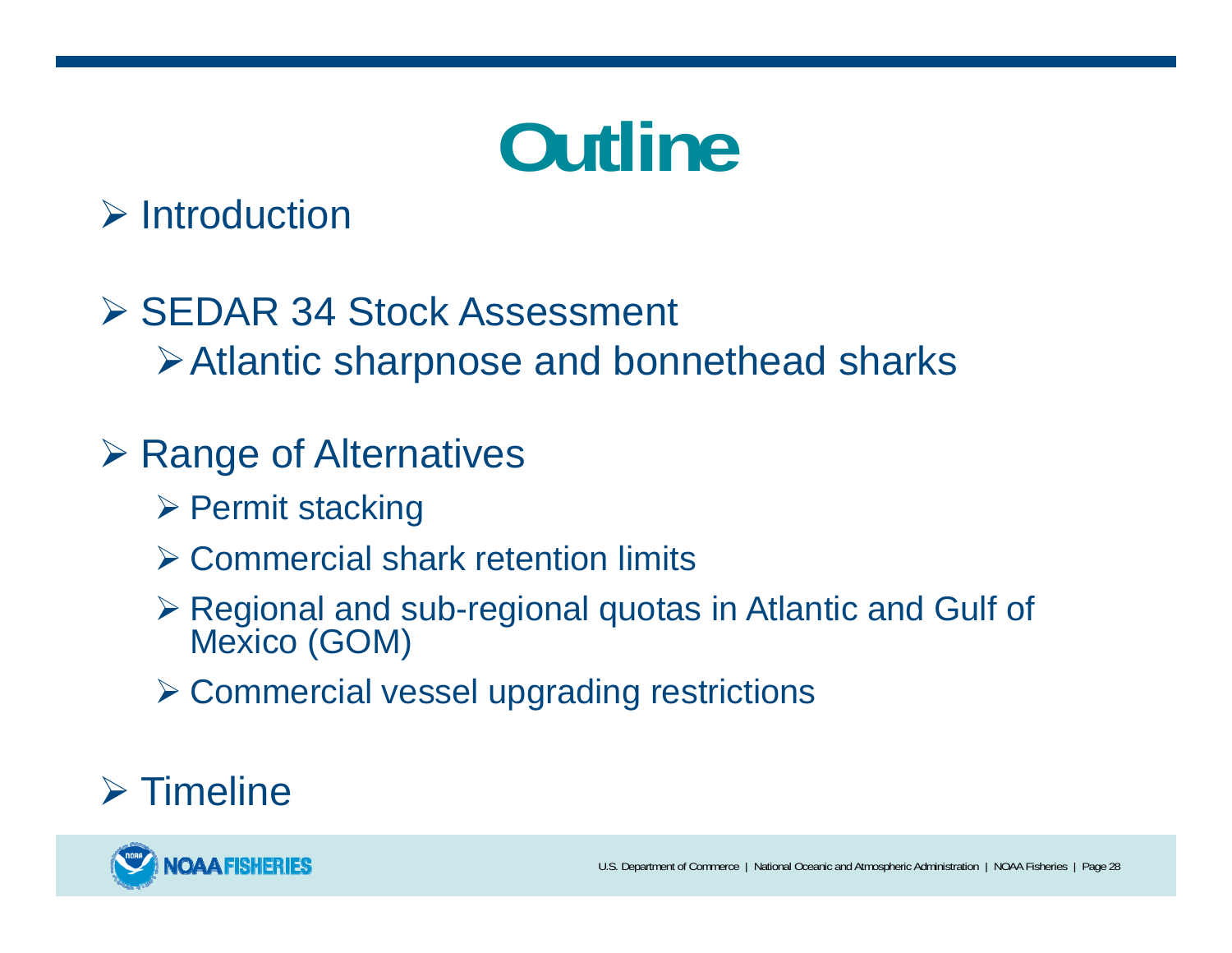### **Current Issues Facing the Atlantic Shark Fisheries**

- $\triangleright$  Commercial landings that exceed the quotas
- $\triangleright$  Declining numbers of fishing permits since limited access was implemented
- $\triangleright$  Increasing complexity of regulations
- $\triangleright$  Derby fishing conditions due to small quotas and short seasons
- $\triangleright$  Increasing numbers of regulatory discards



 $\triangleright$  Declining market prices

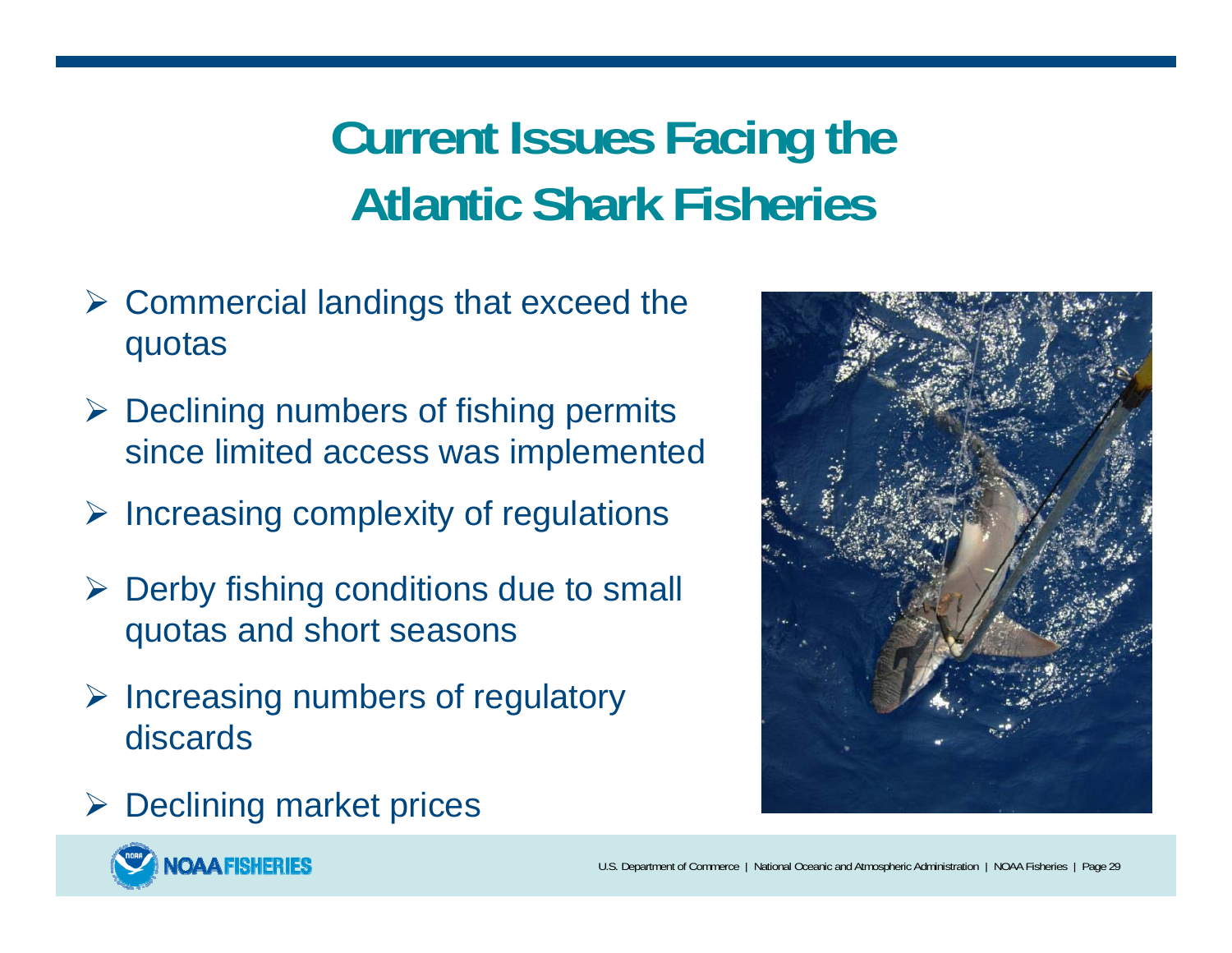### **Objectives**

- $\blacktriangleright$ Continuing to rebuild overfished shark stocks
- $\blacktriangleright$ Preventing overfishing of shark stocks
- $\triangleright$  Increasing the efficiency in the Large Coastal Shark (LCS) and Small Coastal Shark (SCS) fisheries
- Maintaining or increasing equity across all shark fishermen and regions
- $\triangleright$  Promoting economic viability for the shark fishery participants
- $\blacktriangleright$ Obtaining optimum yield from the LCS and SCS fisheries
- $\blacktriangleright$  Maintaining or increasing management flexibility for the shark fisheries
- $\blacktriangleright$ Decreasing dead discards of sharks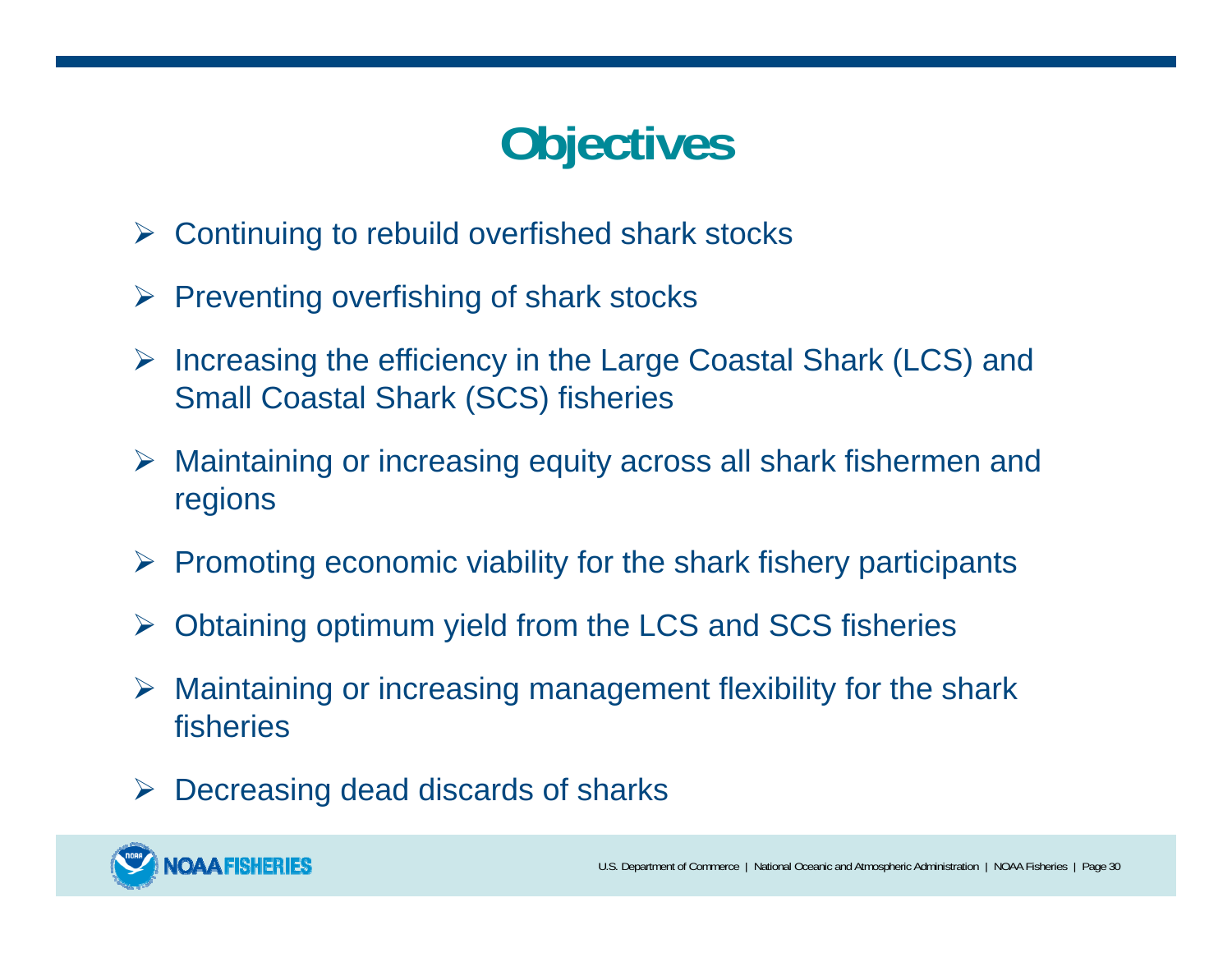### **SEDAR 34 Stock Assessment: Small Coastal Sharks**



| <b>Species</b>                            | <b>SEDAR 13 (2007)</b>                         | <b>SEDAR 34 (2013)</b>                                                |
|-------------------------------------------|------------------------------------------------|-----------------------------------------------------------------------|
| <b>Bonnethead</b><br><b>Shark</b>         | Not overfished and no<br>overfishing occurring | <b>Atlantic: Unknown</b>                                              |
|                                           |                                                | <b>Gulf of Mexico: Unknown</b>                                        |
| <b>Atlantic Sharpnose</b><br><b>Shark</b> | Not overfished and no<br>overfishing occurring | Atlantic: Not overfished and no<br>overfishing occurring              |
|                                           |                                                | <b>Gulf of Mexico: Not overfished</b><br>and no overfishing occurring |

Based on the results of SEDAR 34, NMFS is proposing SCS TACs and modifying the commercial non-blacknose SCS quotas

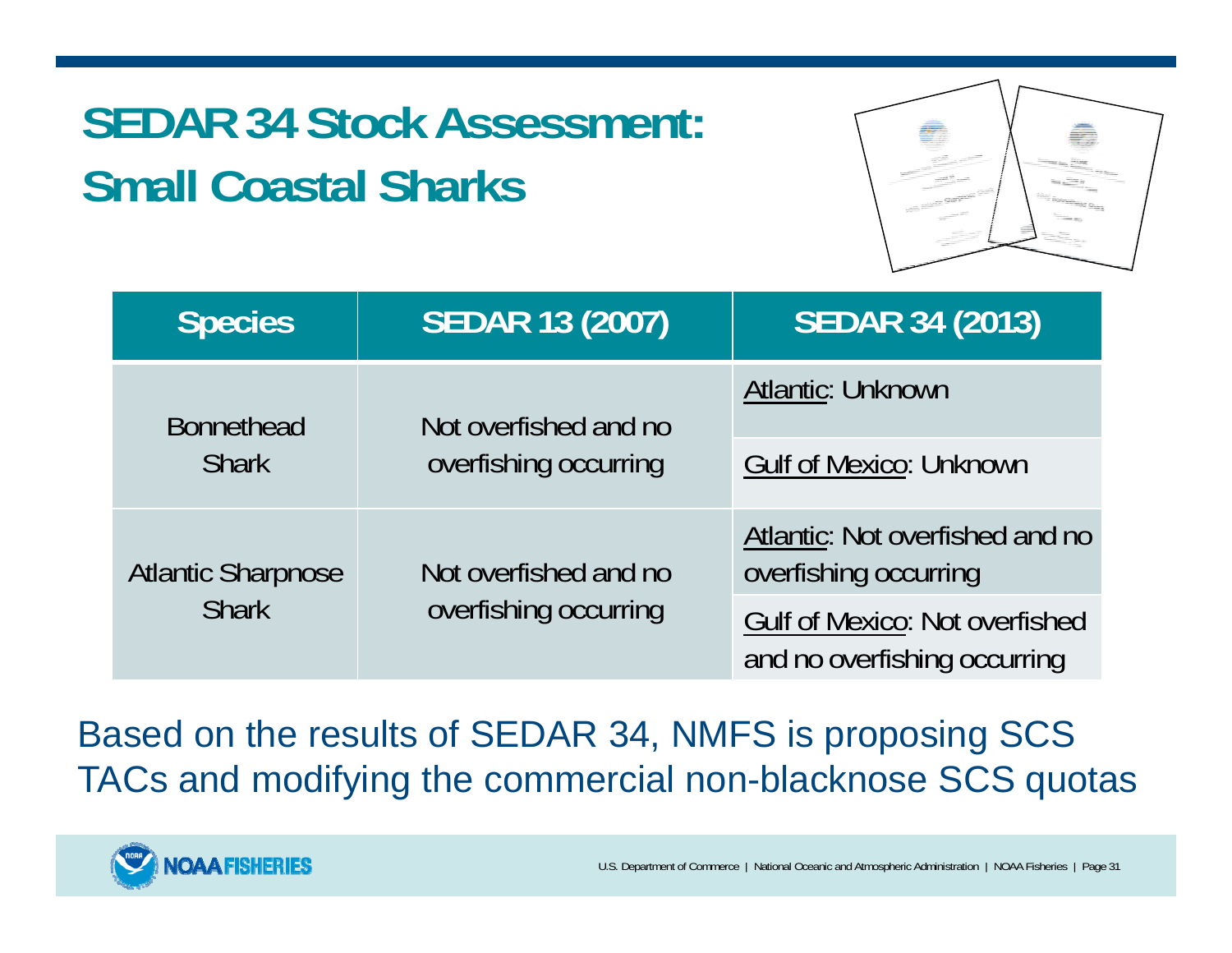#### **Alternative A - Permit Stacking**

Alternative B - Commercial Shark Retention Limits Atlantic and Gulf of Mexico Regional and Sub-Regional Quotas Alternative C - Atlantic Regions, Quotas, and Linkages Alternative D - Gulf Regions, Quotas, and Linkages Handling Sub-Regional Annual Quota Adjustments Alternative E - Modifying Commercial Vessel Upgrading Restrictions

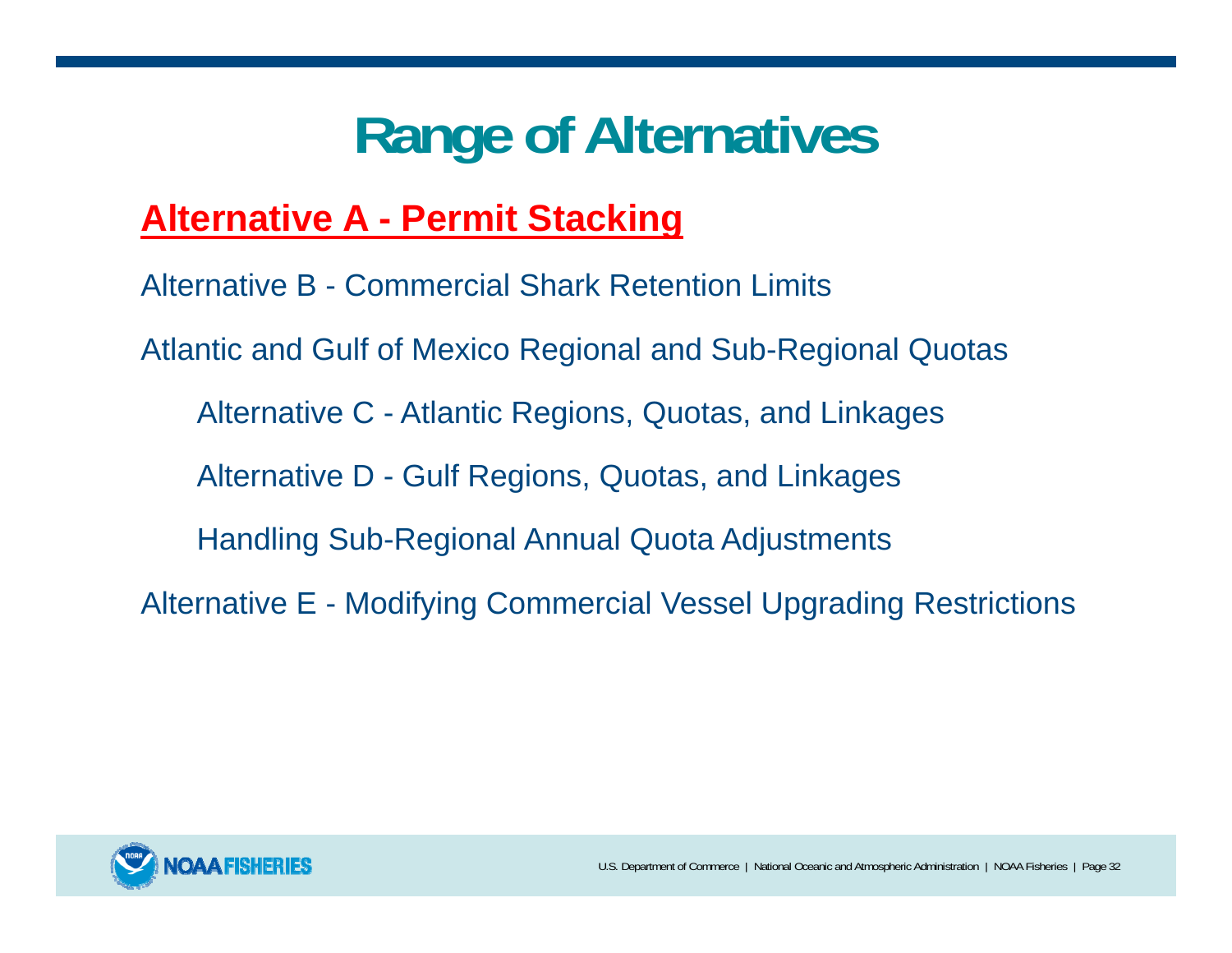### **Alternative A - Permit Stacking**

**Objective and Rationale**

- $\triangleright$  NMFS has received comments stating that increased trip limits would provide more efficiency and improve market conditions.
- $\triangleright$  If NMFS were to implement permit stacking, fishermen with multiple limited access permits could use them concurrently on one vessel, which would result in aggregated, and thus higher, trip limits.
- $\triangleright$  Permit stacking could provide additional opportunities and more efficient use of resources for fishermen with access to more than one permit.
- However, permit stacking could also result in quotas being harvested more quickly due to higher trip limits.

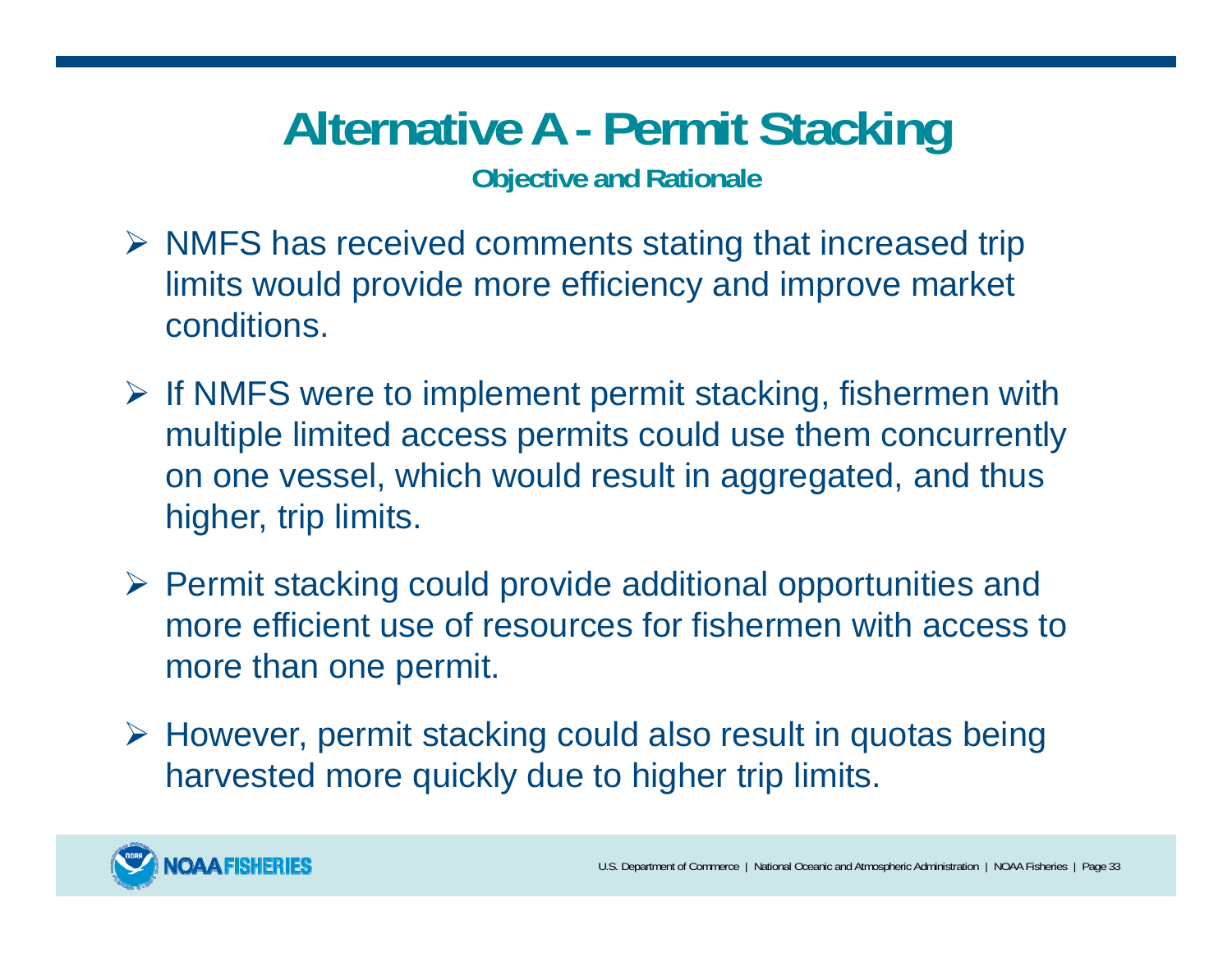### **Alternative A - Permit Stacking**

#### *Alternative A1: No Action – Do not implement permit stacking – Preferred Alternative*

Alternative A2: Implement permit stacking for directed limited access permit holders where 2 permits would allow the permit holder to harvest a maximum of 2 retention limits per trip

72

108

> 2 directed permits per

Alternative A3: Implement permit stacking for directed limited access permit holders where 3 permits would allow the permit holder to harvest a maximum of 3 retention limits per trip

> 3 directed permits per  $\hat{\mathbf{\Sigma}}$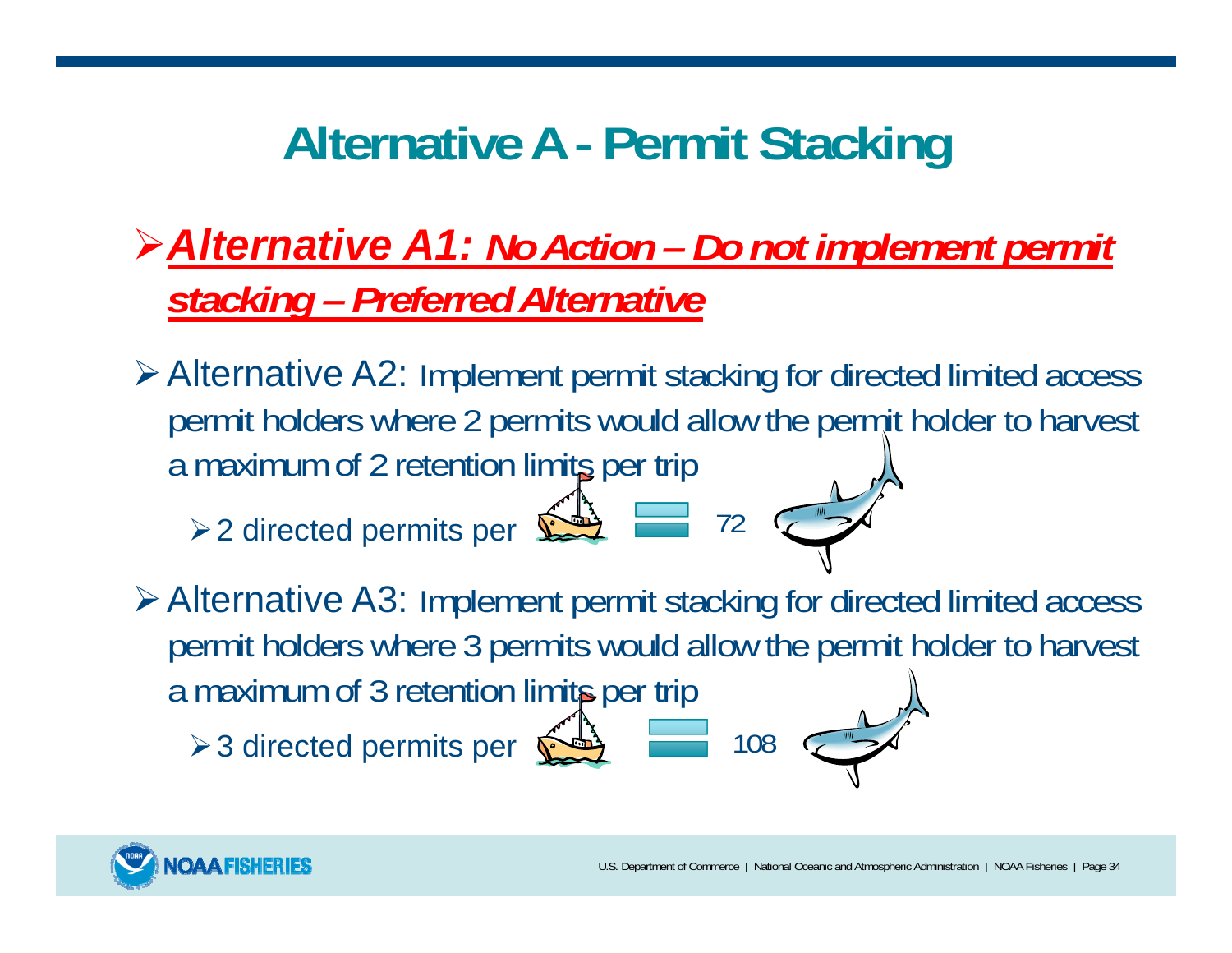Alternative A - Permit Stacking

#### **Alternative B - Commercial Shark Retention Limits**

Atlantic and Gulf of Mexico Regional and Sub-Regional Quotas

Alternative C - Atlantic Regions, Quotas, and Linkages

Alternative D - Gulf Regions, Quotas, and Linkages

Handling Sub-Regional Annual Quota Adjustments

Alternative E - Modifying Commercial Vessel Upgrading Restrictions

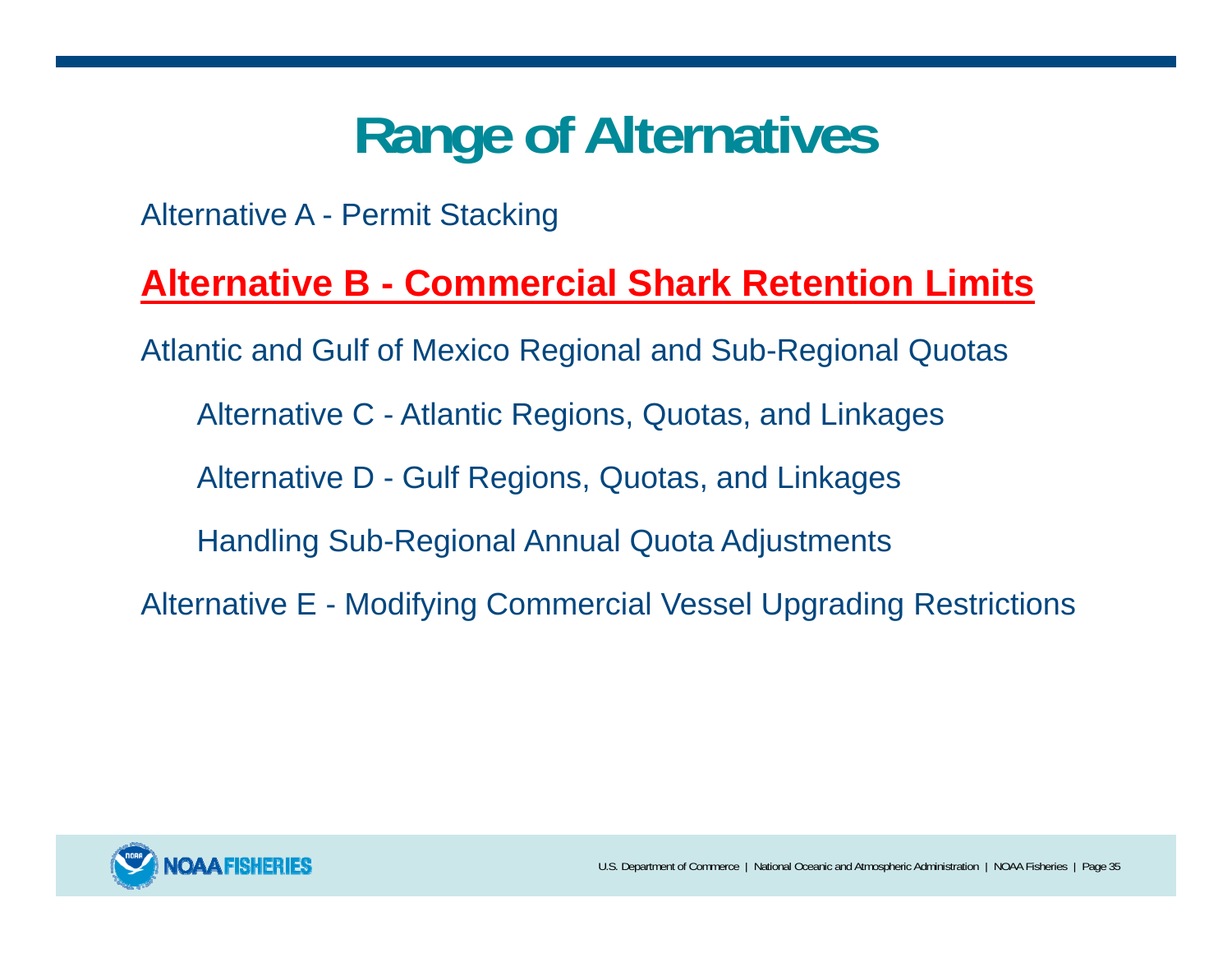#### **Alternative B - Commercial Shark Retention Limits Objective and Rationale**

- $\triangleright$  Over the past few years, the shark research fishery has not been catching the full sandbar quota (on average only 64%, or 76,332 lb dw, of quota caught)
- $\triangleright$  In the predraft for Amendment 6, NMFS considered creating a commercial sandbar fishery
- NMFS received negative comments from HMS AP members on reestablishing a commercial sandbar shark quota due to the risk of re-opening a commercial fishery for sandbar sharks, targeting an overfished stock, and the potential linkage with dusky sharks
- $\triangleright$  NMFS also received comments requesting an increase in the commercial LCS retention limit as an alternative to permit stacking
- $\triangleright$  In Amendment 2, the current retention limit (36 LCS other than sandbar sharks per trip) was based in part on how many sandbar sharks would be discarded dead from the number of shark trips that were expected to interact with sandbar sharks

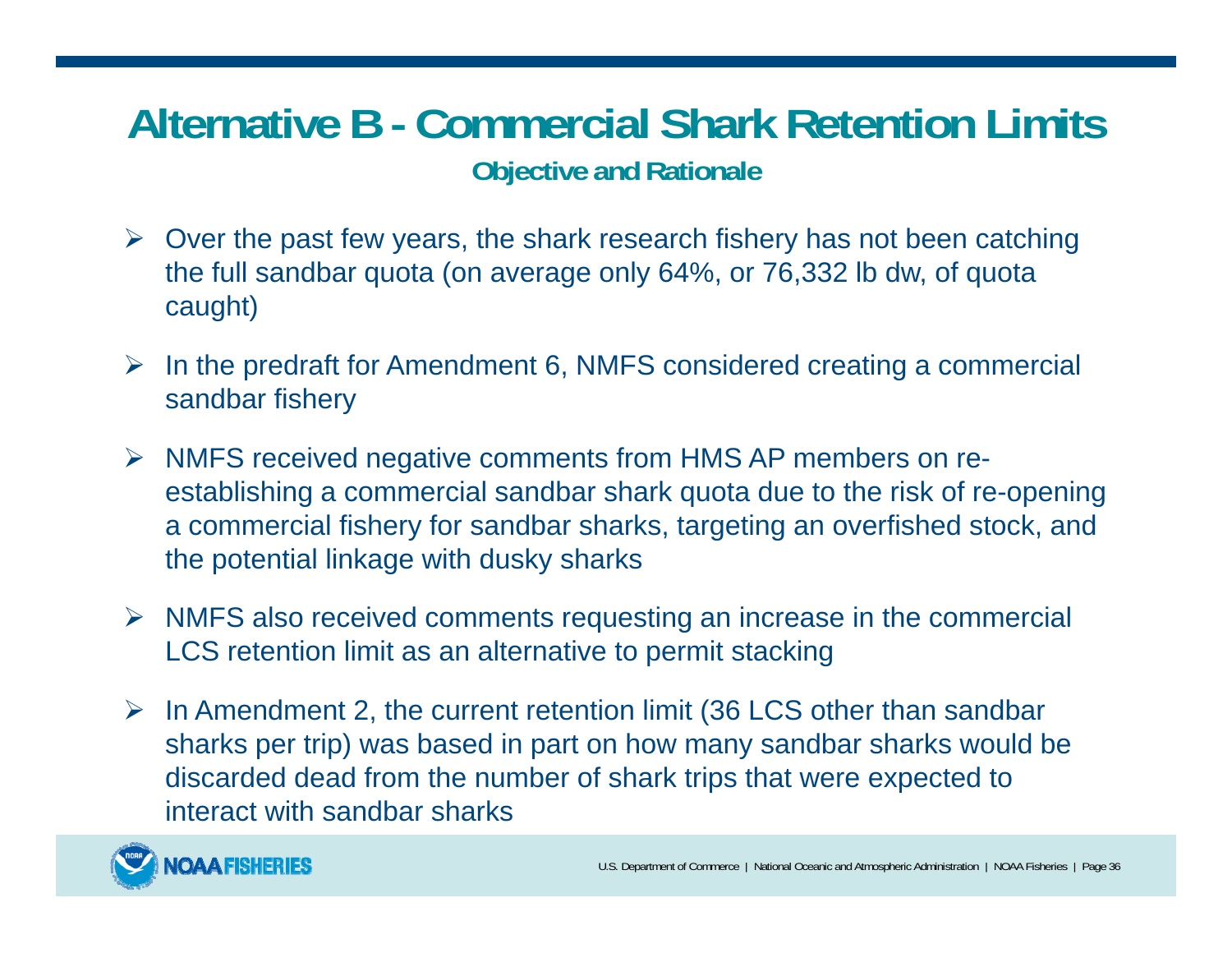## **Atlantic Shark Research Fishery Landings**

Numbers reflect the number of research vessels per year

 $\Box$  Sandbar Quota  $\Box$  Sandbar Landings



**NOAA FISHERIES** 

U.S. Department of Commerce | National Oceanic and Atmospheric Administration | NOAA Fisheries | Page 37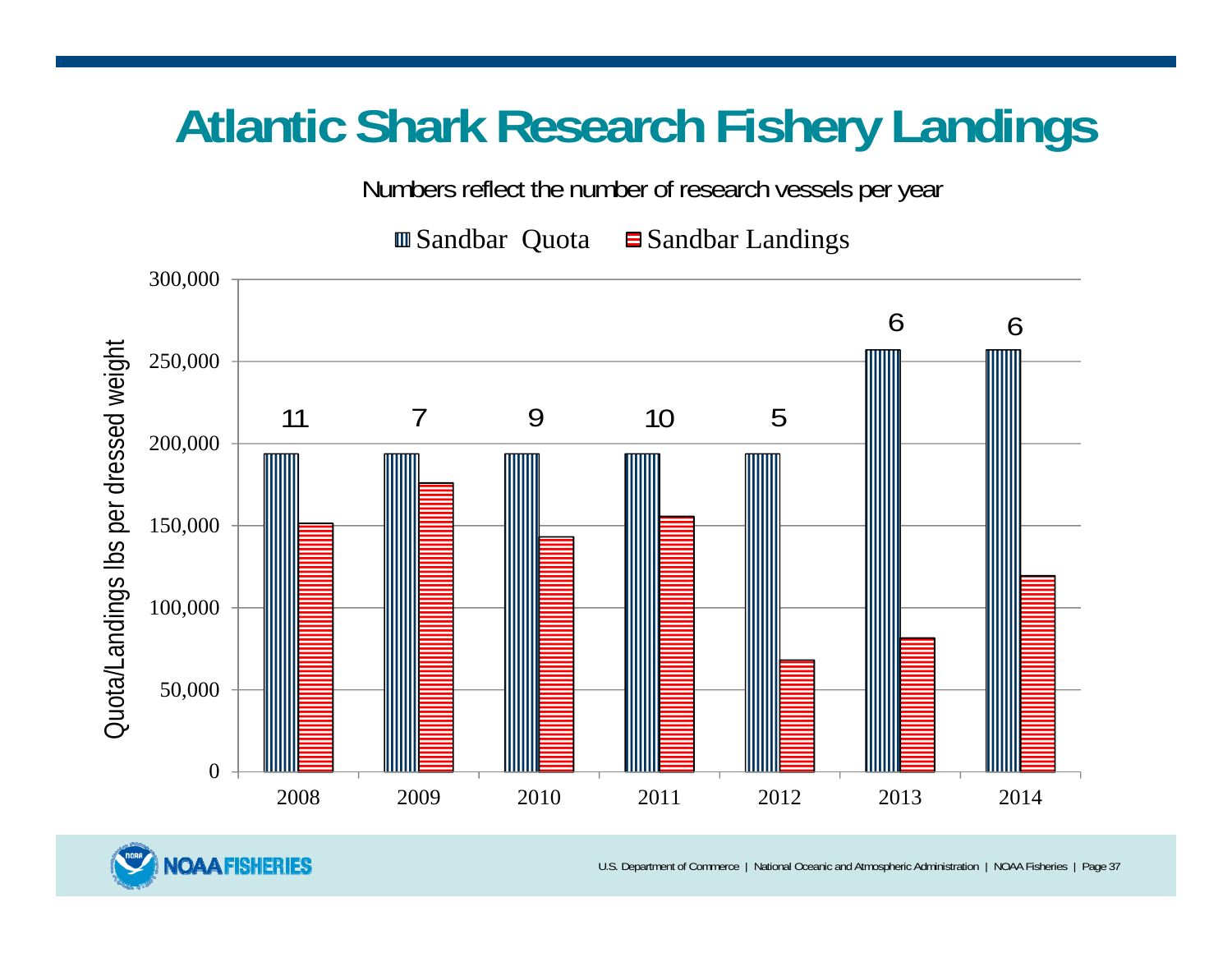### **Alternative B - Commercial Shark Retention Limits**



**The Large Coastal Shark retention limit would be increased by utilizing an unused portion of the sandbar shark research fishery quota**



U.S. Department of Commerce | National Oceanic and Atmospheric Administration | NOAA Fisheries | Page 38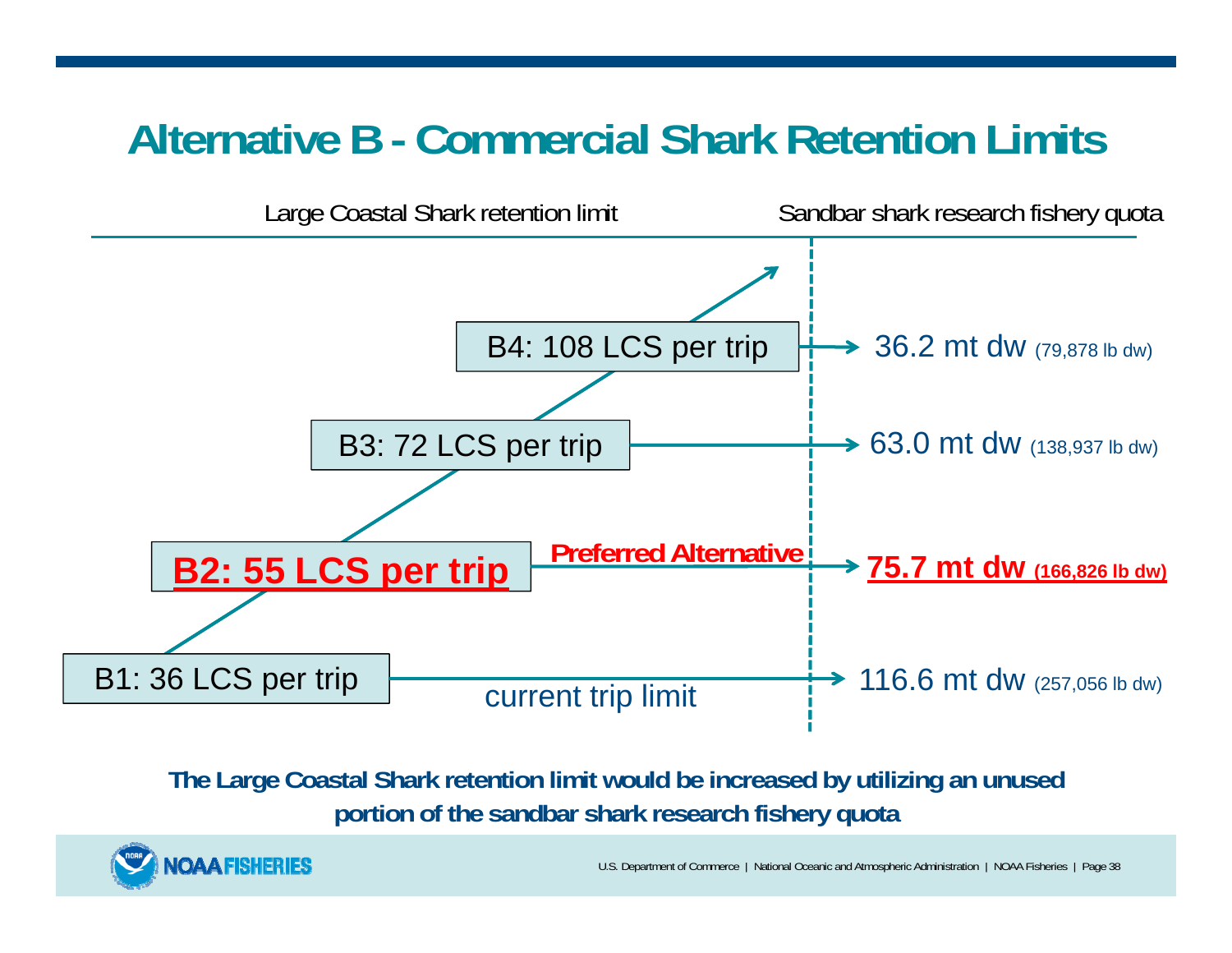# **Range of Alternatives**

Alternative A - Permit Stacking

Alternative B - Commercial Shark Retention Limits

#### **Atlantic and Gulf of Mexico Regional and Sub-Regional Quotas**

Alternative C - Atlantic Regions, Quotas, and Linkages

Alternative D - Gulf Regions, Quotas, and Linkages

Handling Sub-Regional Annual Quota Adjustments

Alternative E - Modifying Commercial Vessel Upgrading Restrictions

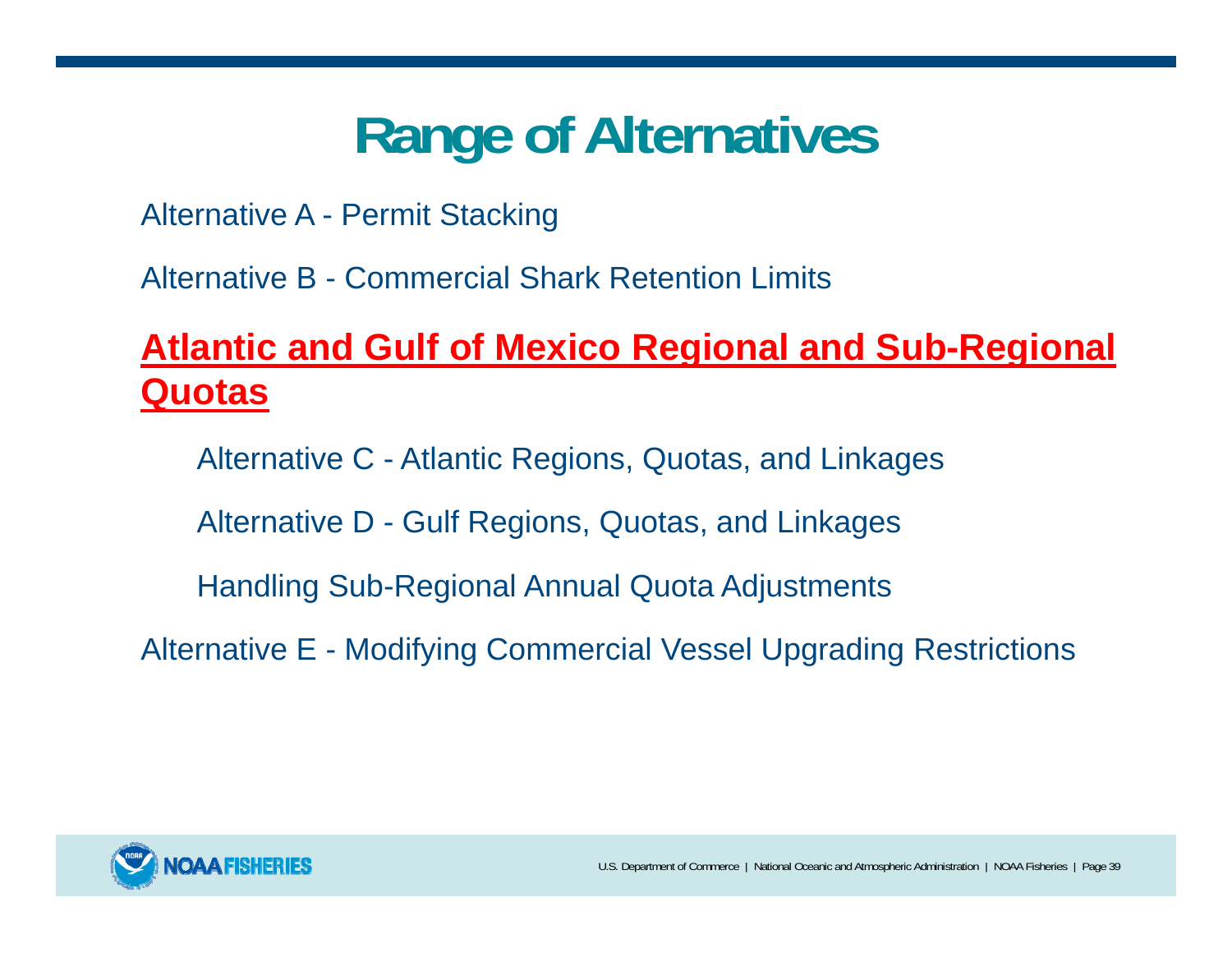## **Atlantic and Gulf of Mexico Regional and Sub-regional Quotas**

**Objective and Rationale**

- Commenters have requested different shark season opening dates based on sub-regional differences in the shark fisheries.
- Comments raised on Predraft:
	- $\triangleright$  Sub-regional quotas could account for regional differences by allowing for different season opening dates.
	- There is a potential for unequal distribution of sub-regional quotas if historical landings are used.
	- The location of the split between the sub-regions would impact potential quotas.
	- There needs to be flexibility to move quotas between sub-regions.

 Based on these comments, we considered a number of options in the Atlantic and Gulf of Mexico regions.

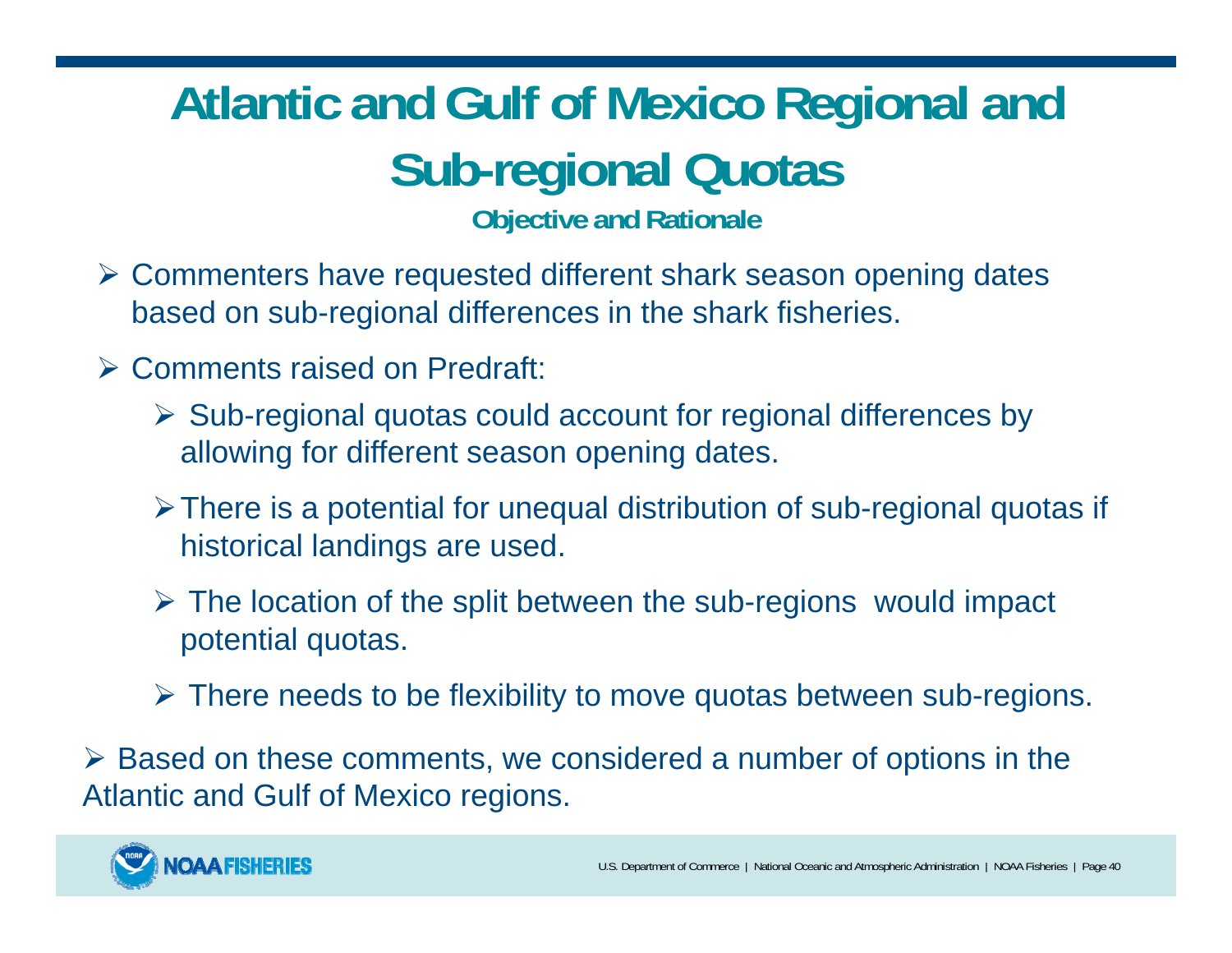# **Range of Alternatives**

Alternative A - Permit Stacking

Alternative B - Commercial Shark Retention Limits

Atlantic and Gulf of Mexico Regional and Sub-Regional Quotas

#### **Alternative C - Atlantic Regions, Quotas, and Linkages**

Alternative D - Gulf Regions, Quotas, and Linkages

Handling Sub-Regional Annual Quota Adjustments

Alternative E - Modifying Commercial Vessel Upgrading Restrictions

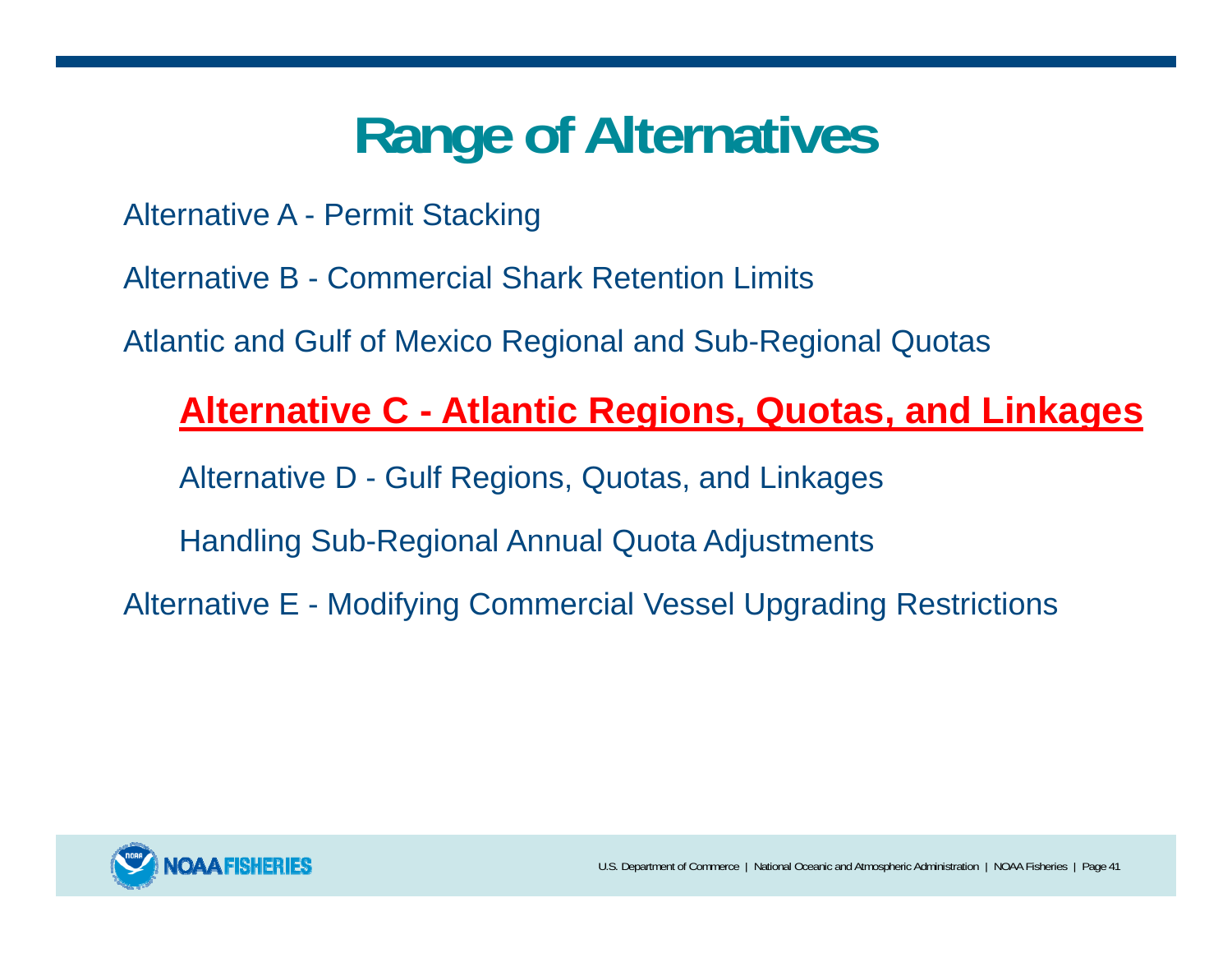## **Alternative C - Atlantic Sub-regional Quotas and Quota Linkages**

Establishing sub-regional quotas in the Atlantic region

Modifying the quota linkages in the Atlantic sub-regions

 $\triangleright$  Prohibiting the harvest of blacknose sharks in the Atlantic region or one of the Atlantic sub-regions

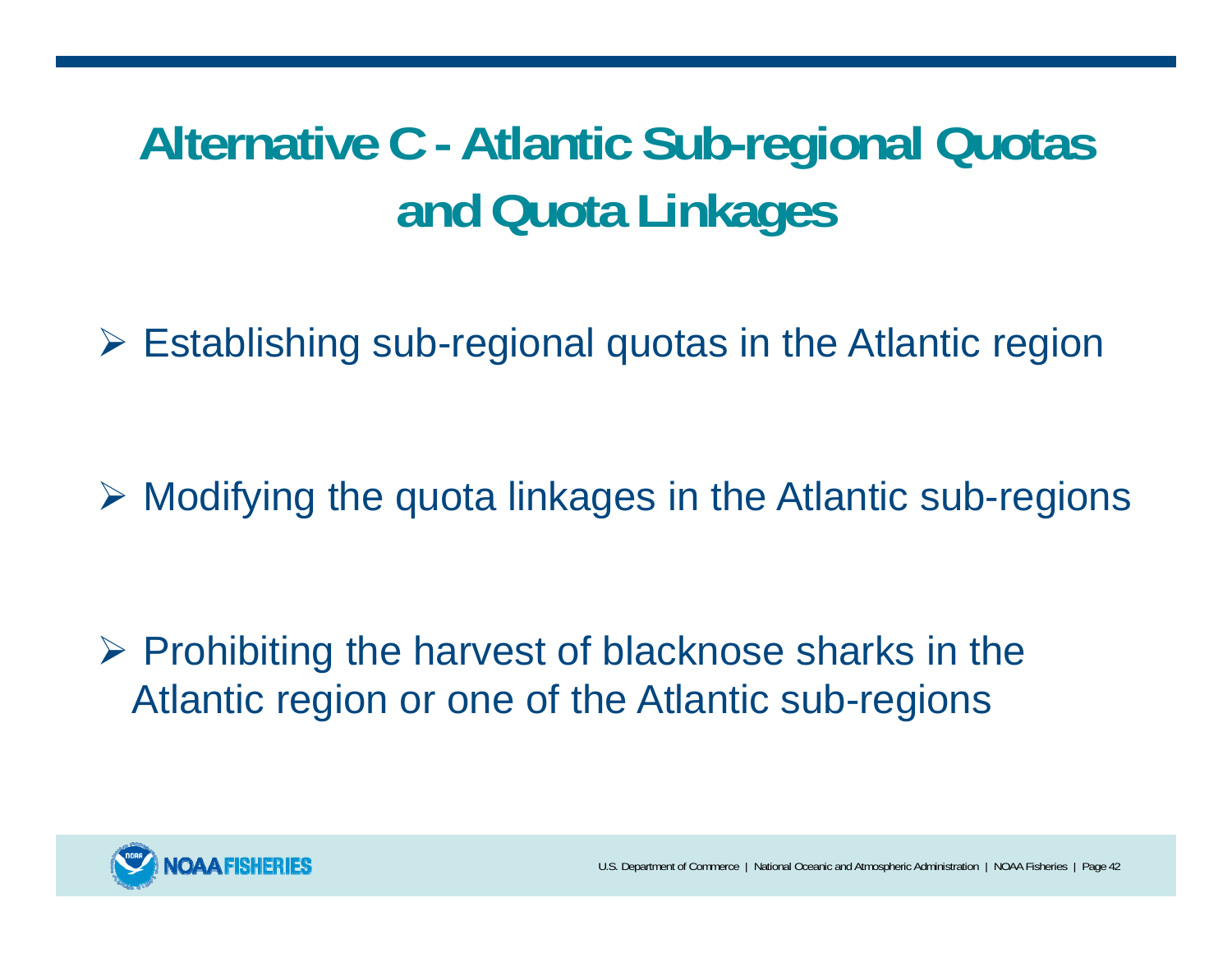### **Alternative C - Atlantic Sub-Regions**

 Apportion the Atlantic commercial quotas for LCS and SCS along 33° 00' N. Lat. or **34 ° 00'N. Lat.** into northern and southern sub-regional quotas.





U.S. Department of Commerce | National Oceanic and Atmospheric Administration | NOAA Fisheries | Page 43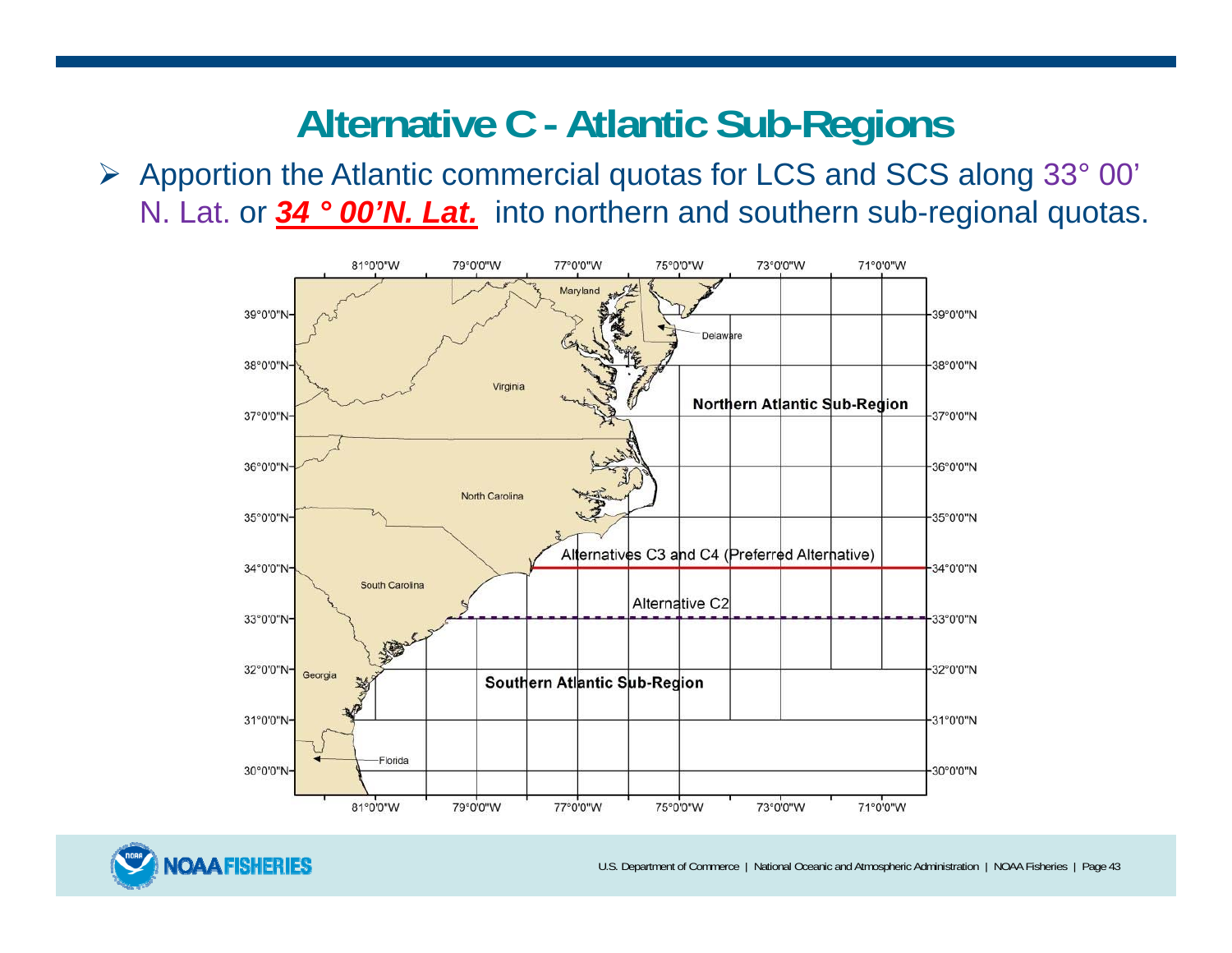## **Alternative C – Atlantic Sub-regions**

#### **Alternative C1: No Action –**

- Do not implement sub-regional quotas in the Atlantic region
- Do not adjust the non-blacknose SCS quota to reflect the results of the 2013 assessments for Atlantic sharpnose and bonnethead sharks
- $\geq$  Do not adjust the quota linkages in the Atlantic region
- $\triangleright$  Do not prohibit the harvest of blacknose sharks in the Atlantic region or any portion of the Atlantic region.

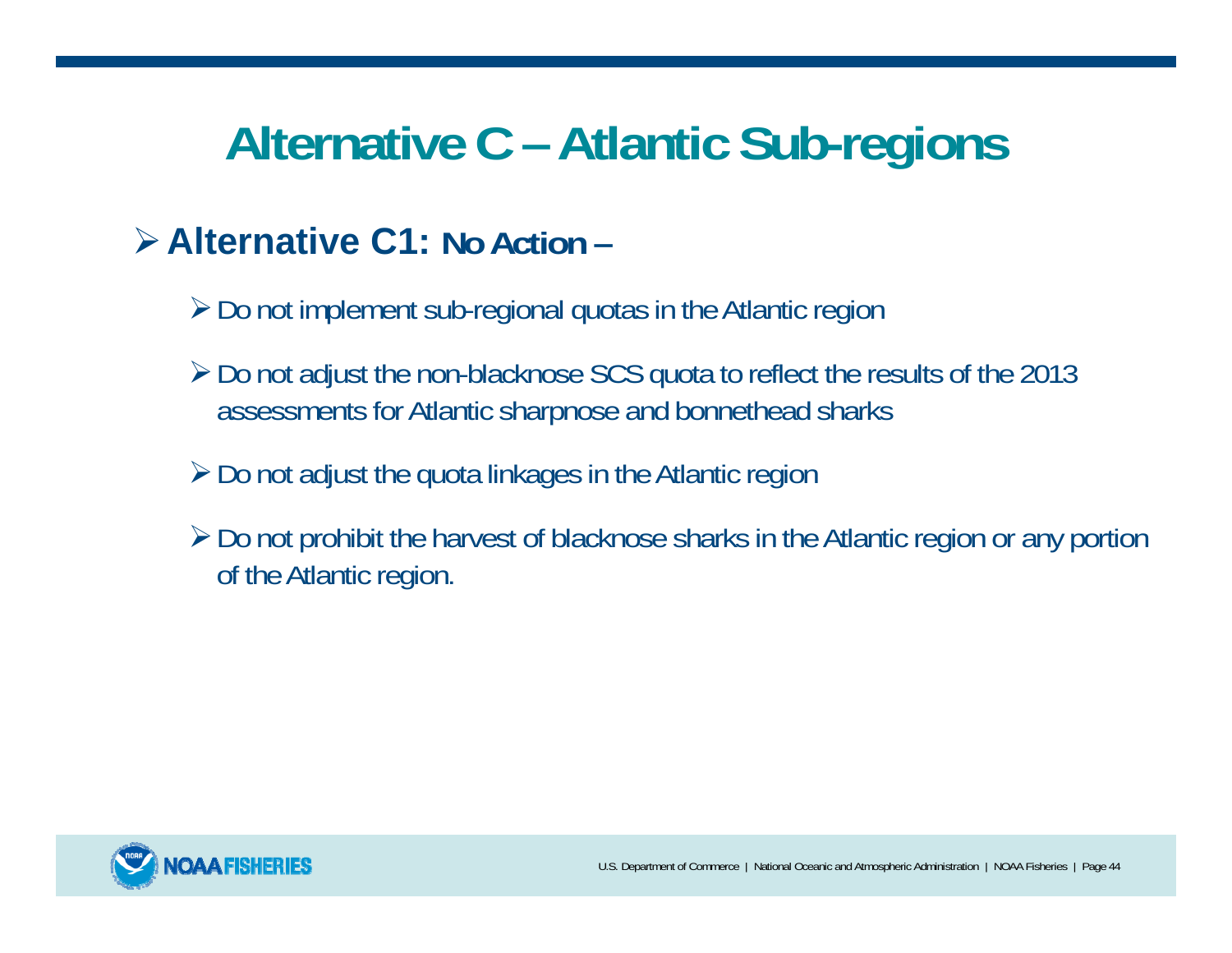## **Sub-regional Quotas for Atlantic LCS**

**Alternative C2:** Apportion the Atlantic regional commercial quotas for certain LCS<sup>\*</sup> and SCS management groups along 33° 00' N. Lat. (approximately at Myrtle Beach, South Carolina) into northern and southern sub-regional quotas.

| <b>Management</b><br>Group        | Sub-region                         | <b>Total</b> | Percentage<br>Landings<br>of Landings<br>$(lb\,dw)$ | 2014 Quota  | <b>New Sub-Regional Quotas</b> |       |
|-----------------------------------|------------------------------------|--------------|-----------------------------------------------------|-------------|--------------------------------|-------|
|                                   |                                    |              |                                                     | $(lb\, dw)$ | Ib dw                          | mt dw |
| Aggregated<br><b>LCS</b>          | <b>Northern</b><br><b>Atlantic</b> | 500,647      | 24.5                                                | 372,552     | 91,275                         | 41.4  |
|                                   | <b>Southern</b><br><b>Atlantic</b> | 1,539,943    | 75.5                                                |             | 281,277                        | 127.5 |
| <b>Hammerhead</b><br><b>Shark</b> | <b>Northern</b><br><b>Atlantic</b> | 64,661       | 34.1                                                | 59,736      | 20,370                         | 9.2   |
|                                   | <b>Southern</b><br><b>Atlantic</b> | 124,786      | 65.9                                                |             | 39,366                         | 17.9  |

•Landings history: Agg LCS and Hammerhead – 2008-2013

\*Certain LCS refers to the aggregated LCS and hammerhead shark management groups

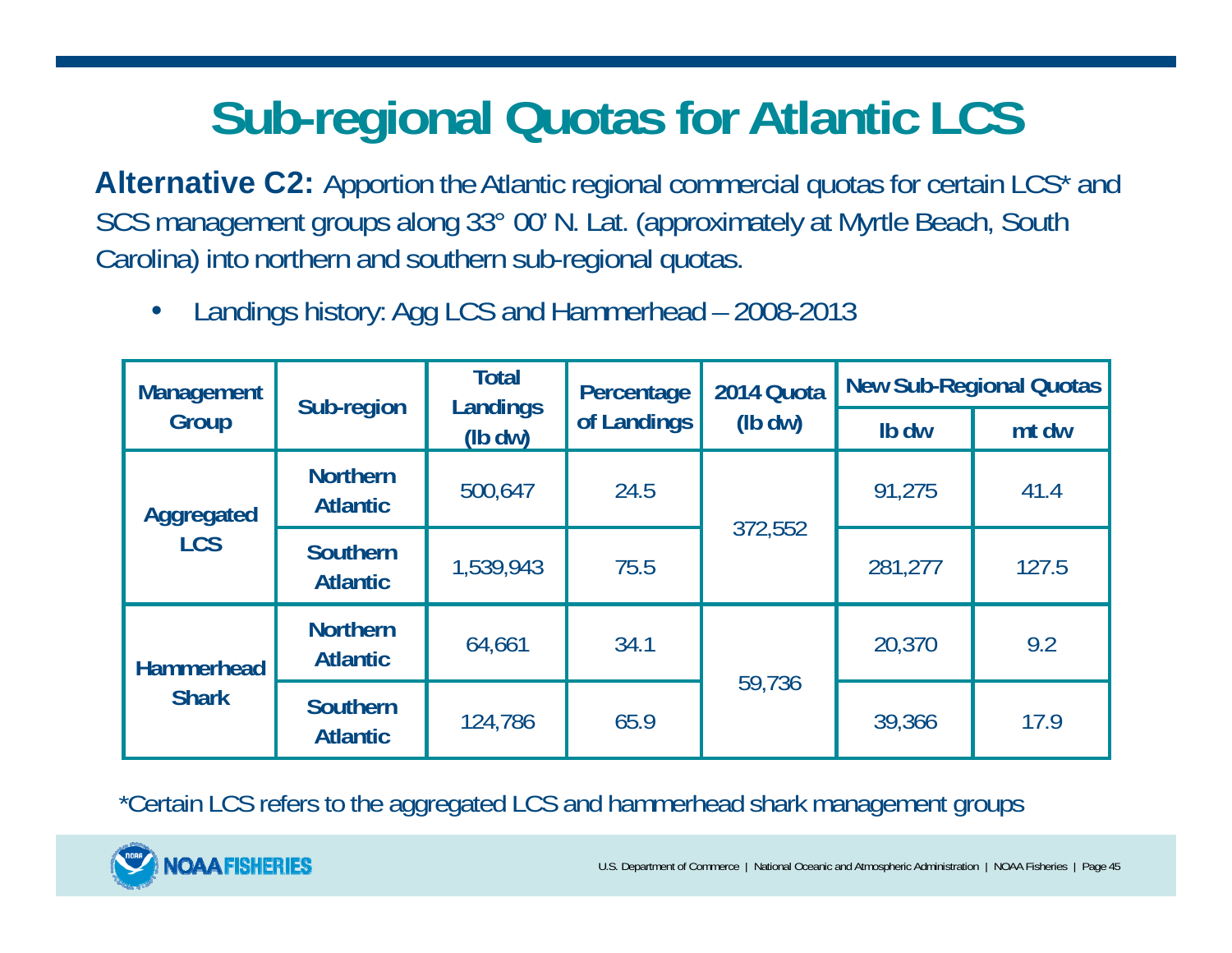## **Sub-regional Quotas for Atlantic LCS**

**Alternative C3:** Apportion the Atlantic regional commercial quotas for certain LCS<sup>\*</sup> and SCS along 34° 00' N. Lat. (approximately at Wilmington, North Carolina) into northern and southern sub-regional quotas.

| <b>Management</b><br>Group        | Sub-region                         | <b>Total</b><br>Percentage<br>Landings<br>of Landings<br>$(lb\, dw)$ | 2014 Quota | <b>New Sub-Regional Quotas</b> |         |       |
|-----------------------------------|------------------------------------|----------------------------------------------------------------------|------------|--------------------------------|---------|-------|
|                                   |                                    |                                                                      | $(lb\,dw)$ | Ib dw                          | mt dw   |       |
| Aggregated<br><b>LCS</b>          | <b>Northern</b><br><b>Atlantic</b> | 402,858                                                              | 19.7       | 372,552                        | 73,393  | 33.3  |
|                                   | <b>Southern</b><br><b>Atlantic</b> | 1,637,724                                                            | 80.3       |                                | 299,159 | 135.6 |
| <b>Hammerhead</b><br><b>Shark</b> | <b>Northern</b><br><b>Atlantic</b> | 64,661                                                               | 34.1       | 59,736                         | 20,370  | 9.2   |
|                                   | <b>Southern</b><br><b>Atlantic</b> | 124,786                                                              | 65.9       |                                | 39,366  | 17.9  |

 $\bullet$ Landings history: Agg LCS and Hammerhead – 2008-2013

\*Certain LCS refers to the aggregated LCS and hammerhead shark management groups

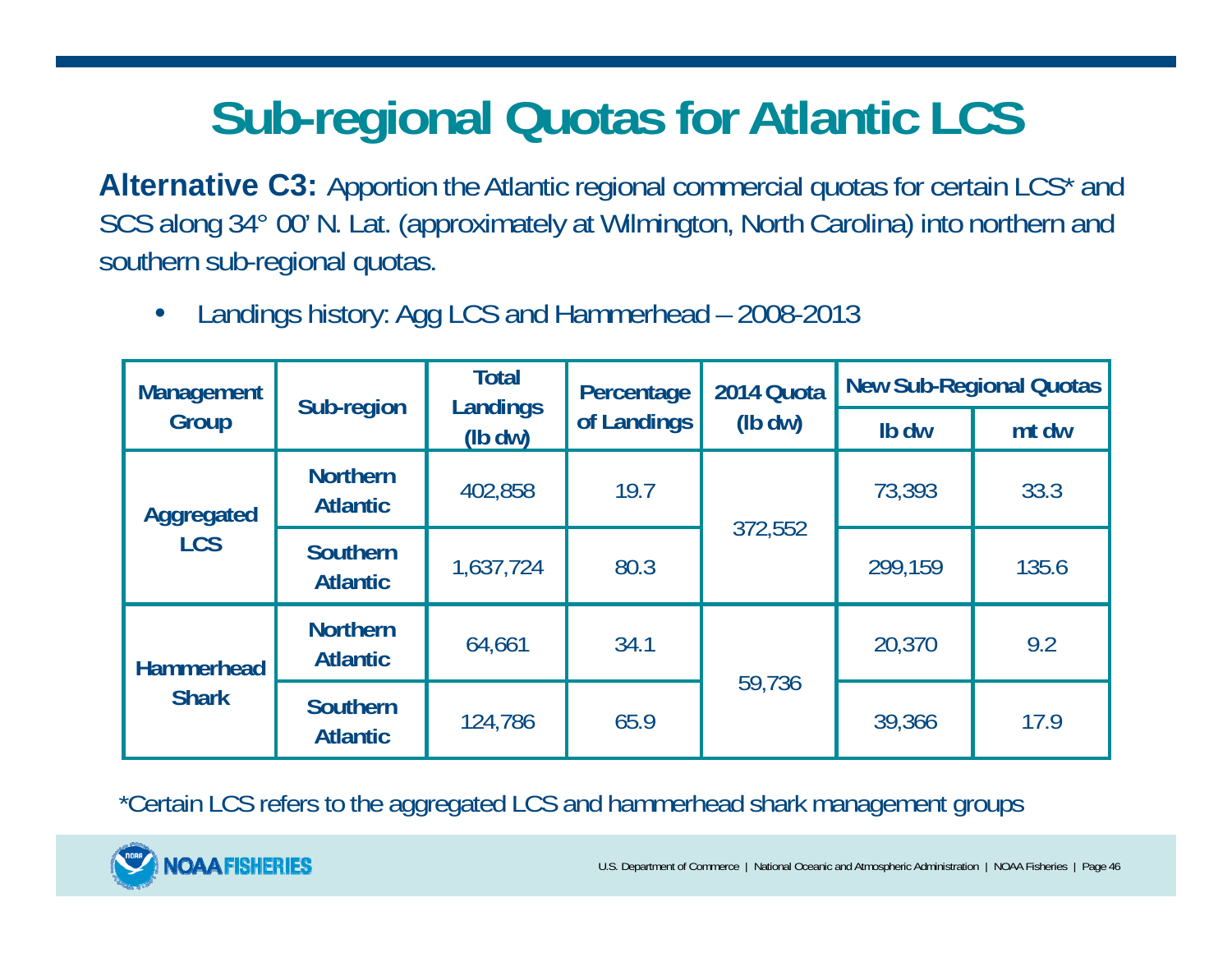*Alternative C4: Apportion the Atlantic regional commercial quotas for certain LCS\* and SCS management groups along 34° 00' N. Lat. (approximately at Wilmington, North Carolina) into northern and southern sub-regional quotas and maintain SCS quota linkages in the southern sub-region of the Atlantic region; remove the SCS quota linkages in the northern sub-region of the Atlantic region and prohibit the harvest and landings of blacknose sharks in the North Atlantic region – Preferred Alternative* 

•Landings history: Agg LCS and Hammerhead – 2008-2013

| <b>Management</b><br>Group | <b>Region</b>                      | <b>Total</b><br>Percentage<br>Landings<br>of Quota |      | <b>New</b><br><b>Sub-Regional Quotas</b> | Quota<br><b>Linkages</b> |                 |
|----------------------------|------------------------------------|----------------------------------------------------|------|------------------------------------------|--------------------------|-----------------|
|                            |                                    | $(lb\,dw)$                                         |      | Ib dw                                    | mt dw                    |                 |
| Aggregated<br><b>LCS</b>   | <b>Northern</b><br><b>Atlantic</b> | 402,858                                            | 19.7 | 73,393                                   | 33.3                     | <b>Maintain</b> |
|                            | <b>Southern</b><br><b>Atlantic</b> | 1,637,724                                          | 80.3 | 299,159                                  | 135.6                    | <b>Maintain</b> |
| Hammerhead<br><b>Shark</b> | <b>Northern</b><br><b>Atlantic</b> | 64,661                                             | 34.1 | 20,370                                   | 9.2                      | <b>Maintain</b> |
|                            | <b>Southern</b><br><b>Atlantic</b> | 124,786                                            | 65.9 | 39,366                                   | 17.9                     | <b>Maintain</b> |

\*Certain LCS refers to the aggregated LCS and hammerhead shark management groups

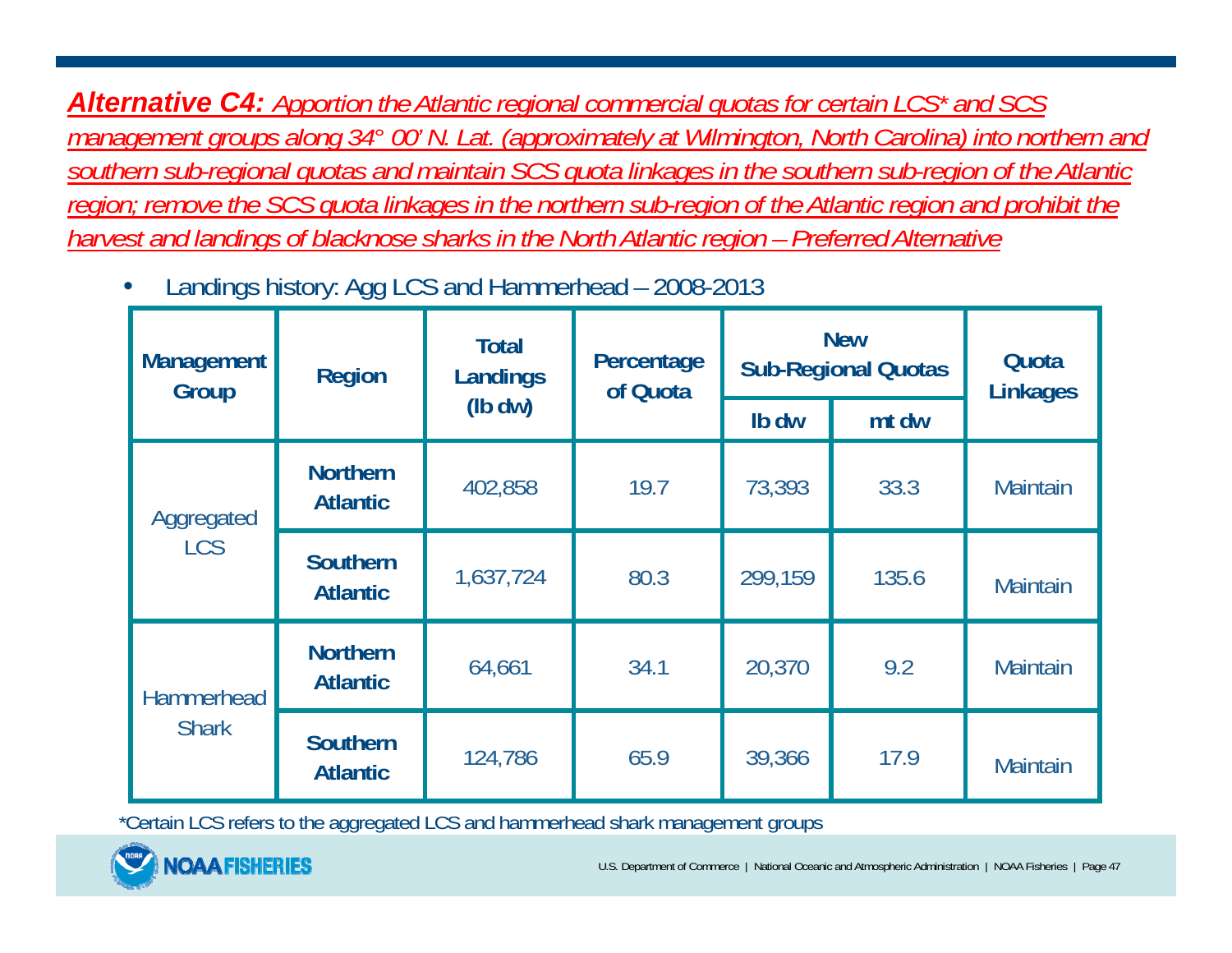## **Sub-regional Quotas for Atlantic SCS**

**Alternative C2:** Apportion the Atlantic regional commercial quotas for certain LCS and SCS\* management groups along 33° 00' N. Lat. (approximately at Myrtle Beach, South Carolina) into northern and southern sub-regional quotas.

•Landings history: Non-Blacknose and Blacknose – 2011-2012

| <b>Management</b>              | Sub-region                         | <b>Total</b><br><b>Landings</b><br>$(lb\,dw)$ | Percentage  | 2014 Quota                            | <b>New Sub-Regional Quotas</b> |       |  |
|--------------------------------|------------------------------------|-----------------------------------------------|-------------|---------------------------------------|--------------------------------|-------|--|
| Group                          |                                    |                                               | of Landings | $(lb\,dw)$                            | Ib dw                          | mt dw |  |
| Non-                           | <b>Northern</b><br><b>Atlantic</b> | 211,777                                       | 32.2        |                                       |                                |       |  |
| <b>Blacknose</b><br><b>SCS</b> | <b>Southern</b><br><b>Atlantic</b> | 1,539,943                                     | 67.8        | Depends on Alternatives C5, C6 and C7 |                                |       |  |
| <b>Blacknose</b><br><b>SCS</b> | <b>Northern</b><br><b>Atlantic</b> | 2,866                                         | 4.5         |                                       | 1,739                          | 0.8   |  |
|                                | <b>Southern</b><br><b>Atlantic</b> | 60,189                                        | 95.5        | 38,638                                | 36,638                         | 16.7  |  |

\*Certain SCS refers to the non-blacknose SCS and blacknose shark management groups

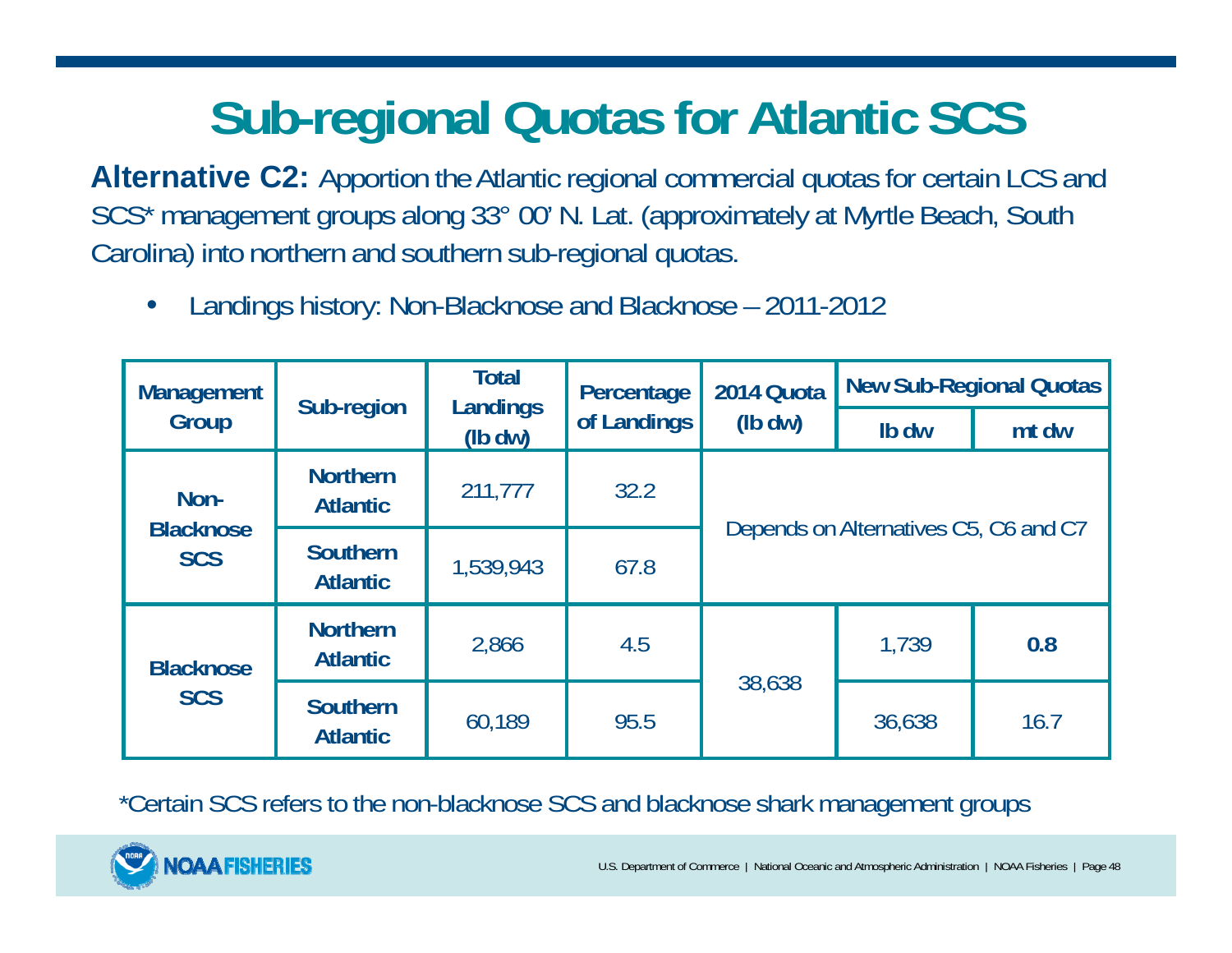## **Sub-regional Quotas for Atlantic SCS**

**Alternative C3:** Apportion the Atlantic regional commercial quotas for certain LCS and SCS\* along 34° 00' N. Lat. (approximately at Wilmington, North Carolina) into northern and southern sub-regional quotas.

•Landings history: Non-Blacknose and Blacknose – 2011-2012

| <b>Management</b>                | Sub-region                         | <b>Total</b><br>Landings<br>$(lb\,dw)$ | Percentage  | 2014 Quota                            | <b>New Sub-Regional Quotas</b> |       |  |
|----------------------------------|------------------------------------|----------------------------------------|-------------|---------------------------------------|--------------------------------|-------|--|
| Group                            |                                    |                                        | of Landings | $(lb\,dw)$                            | Ib dw                          | mt dw |  |
| Non-                             | <b>Northern</b><br><b>Atlantic</b> | 199,058                                | 30.3        |                                       |                                |       |  |
| <b>Blacknose</b><br><b>SCS</b>   | <b>Southern</b><br><b>Atlantic</b> | 458,236                                | 69.7        | Depends on Alternatives C5, C6 and C7 |                                |       |  |
| <b>Blacknose</b><br><b>Shark</b> | <b>Northern</b><br><b>Atlantic</b> | 2,866                                  | 4.5         |                                       | 1,739                          | 0.8   |  |
|                                  | <b>Southern</b><br><b>Atlantic</b> | 60,189                                 | 95.5        | 38,638                                | 36,638                         | 16.7  |  |

\*Certain SCS refers to the non-blacknose SCS and blacknose shark management groups

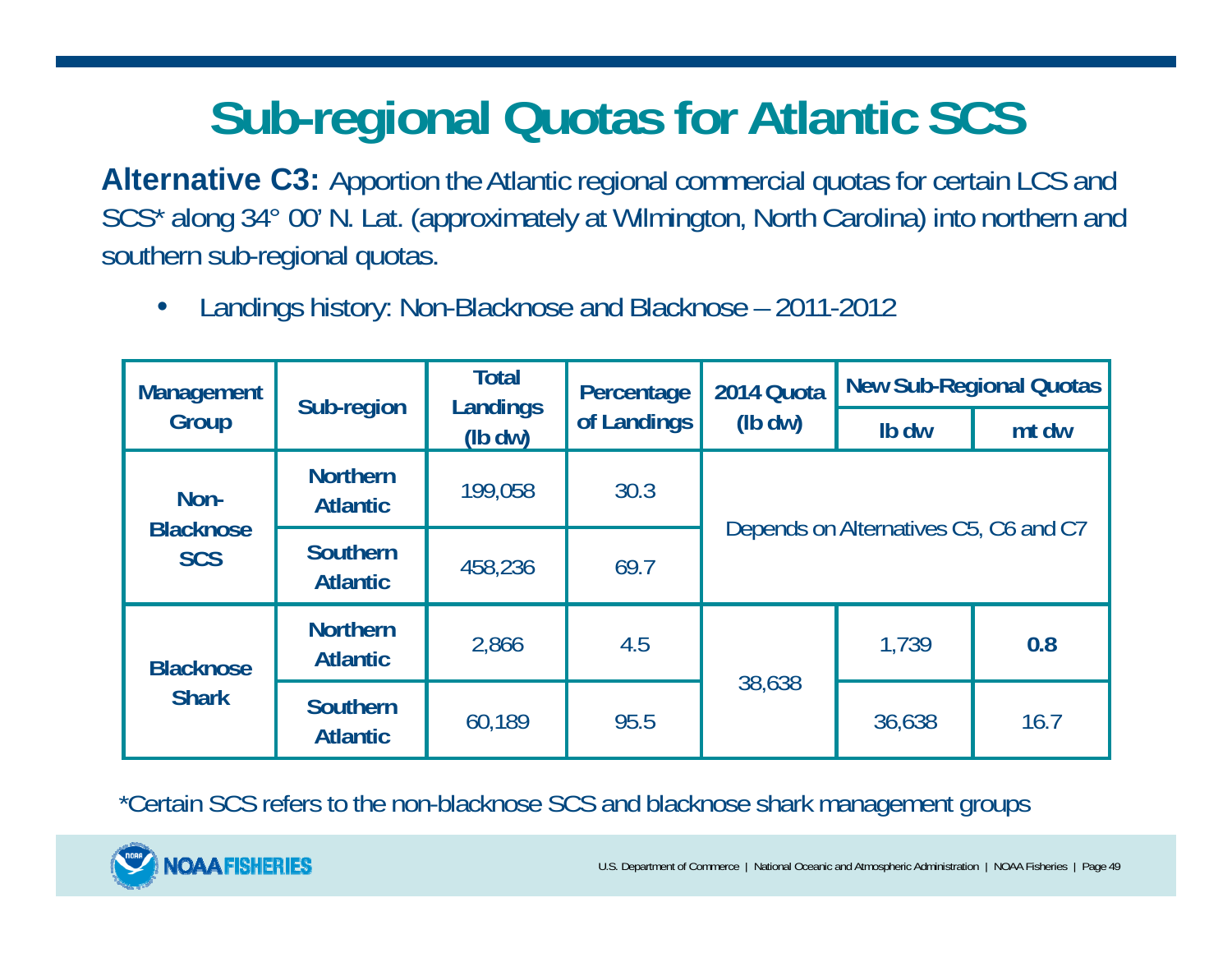*Alternative C4: Apportion the Atlantic regional commercial quotas for certain LCS and SCS\* management groups along 34° 00' N. Lat. (approximately at Wilmington, North Carolina) into northern and southern sub-regional quotas and maintain SCS quota linkages in the southern sub-region of the Atlantic region; remove the SCS quota linkages in the northern sub-region of the Atlantic region and prohibit the harvest and landings of blacknose sharks in the North Atlantic region – Preferred Alternative*

•Landings history: Non-Blacknose and Blacknose – 2011-2012

| <b>Management</b>              | Sub-region                         | <b>Total</b><br>Percentage<br>Landings<br><b>of</b> |          | <b>New Sub-Regional Quotas</b> | Quota               |                     |
|--------------------------------|------------------------------------|-----------------------------------------------------|----------|--------------------------------|---------------------|---------------------|
| Group                          |                                    | $(lb\,dw)$                                          | Landings | Ib dw                          | mt dw               | <b>Linkages</b>     |
| Non-                           | <b>Northern</b><br><b>Atlantic</b> | 199,058                                             | 30.3     | Depends on Alternatives C5,    | Remove <sup>+</sup> |                     |
| <b>Blacknose</b><br><b>SCS</b> | <b>Southern</b><br><b>Atlantic</b> | 458,236                                             | 69.7     | C6 and C7                      |                     | <b>Maintain</b>     |
| <b>Blacknose</b>               | <b>Northern</b><br><b>Atlantic</b> | 2,866                                               | 4.5      | $\overline{0}$                 | $\bf{0}$            | Remove <sup>+</sup> |
| <b>Shark</b>                   | <b>Southern</b><br><b>Atlantic</b> | 60,189                                              | 95.5     | 36,638                         | 16.7                | <b>Maintain</b>     |

\* Certain SCS refers to the non-blacknose SCS and blacknose shark management groups

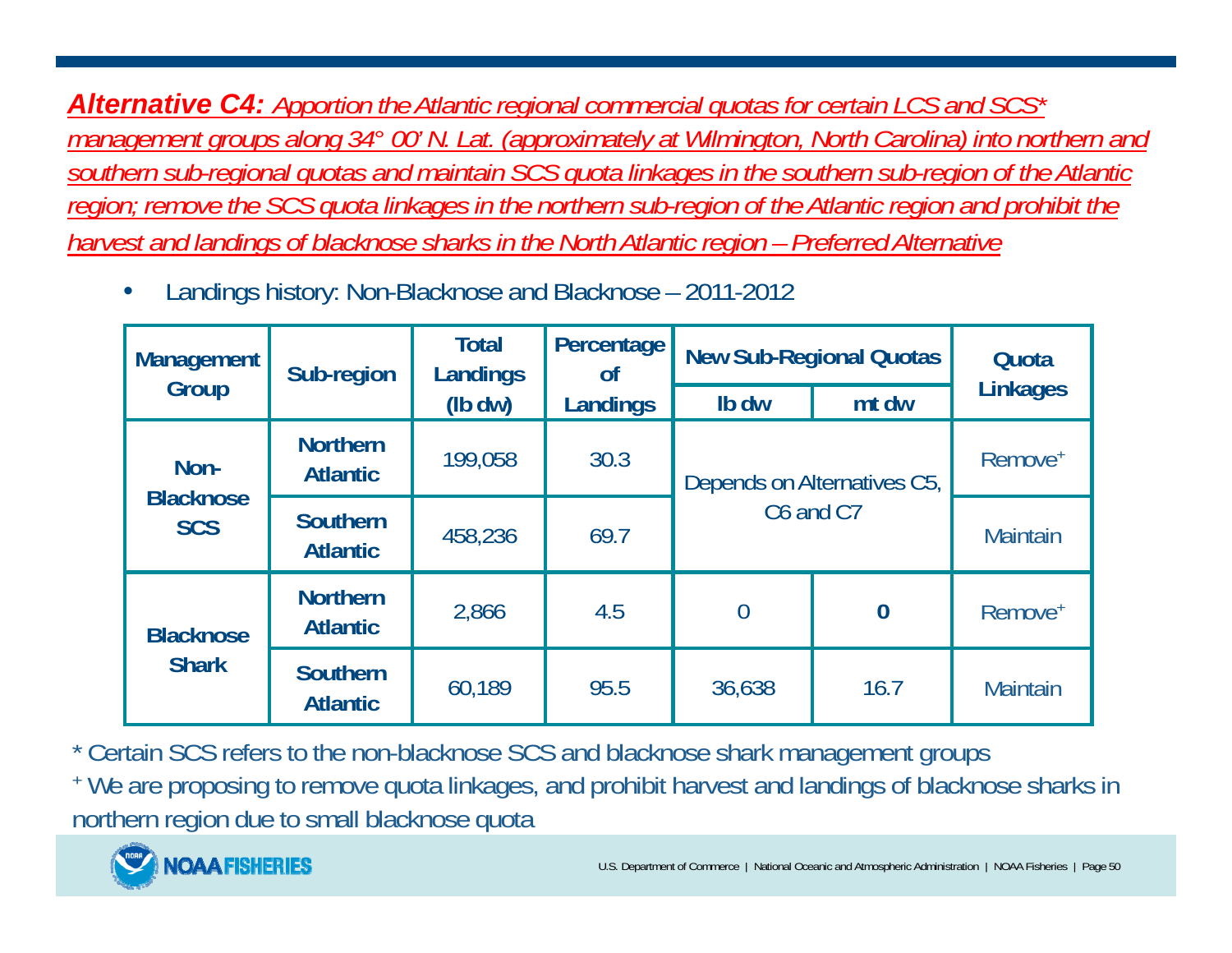### **Atlantic SCS TAC and non-blacknose SCS Quotas**

- $\triangleright$  Current Atlantic non-blacknose SCS base quota = 176.1 mt dw (388,22 lb dw)
- We are proposing the following TAC and commercial quota options, based on the 2013 assessment results:

Alternative C5: TAC = 353.2 mt dw  $\longleftrightarrow$  Decrease current commercial base quota to 128 mt dw (282,238 lb dw)

*Alternative C6: TAC = 401.3 mt dw*  $\longleftrightarrow$  *Maintain the current Preferred Alternative commercial base quota of 176.1 mt dw (388,222 lb dw)*

Alternative C7:  $TAC = 489.3$  mt dw  $\leftarrow$  > Increase the current commercial base quota to 264.1 mt dw (582,333 lb dw)

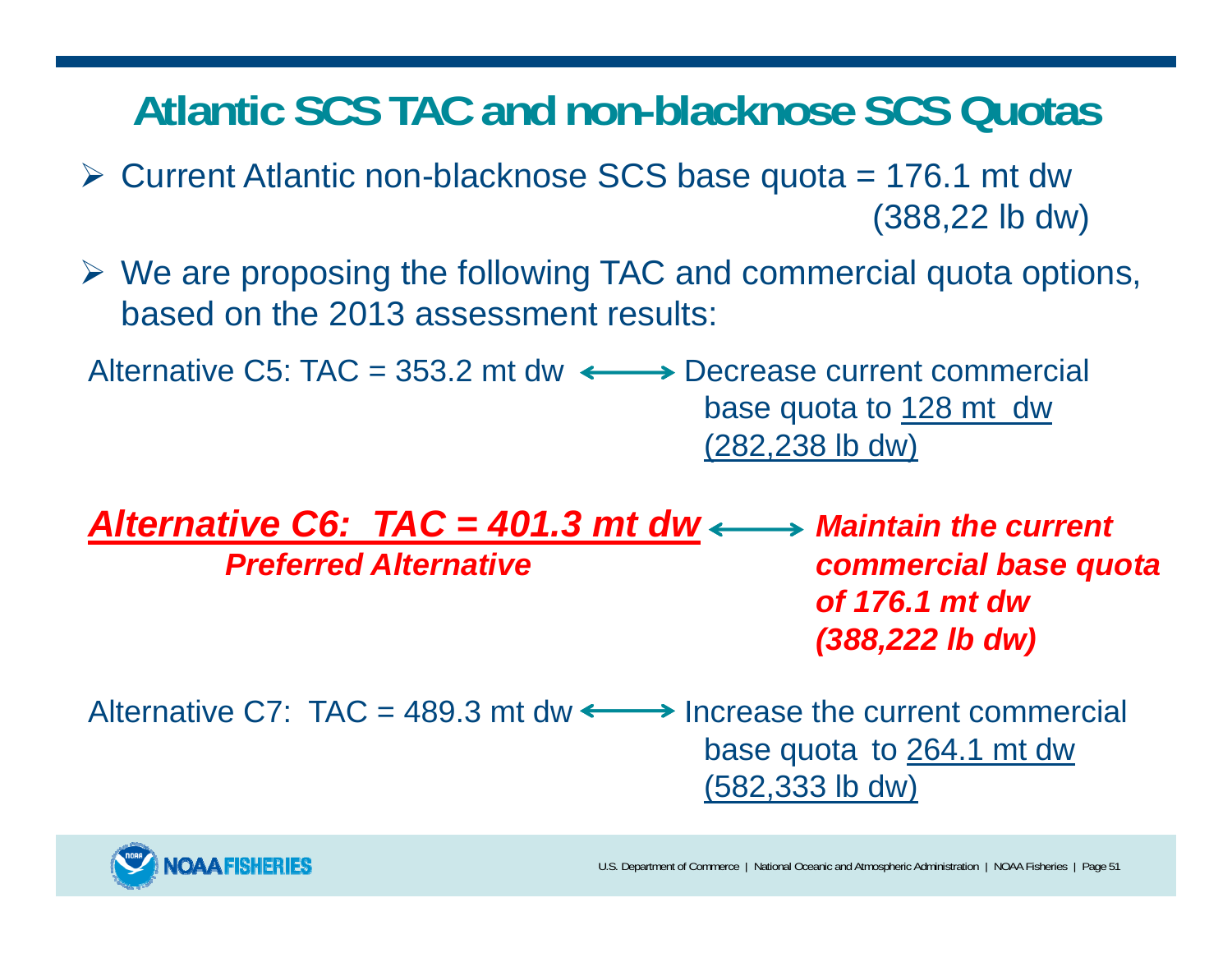### **Atlantic Non-Blacknose SCS Quotas**

**Alternative C5 –**

**TAC = 353.2 mt dw, decrease commercial quota to 128 mt dw**

| <b>Boundary</b>                                          | <b>Region</b>   | <b>Total</b><br>Landings<br>$(lb\, dw)$ | Percentage<br>of Quota | <b>Potential</b><br><b>Sub-Regional</b><br><b>Quotas</b> |       | <b>Potential</b><br>Quota |
|----------------------------------------------------------|-----------------|-----------------------------------------|------------------------|----------------------------------------------------------|-------|---------------------------|
|                                                          |                 |                                         |                        | Ib dw                                                    | mt dw | Linkage                   |
| <b>Atlantic</b><br>34° 00' N.<br>Lat.<br><b>Atlantic</b> | <b>Northern</b> | 199,058                                 | 30.3                   | 85,518                                                   | 38.8  | Remove <sup>+</sup>       |
|                                                          | <b>Southern</b> | 458,236                                 | 69.7                   | 196,720                                                  | 89.2  | <b>Maintain</b>           |

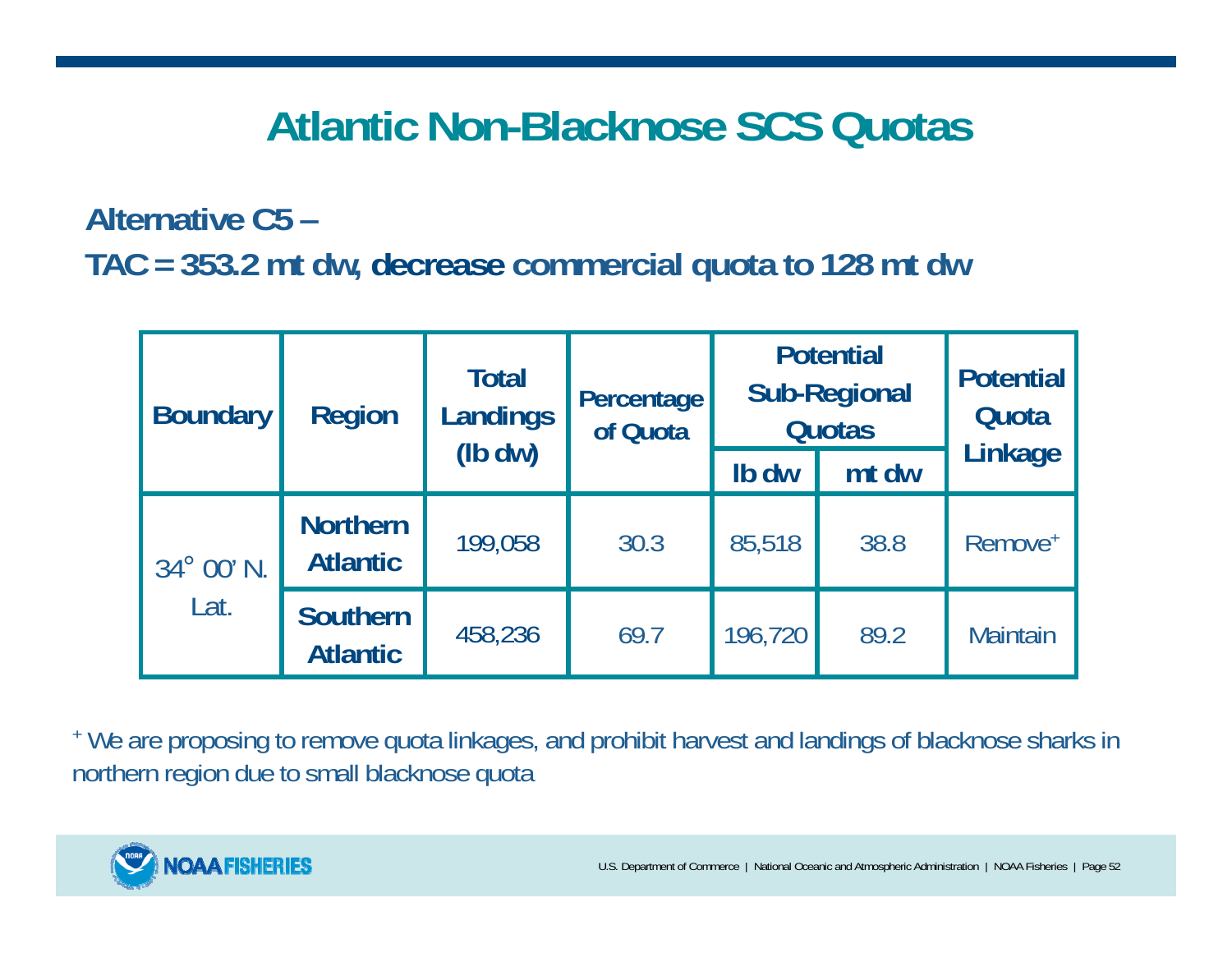### **Atlantic Non-Blacknose SCS Quotas**

*Alternative C6 (Preferred Alternative) –*

*TAC = 401.3 mt dw and maintain commercial base quota of 176.1 mt dw*

| <b>Boundary</b> | <b>Region</b>                      | <b>Total</b><br>Landings<br>$(lb\, dw)$ | Percentage<br>of Quota | <b>Potential</b><br><b>Sub-Regional</b><br><b>Quotas</b> |       | <b>Potential</b><br>Quota |
|-----------------|------------------------------------|-----------------------------------------|------------------------|----------------------------------------------------------|-------|---------------------------|
|                 |                                    |                                         |                        | Ib dw                                                    | mt dw | Linkage                   |
| 34° 00' N.      | <b>Northern</b><br><b>Atlantic</b> | 199,058                                 | 30.3                   | 117,631                                                  | 53.4  | Remove <sup>+</sup>       |
| Lat.            | Southern<br><b>Atlantic</b>        | 458,236                                 | 69.7                   | 270,591                                                  | 122.7 | <b>Maintain</b>           |

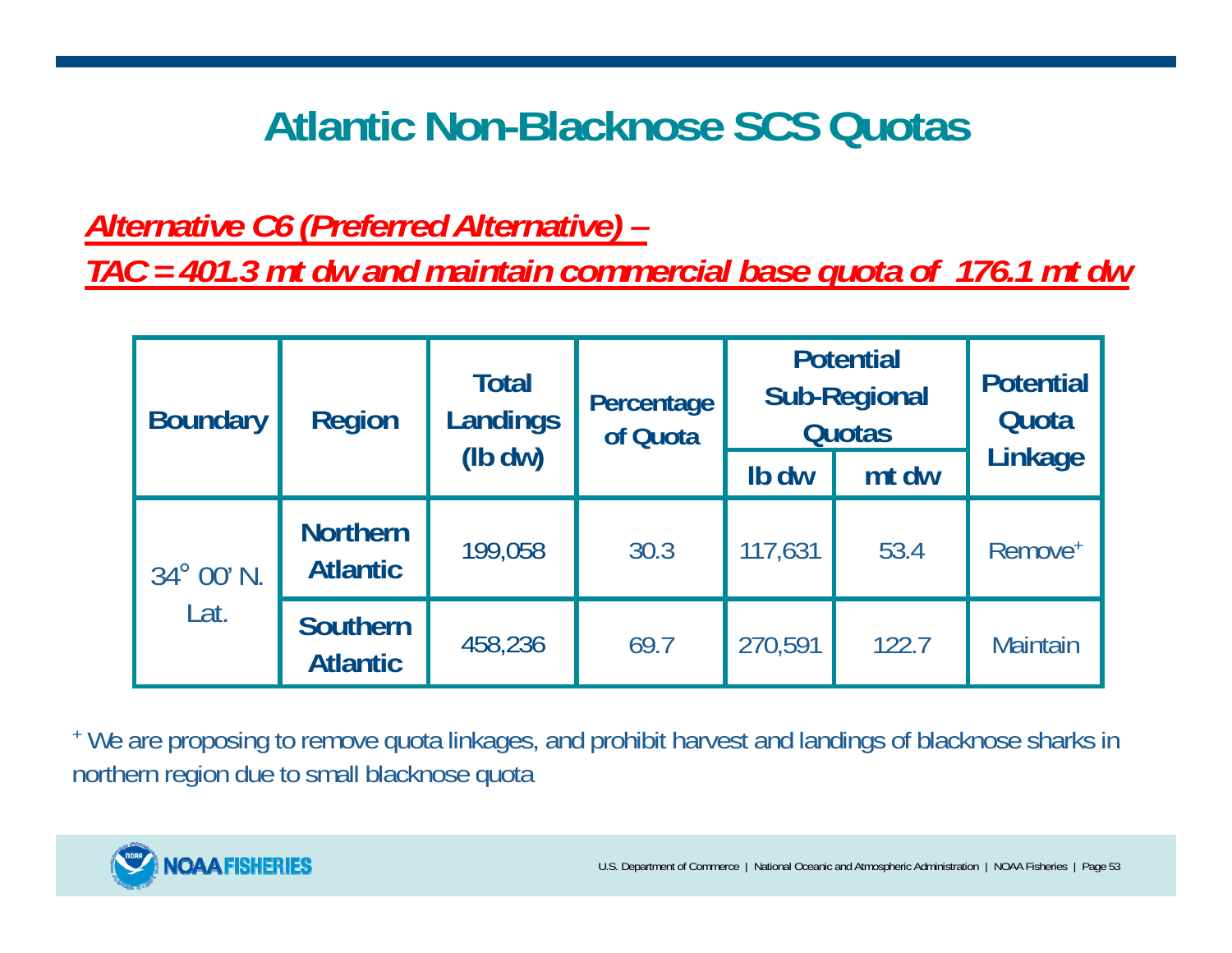### **Atlantic Non-Blacknose SCS Quotas**

**Alternative C7 –TAC = 489.3 mt dw and increase commercial quota to 264.1 mt dw**

| <b>Boundary</b> | <b>Region</b>                      | <b>Total</b><br><b>Landings</b><br>$(lb)$ dw | Percentage<br>of Quota | <b>Potential</b><br><b>Sub-Regional</b><br><b>Quotas</b> |       | <b>Potential</b><br>Quota |
|-----------------|------------------------------------|----------------------------------------------|------------------------|----------------------------------------------------------|-------|---------------------------|
|                 |                                    |                                              |                        | Ib dw                                                    | mt dw | Linkage                   |
| 34° 00' N.      | <b>Northern</b><br><b>Atlantic</b> | 199,058                                      | 30.3                   | 176,447                                                  | 80.0  | Remove <sup>+</sup>       |
| Lat.            | <b>Southern</b><br><b>Atlantic</b> | 458,236                                      | 69.7                   | 405,886                                                  | 184.1 | <b>Maintain</b>           |

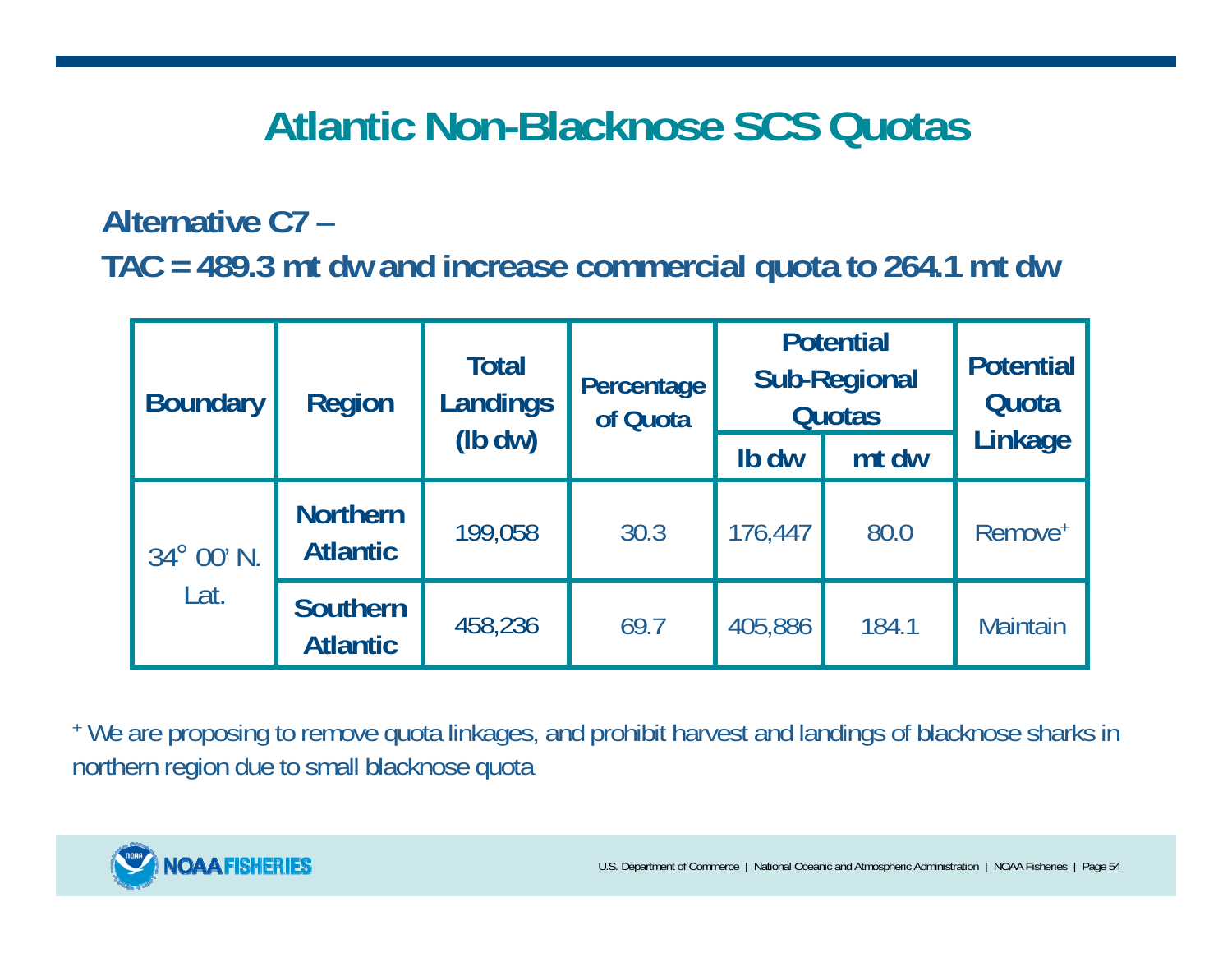### **Proposed Atlantic Regional and Sub-Regional Quotas**





U.S. Department of Commerce | National Oceanic and Atmospheric Administration | NOAA Fisheries | Page 55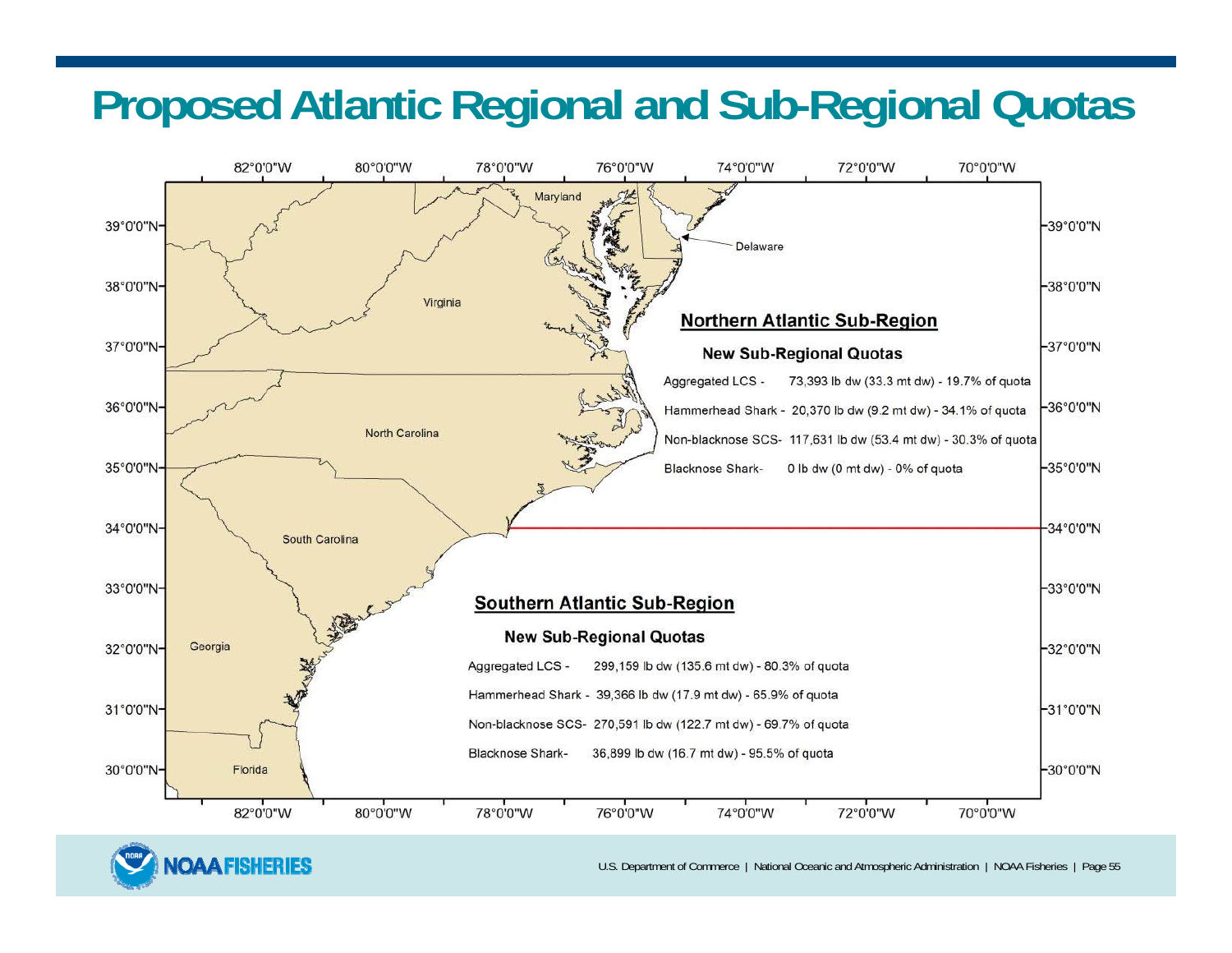# **Range of Alternatives**

Alternative A - Permit Stacking

Alternative B - Commercial Shark Retention Limits

Atlantic and Gulf of Mexico Regional and Sub-Regional Quotas

Alternative C - Atlantic Regions, Quotas, and Linkages

#### **Alternative D – Gulf Regions, Quotas, and Linkages**

Handling Sub-Regional Annual Quota Adjustments

Alternative E - Modifying Commercial Vessel Upgrading Restrictions

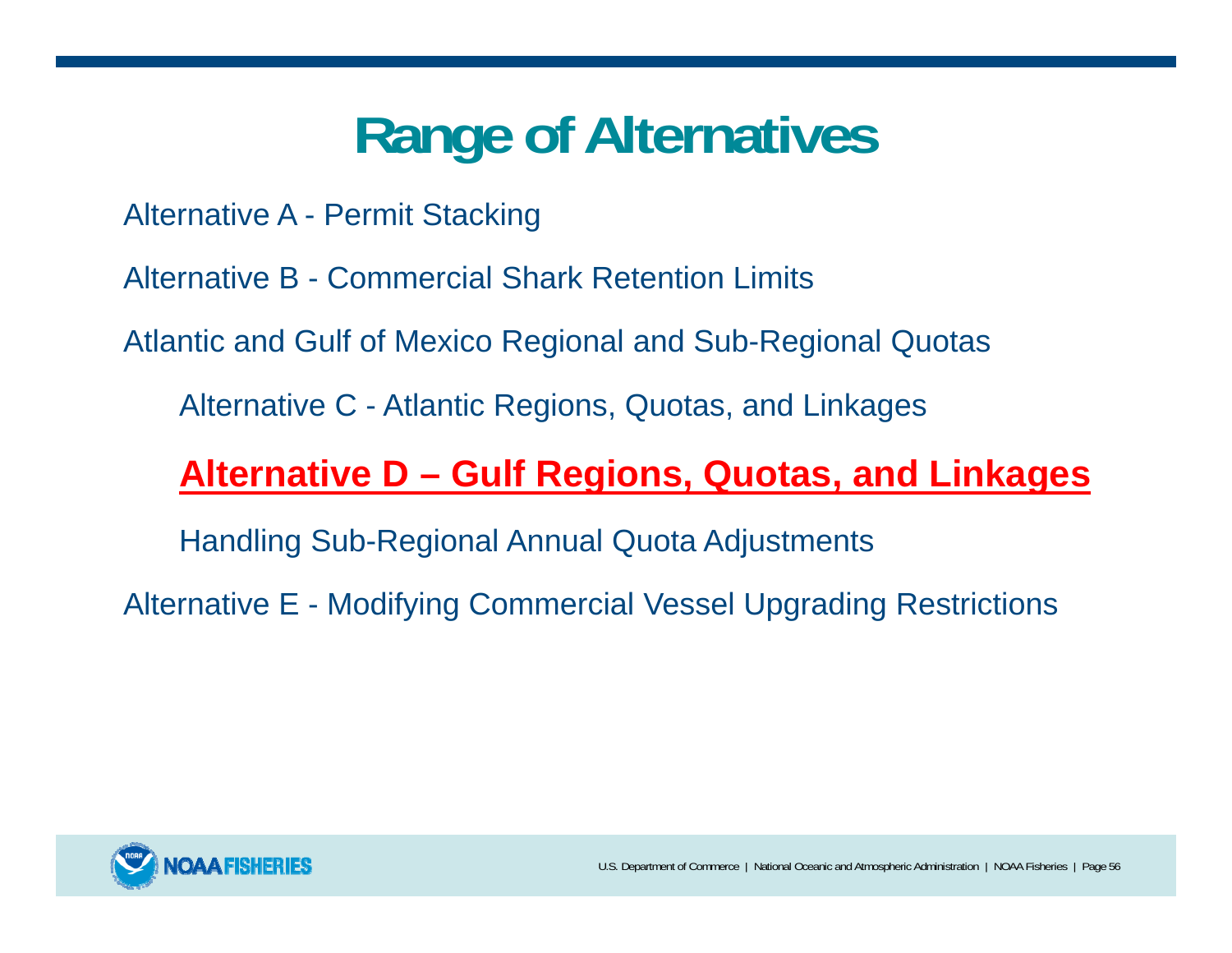## **Alternative D - GOM Regional and Subregional Quotas and Linkages**

 $\triangleright$  Implementing sub-regional quotas in the GOM region

Adjusting the quota linkages in the GOM region

 $\triangleright$  Prohibiting the harvest of hammerhead sharks in the Gulf of Mexico region or one of the Gulf of Mexico sub-regions

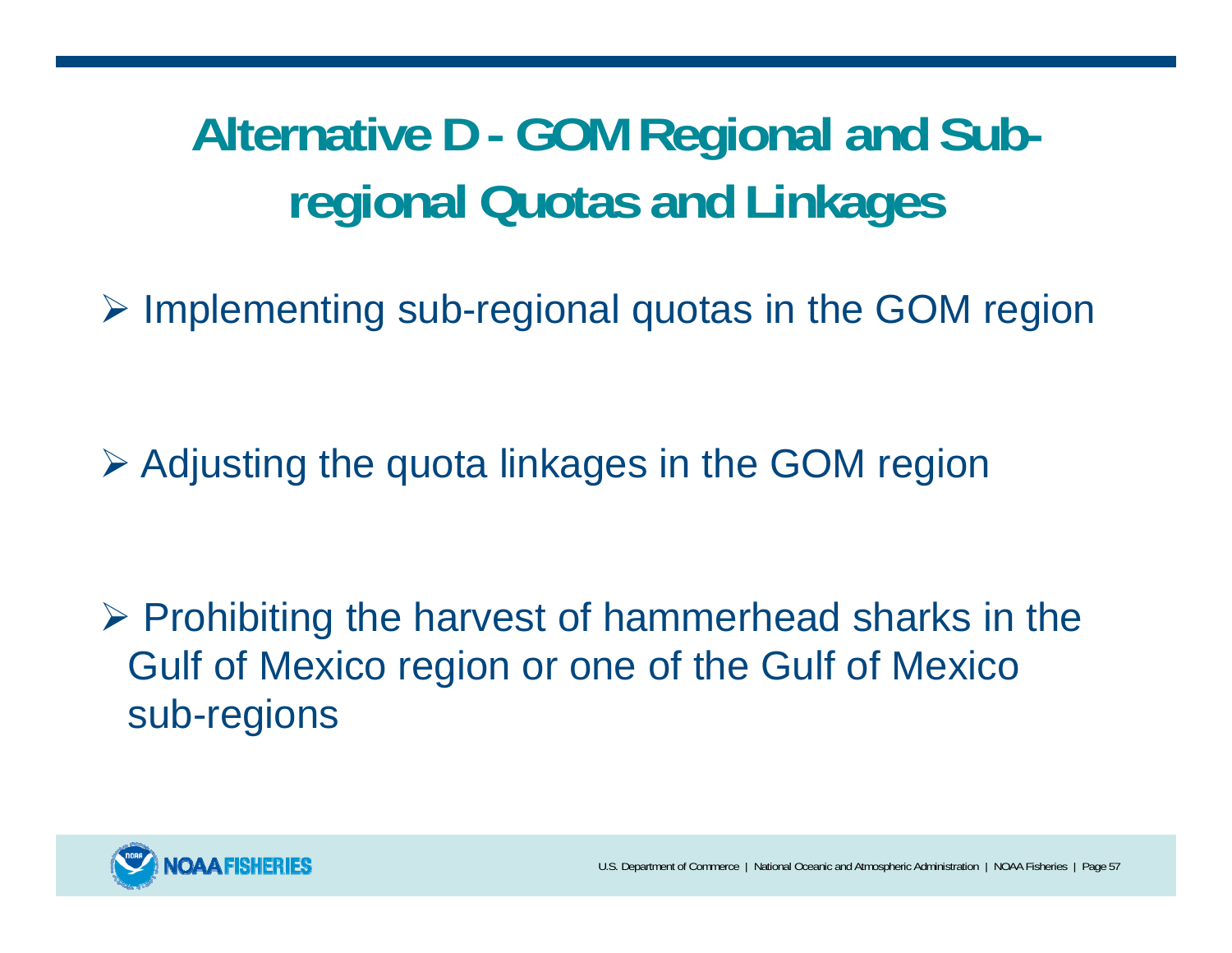## **Alternative D - GOM Sub-Regions**

 $\triangleright$  Apportion the Gulf of Mexico commercial quotas for aggregated LCS, blacktip, and hammerhead sharks along 88° 00' W Long. or *89° 00' W Long.* into western and eastern sub-regional quotas; not looking at subregions for SCS fisheries



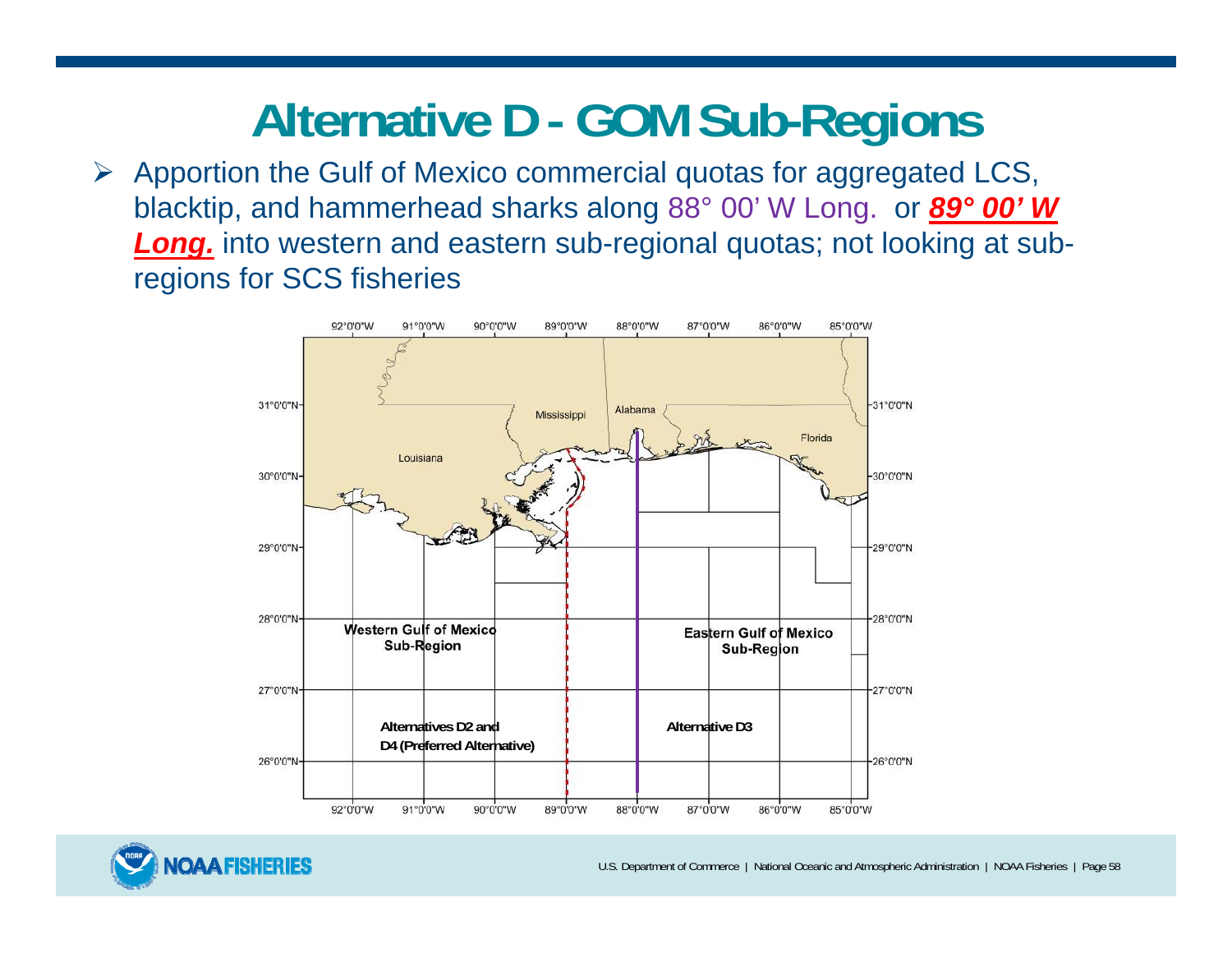## **Alternative D – Gulf of Mexico Sub-regions**

#### **Alternative D1: No Action –**

- Do not implement sub-regional quotas in the Gulf of Mexico region
- Do not adjust the non-blacknose SCS quota to reflect the results of the 2013 assessments for Atlantic sharpnose and bonnethead sharks
- $\geq$  Do not adjust the quota linkages in the Gulf of Mexico region
- Do not prohibit the harvest of hammerhead sharks in the Gulf of Mexico region or any portion of the Gulf of Mexico region.

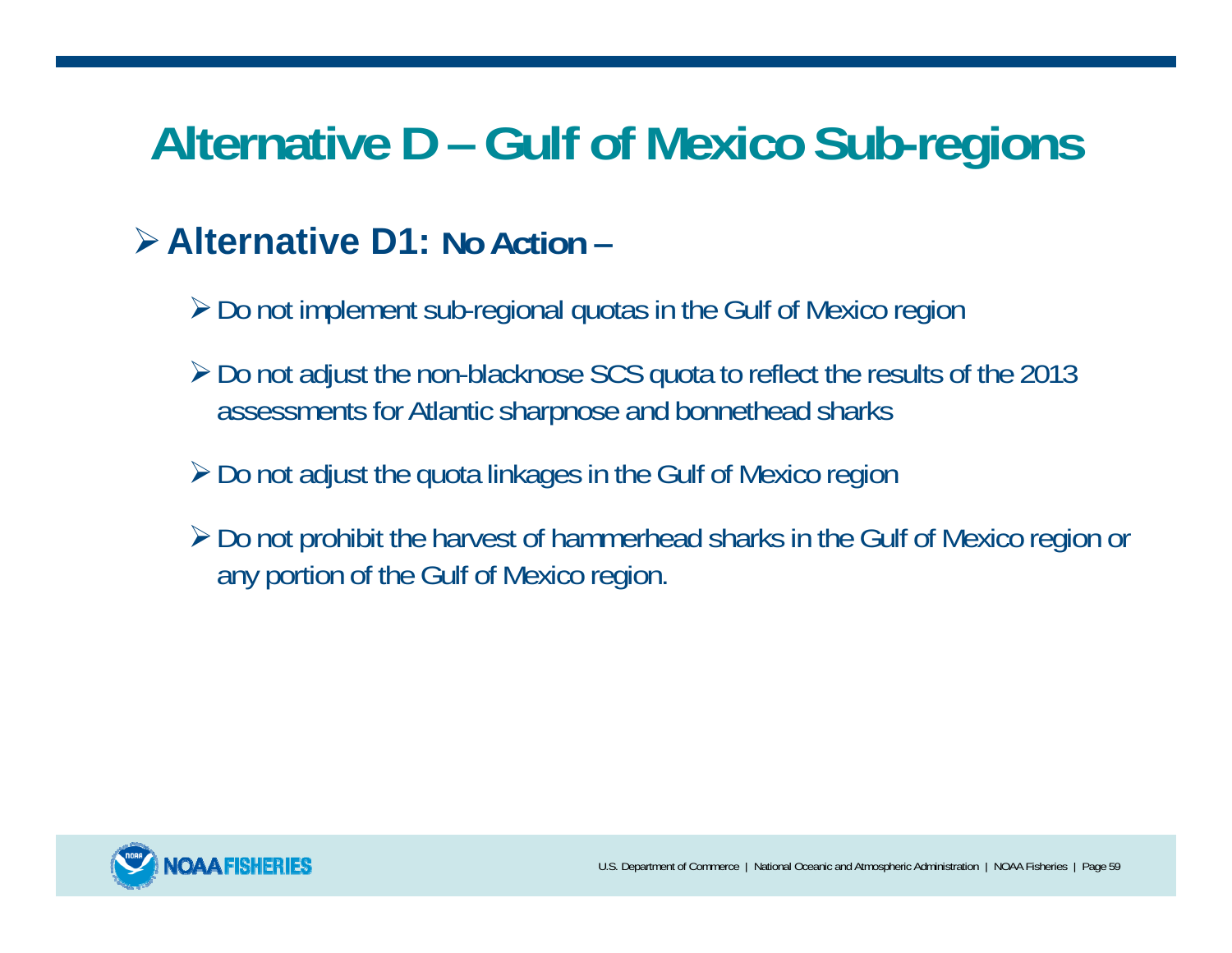## **Sub-regional Quotas for Gulf of Mexico LCS**

**Alternative D2:** Apportion the Gulf of Mexico regional quotas for aggregated LCS, blacktip, and hammerhead sharks along 89° 00' W Longitude into western and eastern sub-regional quotas

 $\bullet$ Landings history: Blacktip, Agg LCS and Hammerhead – 2008-2013

| <b>Management</b><br>Group        | Sub-region          | <b>Total</b><br>Landings | Percentage | 2014 Quota<br>$(lb\,dw)$ | <b>New Sub-Regional Quotas</b> |       |
|-----------------------------------|---------------------|--------------------------|------------|--------------------------|--------------------------------|-------|
|                                   |                     | $(lb\, dw)$              | Landings   |                          | Ib dw                          | mt dw |
| <b>Blacktip</b><br><b>Shark</b>   | <b>Eastern Gulf</b> | 1,257,104                | 34.3       | 604,626                  | 207,387                        | 94.1  |
|                                   | <b>Western Gulf</b> | 2,409,960                | 65.7       |                          | 397,239                        | 180.2 |
| Aggregated                        | <b>Eastern Gulf</b> | 1,537,298                | 57.5       | 333,828                  | 191,951                        | 87.0  |
| <b>LCS</b>                        | <b>Western Gulf</b> | 1,133,965                | 42.5       |                          | 141,877                        | 64.2  |
| <b>Hammerhead</b><br><b>Shark</b> | <b>Eastern Gulf</b> | 286,634                  | 99.4       | 55,722                   | 55,388                         | 25.2  |
|                                   | <b>Western Gulf</b> | 1,740                    | 0.6        |                          | 334                            | 0.1   |



U.S. Department of Commerce | National Oceanic and Atmospheric Administration | NOAA Fisheries | Page 60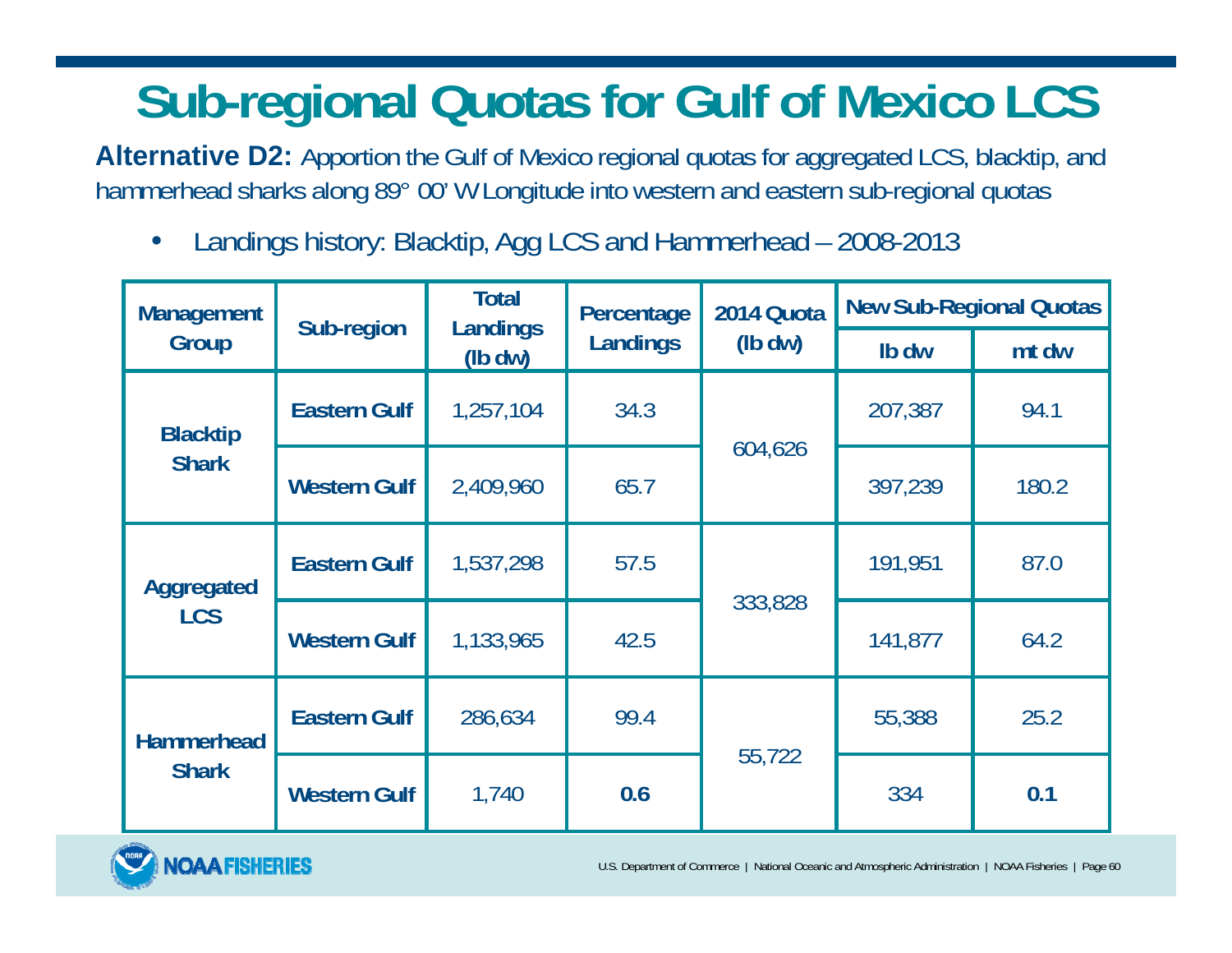## **Sub-regional Quotas for Gulf of Mexico LCS**

Alternative D3: Apportion the Gulf of Mexico regional commercial quotas for aggregated LCS, blacktip, and hammerhead sharks into western and eastern sub-regional quotas along 88° 00' W Longitude

|                                   | Landings motory. Diackup, rigg LOS and naminomodu<br>LUUU LUTU |                   |            |            |         |                                |  |
|-----------------------------------|----------------------------------------------------------------|-------------------|------------|------------|---------|--------------------------------|--|
| <b>Management</b>                 | Sub-region                                                     | Total<br>Landings | Percentage | 2014 Quota |         | <b>New Sub-Regional Quotas</b> |  |
| Group                             |                                                                | $(lb\,dw)$        | Landings   | $(lb\,dw)$ | Ib dw   | mt dw                          |  |
| <b>Blacktip</b><br><b>Shark</b>   | <b>Eastern Gulf</b>                                            | 1,144,115         | 31.2       | 604,626    | 188,643 | 85.6                           |  |
|                                   | <b>Western Gulf</b>                                            | 2,522,949         | 68.8       |            | 415,983 | 188.7                          |  |
| Aggregated<br><b>LCS</b>          | <b>Eastern Gulf</b>                                            | 1,419,926         | 53.2       | 333,828    | 177,596 | 80.4                           |  |
|                                   | <b>Western Gulf</b>                                            | 1,251,336         | 46.8       |            | 156,232 | 70.8                           |  |
| <b>Hammerhead</b><br><b>Shark</b> | <b>Eastern Gulf</b>                                            | 286,634           | 99.4       | 55,722     | 55,388  | 25.2                           |  |
|                                   | <b>Western Gulf</b>                                            | 1,740             | 0.6        |            | 334     | 0.1                            |  |

•Landings history: Blacktip, Agg LCS and Hammerhead – 2008-2013

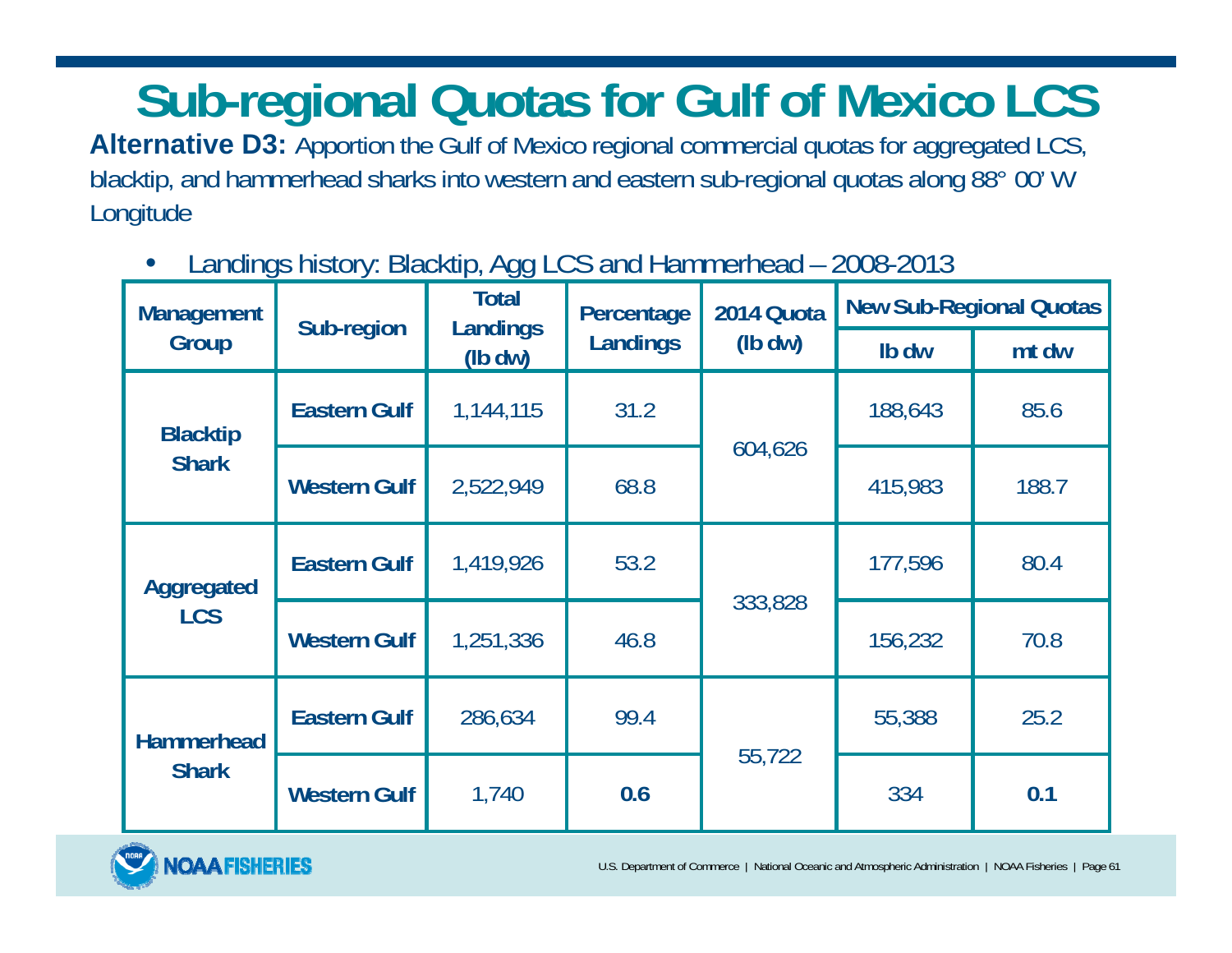*Alternative D4: Apportion the Gulf of Mexico regional commercial quotas for aggregated LCS, blacktip, and hammerhead sharks along 89° 00' W Longitude into western and eastern sub-regional quotas and maintain the LCS quota linkages for aggregated LCS and hammerhead sharks in the eastern sub-region of the Gulf of Mexico region; remove the linkage in the western sub-region of the Gulf of Mexico region and prohibit the harvest and landing of hammerhead sharks in that sub-region – Preferred Alternative* 

•Landings history: Blacktip, Agg LCS and Hammerhead – 2008-2013

| <b>Management</b><br>Group        | <b>Region</b>       | <b>Total Landings</b><br>$(lb \, dw)$ | Percentage of<br>Quota | <b>New</b><br><b>Sub-Regional Quotas</b> |                | Quota<br><b>Linkages</b> |
|-----------------------------------|---------------------|---------------------------------------|------------------------|------------------------------------------|----------------|--------------------------|
|                                   |                     |                                       |                        | Ib dw                                    | mt dw          |                          |
| <b>Blacktip Shark</b>             | <b>Eastern Gulf</b> | 1,257,104                             | 34.3                   | 207,387                                  | 94.1           | N/A                      |
|                                   | <b>Western Gulf</b> | 2,409,960                             | 65.7                   | 397,239                                  | 180.2          | N/A                      |
| Aggregated                        | <b>Eastern Gulf</b> | 1,537,298                             | 57.5                   | 191,951                                  | 87.0           | <b>Maintain</b>          |
| <b>LCS</b>                        | <b>Western Gulf</b> | 1,133,965                             | 42.5                   | 141,877                                  | 64.2           | Remove*                  |
| <b>Hammerhead</b><br><b>Shark</b> | <b>Eastern Gulf</b> | 286,634                               | 99.4                   | 55,388                                   | 25.2           | <b>Maintain</b>          |
|                                   | <b>Western Gulf</b> | 1,740                                 | 0.6                    | $\overline{0}$                           | $\overline{0}$ | Remove*                  |

\* Prohibit harvest and landings of hammerhead sharks within sub-region due to the small hammerhead shark quota

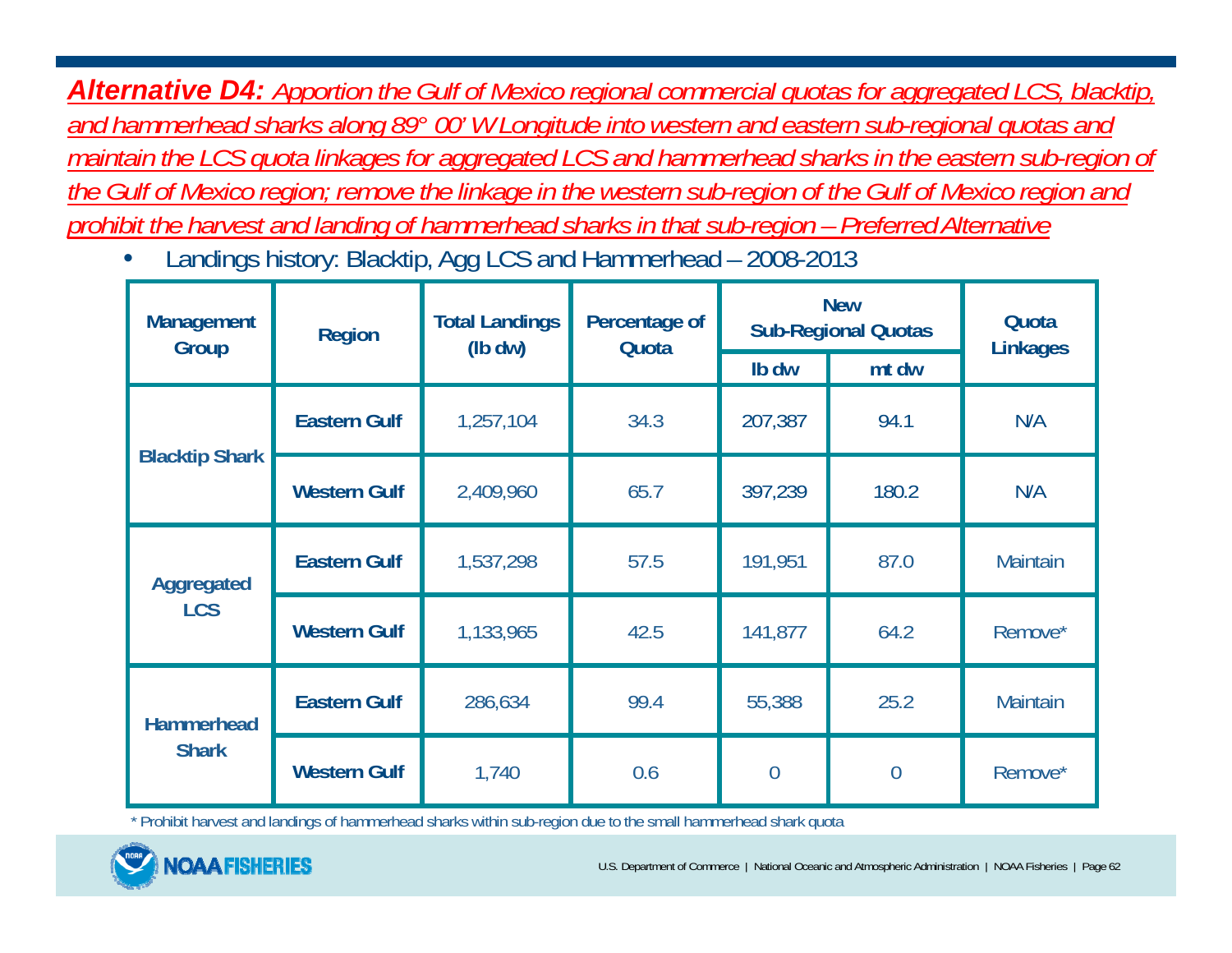### **Proposed Gulf of Mexico Regional and Sub-Regional Quotas**





U.S. Department of Commerce | National Oceanic and Atmospheric Administration | NOAA Fisheries | Page 63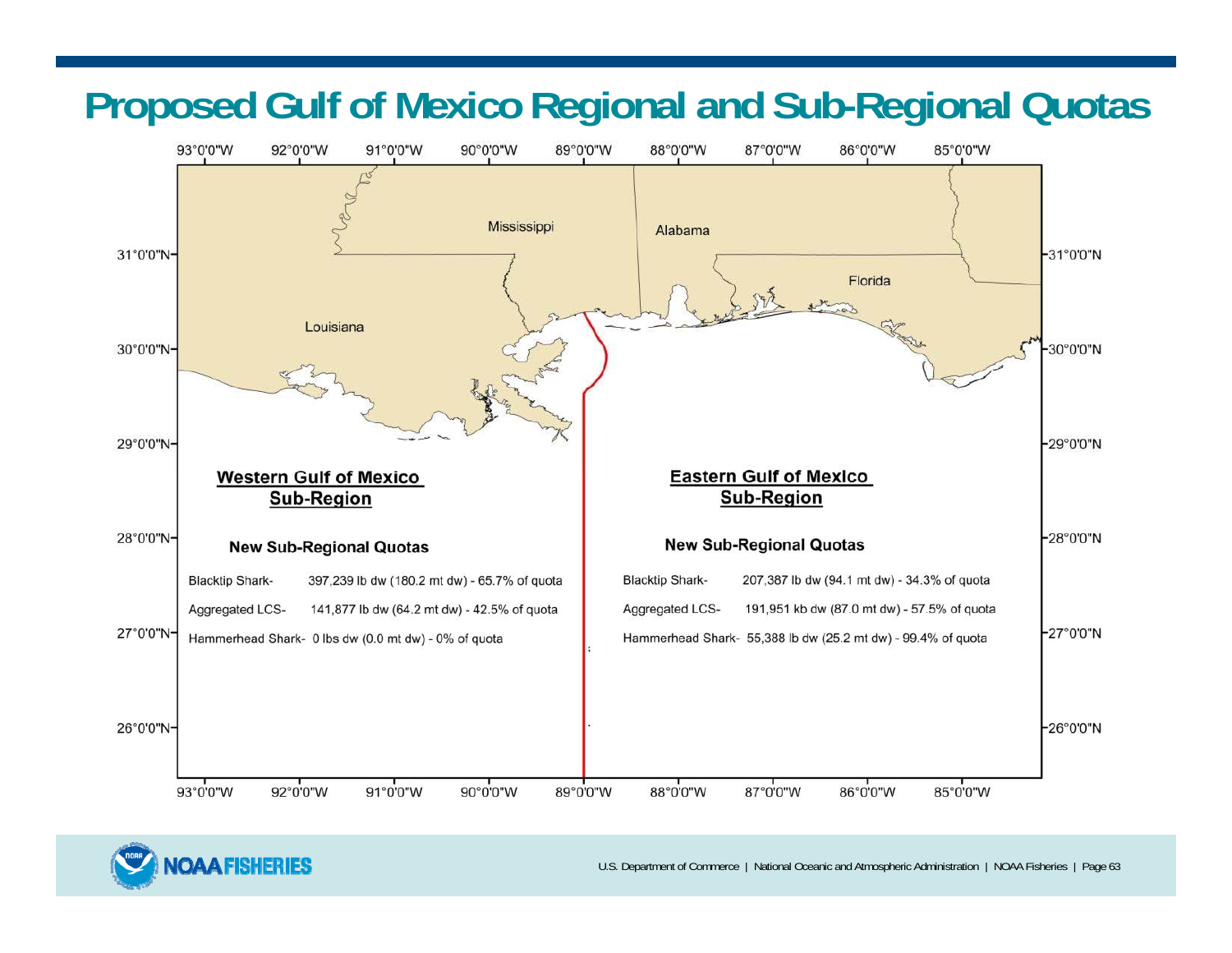**GOM SCS TAC and Non-Blacknose SCS Quotas**

- $\triangleright$  Current GOM non-blacknose SCS base quota = 45.5 mt dw (100,317 lb dw)
- We are proposing the following TAC and commercial quota options, based on the 2013 assessment results:

Alternative D5: TAC = 931.9 mt dw  $\longleftrightarrow$  Maintain the current commercial base quota of 45.5 mt dw (100,317 lb dw)

*Alternative D6: TAC = 954.7 mt dw Increase the current Preferred Alternative commercial base quota to the 2014 adjusted annual quota of 68.3 mt dw (150,476 lb dw)*

Alternative D7:  $TAC = 1,064.9$  mt dw  $\longleftrightarrow$  Increase the current commercial base quota to 178.5 mt dw (393,566 lb dw)

This TAC/Quota would be for the entire GOM, not split by sub-regions

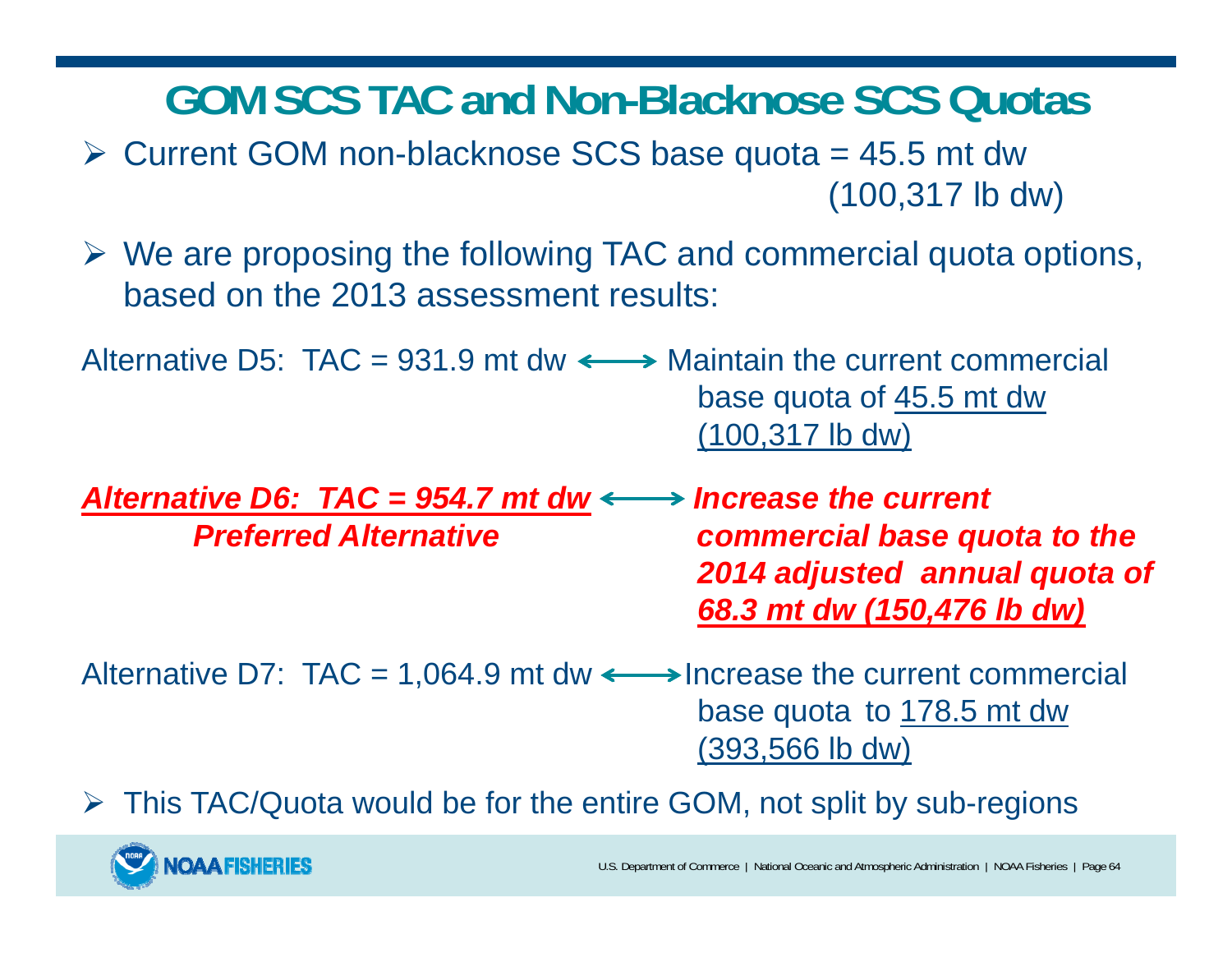# **Range of Alternatives**

Alternative A - Permit Stacking

Alternative B - Commercial Shark Retention Limits

Atlantic and Gulf of Mexico Regional and Sub-Regional Quotas

Alternative C - Atlantic Regions, Quotas, and Linkages

Alternative D - Gulf Regions, Quotas, and Linkages

#### **Handling Sub-Regional Annual Quota Adjustments**

Alternative E - Modifying Commercial Vessel Upgrading Restrictions

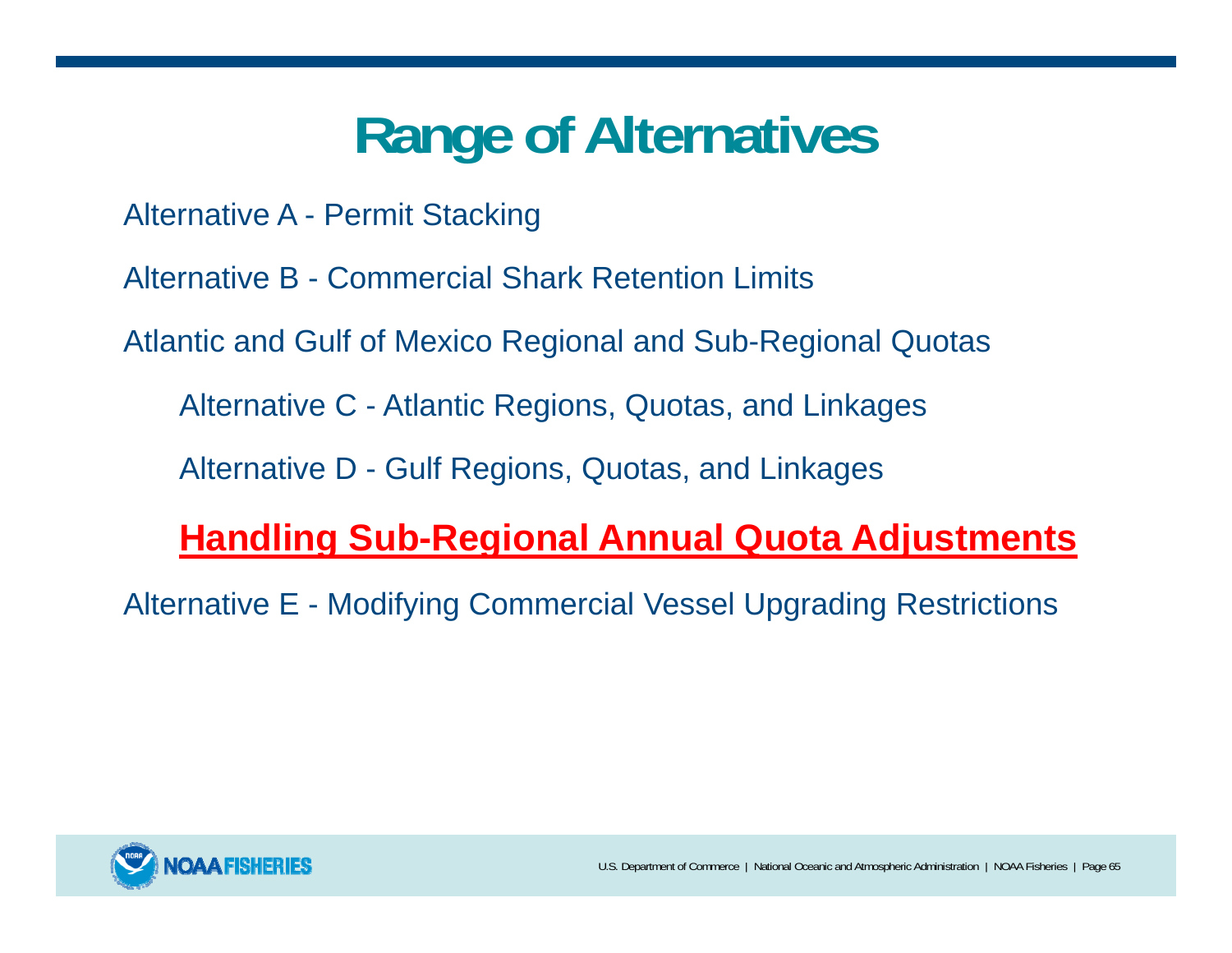### **Example of Regional and Sub-Regional Quota Adjustment Scenarios**

Baseline Quota = 100 mt dw

-Sub-Region A quota (50% of baseline) = 50 mt dw -Sub-Region B quota (50% of baseline) = 50 mt dw

**Scenario 1: Overall underharvest**-Sub-Region A Landings = 30 mt dw -Sub-Region B Landings = 40 mt dw -Overall Landings = 70 mt dw **-Underharvest = 30 mt dw (split per baseline split)** Overfished, overfishing, unknown stocks Following year adjusted quota = 100 mt dw -Sub-Region A quota  $(50\%) = 50$  mt dw -Sub-Region B quota  $(50\%) = 50$  mt dw No overfished and no overfishing stocks Following year adjusted quota  $= 130$  mt dw -Sub-Region A quota  $(50\%) = 65$  mt dw -Sub-Region B quota  $(50\%) = 65$  mt dw **Scenario 2A: Overharvest by BOTH sub-regions** -Sub-Region A Landings = 60 mt dw -Sub-Region B Landings = 60 mt dw -Overall Landings = 120 mt dw **-Overharvest = 20 mt dw (split per baseline split)** Following year adjusted quota  $= 80$  mt dw -Sub-Region A quota  $(50\%) = 40$  mt dw -Sub-Region B quota  $(50\%) = 40$  mt dw **Scenario 2B: Overharvest by ONE sub-region** -Sub-Region A Landings = 45 mt dw -Sub-Region B Landings = 75 mt dw -Overall Landings = 120 mt dw **-Overharvest = 20 mt dw (counted against sub-region that overharvested)** Following year adjusted quota =  $80$  mt dw -Sub-Region A quota = 50 mt dw

-Sub-Region B quota = 30 mt dw

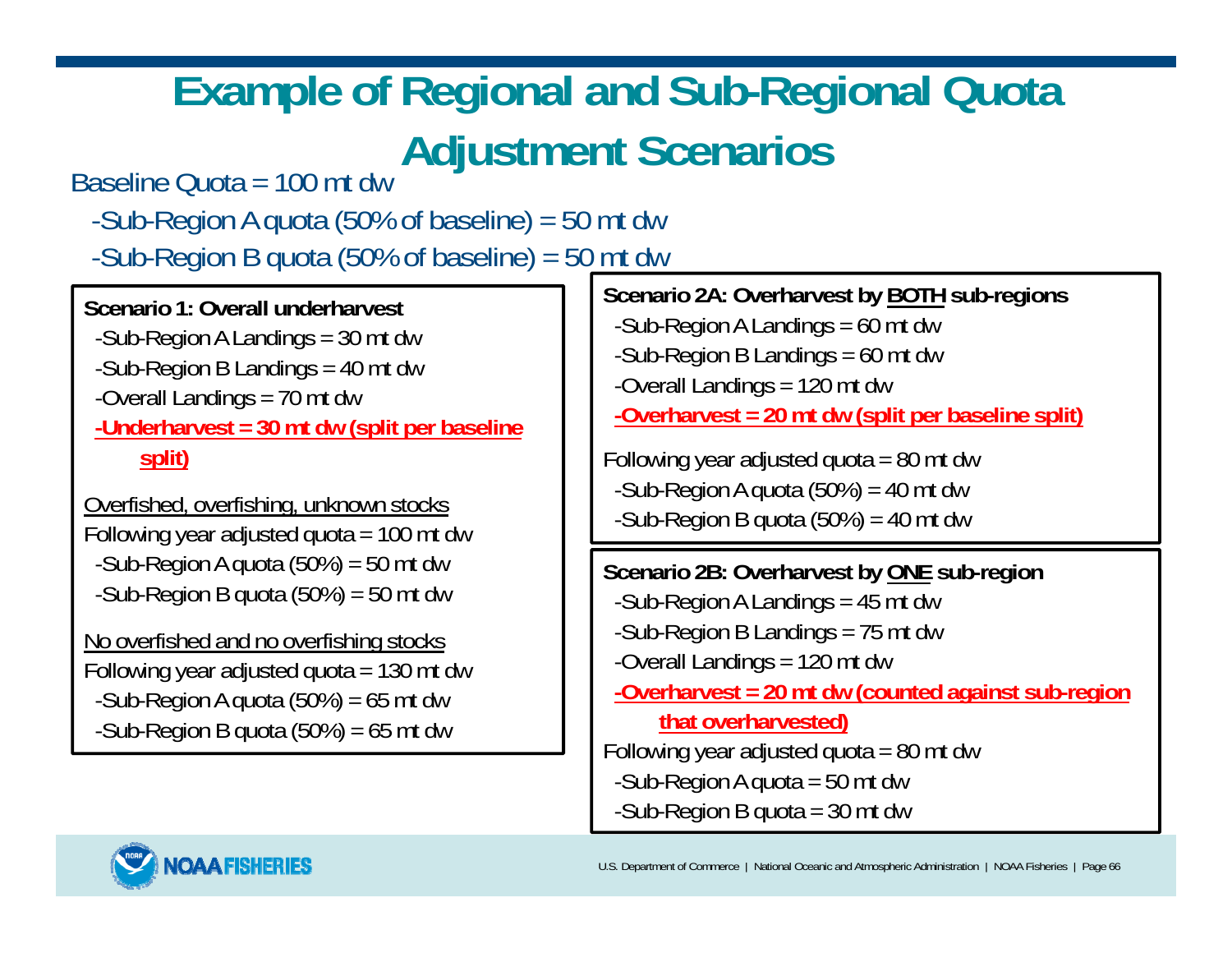# **Range of Alternatives**

Alternative A - Permit Stacking

Alternative B - Commercial Shark Retention Limits

Atlantic and Gulf of Mexico Regional and Sub-Regional Quotas

Alternative C - Atlantic Regions, Quotas, and Linkages

Alternative D - Gulf Regions, Quotas, and Linkages

Handling Sub-Regional Annual Quota Adjustments

**Alternative E - Modifying Commercial Vessel Upgrading Restrictions**

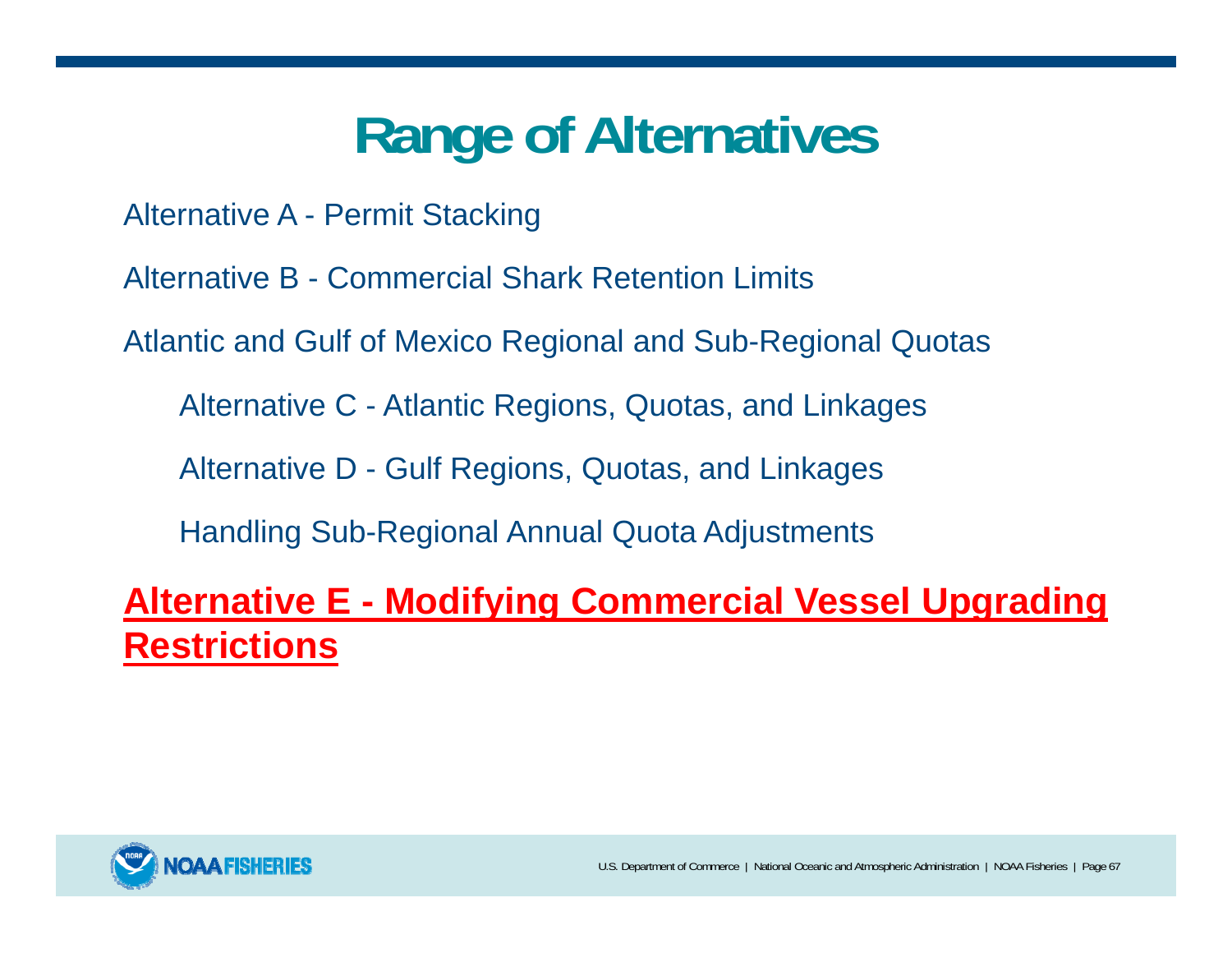### **Alternative E - Commercial Vessel Upgrading Restrictions**

- $\triangleright$  The current upgrading restrictions for shark limited access permits (LAP) are:
	- $\triangleright$  Increases cannot exceed 20 percent of the horsepower of the permit's baseline vessel
	- $\triangleright$  Increases cannot exceed 10 percent of the size (length overall, gross tonnage, and net tonnage) of the permit's baseline vessel
- $\triangleright$  We are proposing to remove the current upgrading restrictions for shark LAP holders:
	- Alternative E1: No Action Do not remove current upgrading restrictions for shark limited access permit holders
	- *Alternative E2: Remove current upgrading restrictions for shark limited access permit holders - Preferred Alternative*

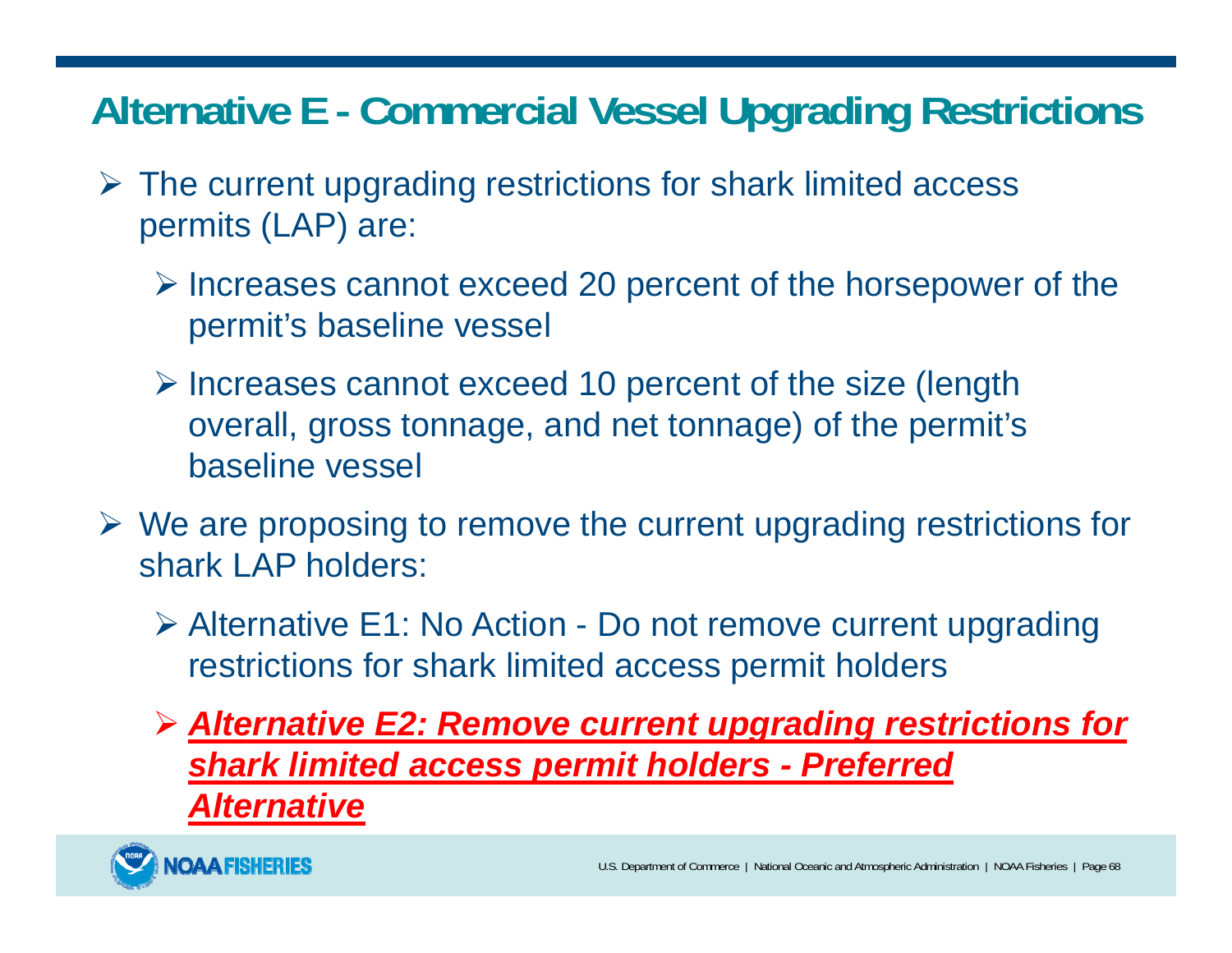# **Timeline**

- 1) Proposed rule published on Jan 20, 2015
- 2) Proposed rule public hearings in Feb and March 2015
- 3) Comment Period Ends April 3, 2015
- 4) Target effective date summer 2015

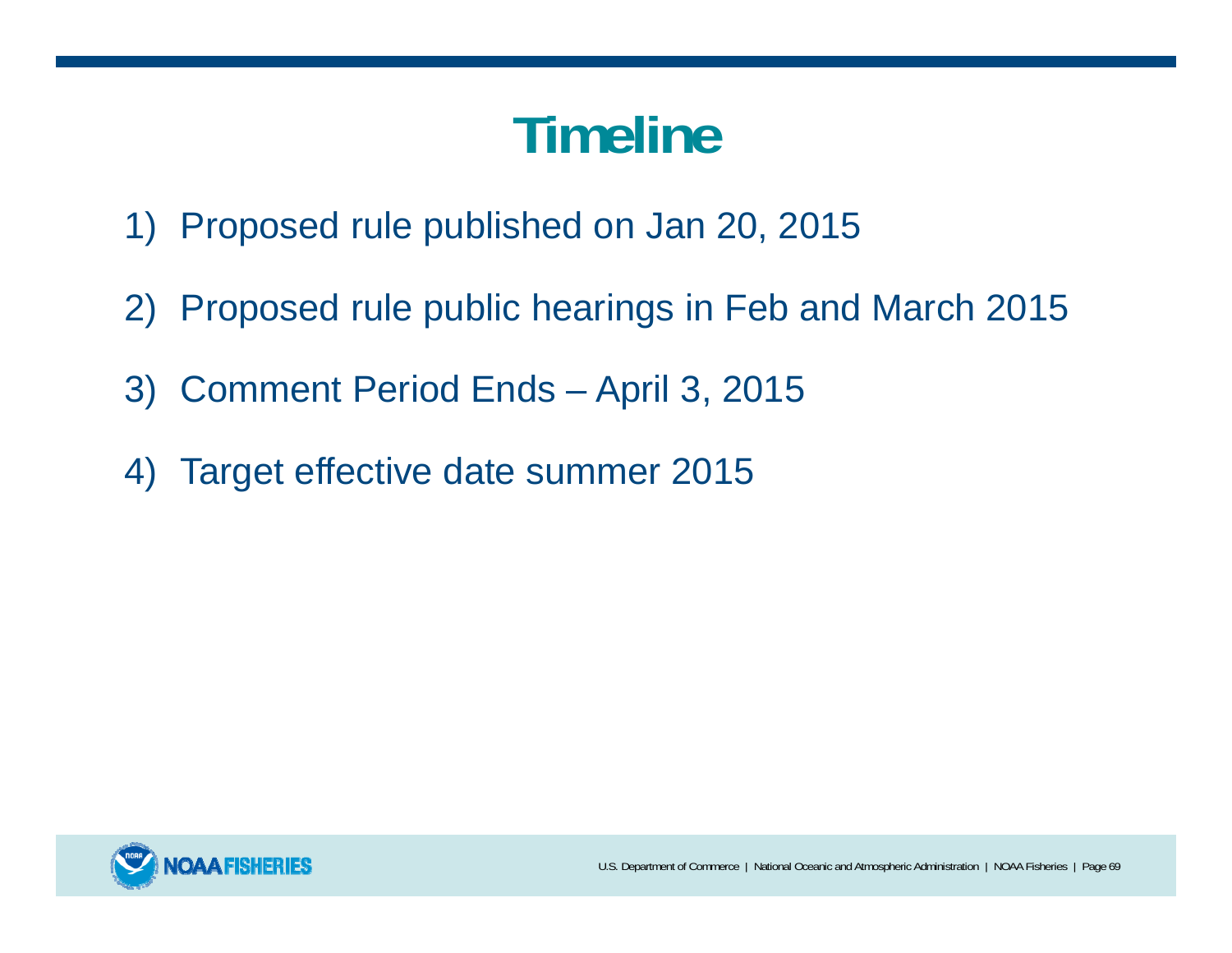### **Amendment 6 Public Hearing Schedule**

| <b>Venue</b>                 | Date and Time            | Location                                                                                                                                                                                                                                                                                                  |
|------------------------------|--------------------------|-----------------------------------------------------------------------------------------------------------------------------------------------------------------------------------------------------------------------------------------------------------------------------------------------------------|
| <b>Public Hearing</b>        | Feb. $17 - 5$ pm to 8 pm | St. Petersburg, FL                                                                                                                                                                                                                                                                                        |
| <b>Public Hearing</b>        | Feb. $18 - 5$ pm to 8 pm | Melbourne, FL                                                                                                                                                                                                                                                                                             |
| <b>Public Hearing</b>        | Feb. $23 - 5$ pm to 8 pm | Belle Chasse, LA                                                                                                                                                                                                                                                                                          |
| <b>Public Hearing</b>        | Mar. $18 - 5$ pm to 8 pm | Manteo, NC                                                                                                                                                                                                                                                                                                |
| Conference call /<br>Webinar | Mar. $25 - 2$ pm to 4 pm | To participate in conference call, call: (877) 918-<br>1344<br>Passcode: 7371832<br>To participate in webinar, RSVP at:<br>https://noaaevents2.webex.com/noaaevents2/ons<br>tage/g.php?d=998580989&t=a, A confirmation<br>email with webinar log-in information will be sent<br>after RSVP is registered. |

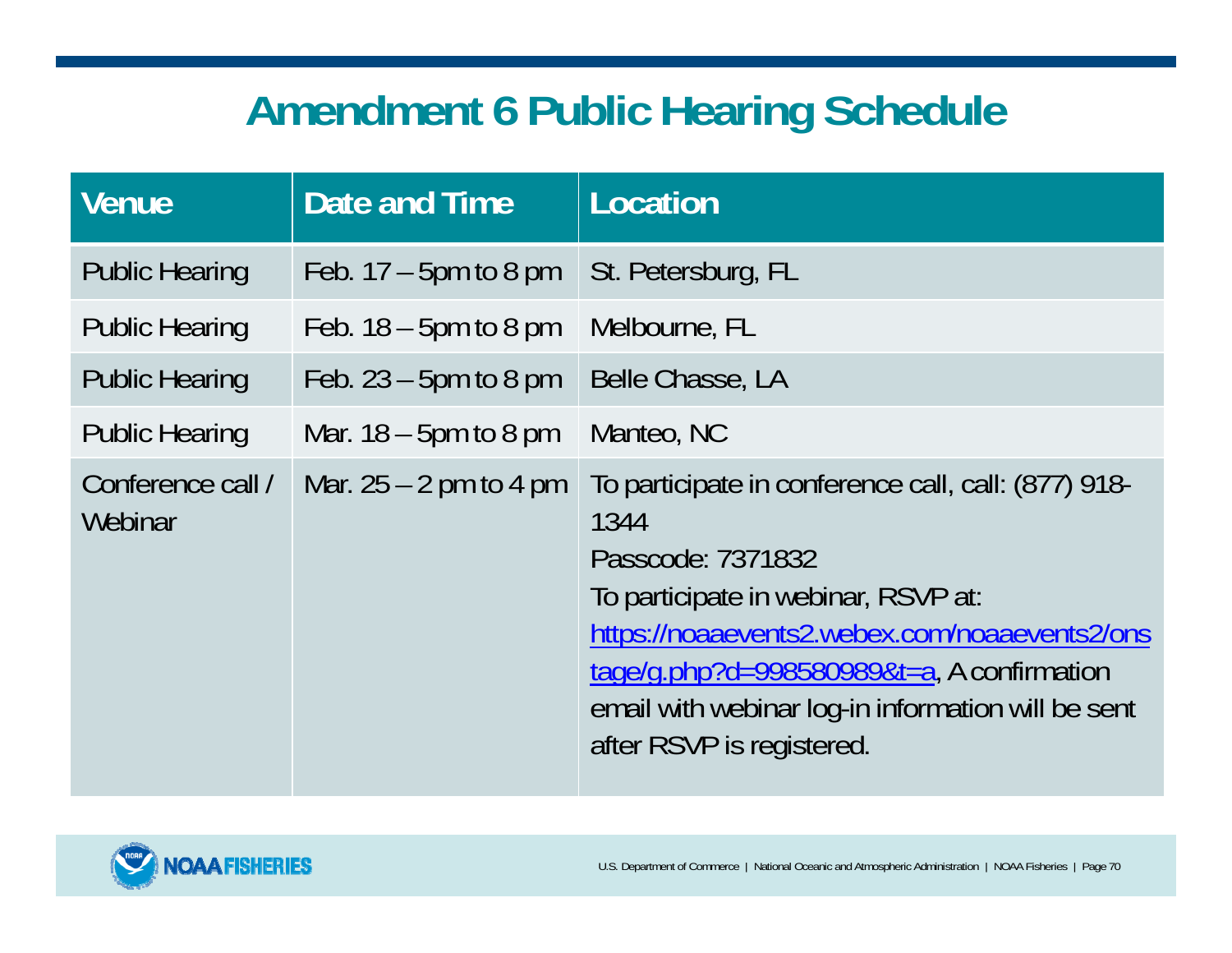### **Request for Public Comments**

### Comment period closes on: **April 3, 2015**

Please submit comments to:**http://www.regulations.gov** Keyword - "NOAA-NMFS-2010-0188"

**Comments can also be submitted via fax:** 301-713-1917, Attn: Guy` DuBeck / LeAnn Hogan

**Or Mail:** NMFS SF1, 1315 East-West Highway, Silver Spring, MD 20910

**Please identify comments with NOAA-NMFS-2010-0188**

For more information go to: http://www.nmfs.noaa.gov/sfa/hms/

**Additional Questions?**

**guy.dubeck@noaa.gov / leann.southward-hogan@noaa.gov or 301-427-8503**